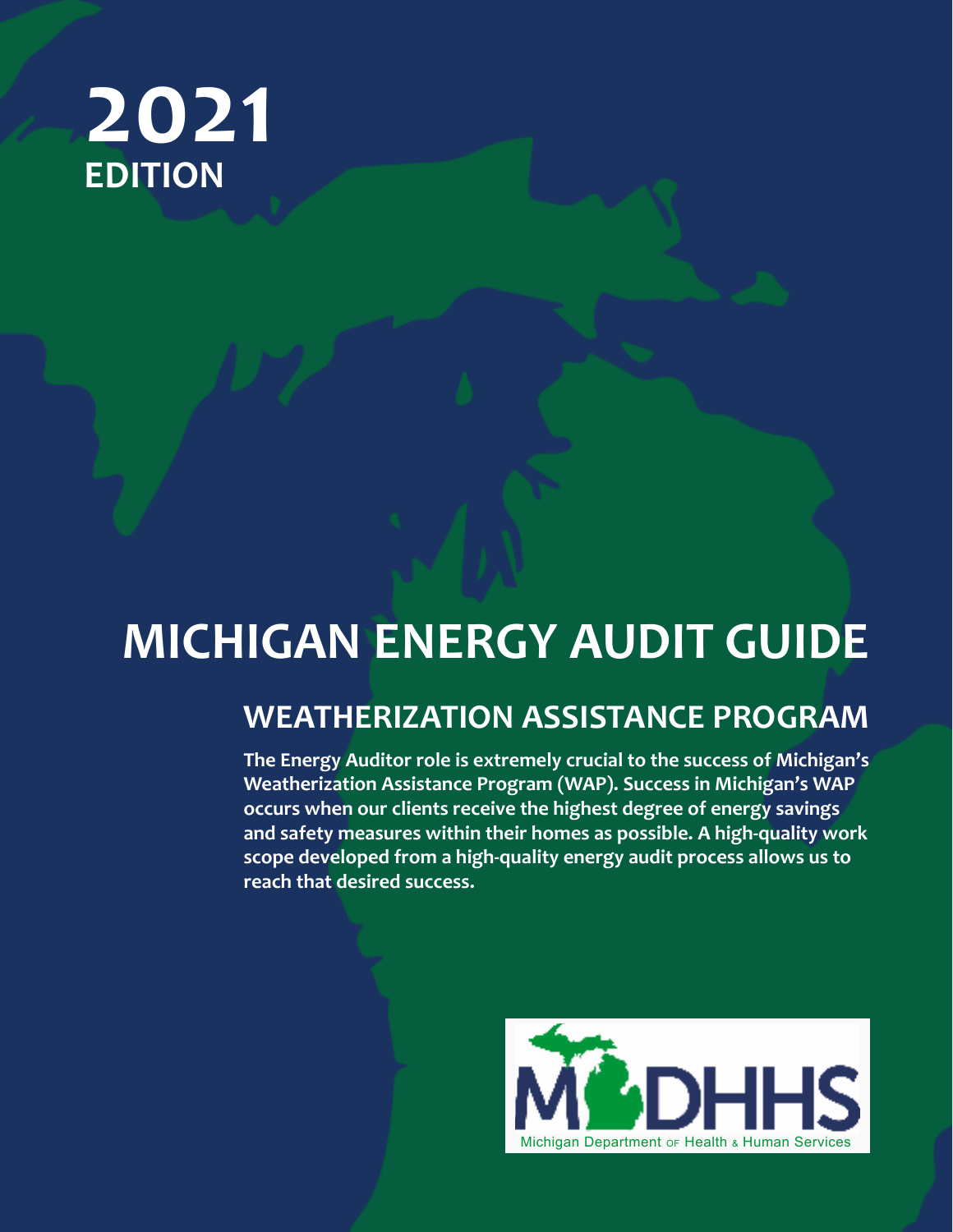### **INTRODUCTION**

The Energy Auditor role is extremely crucial to the success of Michigan's Weatherization Assistance Program (WAP). Success in Michigan's WAP occurs when our clients receive the highest degree of energy savings and safety measures within their homes as possible. A high-quality work scope developed from a high-quality energy audit process allows us to reach that desired success.

During 2018 the BCAEO developed a Weatherization Change Vision. The purpose of the Change Vision was to take Michigan's WAP to the next level of performance and service delivery. That Change Vision is alive and well. While Michigan's WAP Network has made great strides, our pursuit of excellence continues.

The Michigan Energy Audit Guide is intended to help lead Michigan's WAP to that next level of performance. The information within the Guide lays out a step-by-step approach to performing energy audits within Michigan's WAP. The BCAEO and MiTEC continue to work closely together to provide the resources and training necessary to ensure Michigan's energy auditors can perform their work at a high level of performance.

Following this Guide should ensure that each household served by Michigan's WAP receives the greatest potential of energy savings possible. From the development of high-quality work orders to a Network wide consistent approach to performing energy audits, our success will rise to a new level.

As an Energy Auditor, we hope you will add this Guide to your arsenal of tools used to produce the most comprehensive and effective work orders possible.

### **Weatherization Assistance Program:**

There is some benefit in being familiar with the history of the Weatherization Assistance Program (WAP). Without a knowledge of how the WAP began, we can lose sight of how far the WAP has come. The WAP, being a federally funded program, depends upon Congress to exist. We currently enjoy strong bipartisan support for Weatherization. Looking at the program's history is one way of seeing why that strong support exists. More importantly, we can learn how we keep that support in place.

### **Mission:**

The U.S. Department of Energy's (DOE) Weatherization Assistance Program (Weatherization or the Program) reduces energy costs for low-income households by increasing the energy efficiency of their homes, while ensuring their health and safety.

Weatherization has operated for over 40 years and is the nation's largest single "whole house" energy efficiency program. Its primary purpose, established by law, is:

"…to increase the energy efficiency of dwellings owned or occupied by low-income persons, reduce their total residential energy expenditures, and improve their health and safety, especially low-income persons who are particularly vulnerable such as the elderly, the disabled, and children."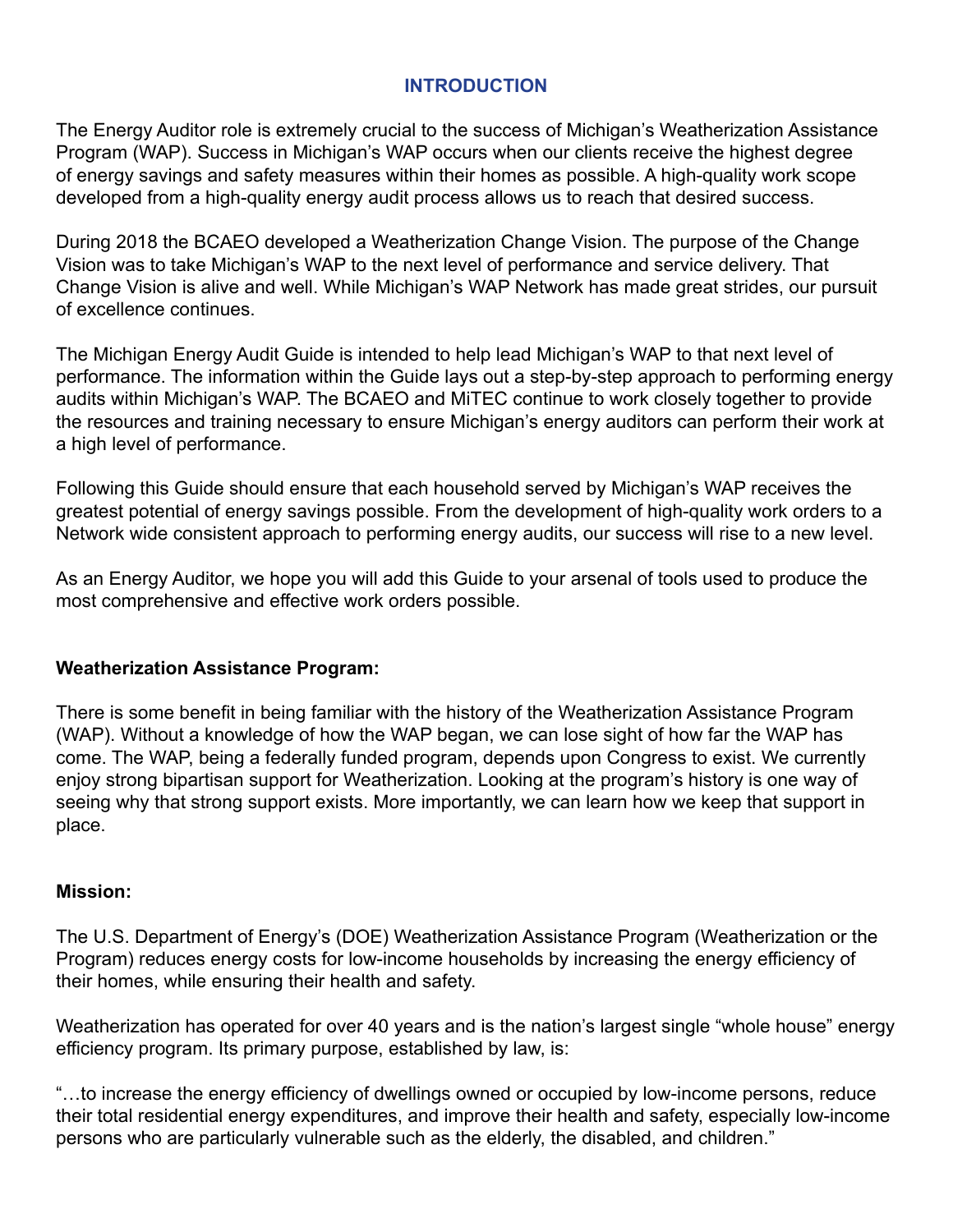The Program provides energy efficiency services to an average of 35,000 homes annually with congressional appropriated funds while reducing annual energy costs by an average of \$283 or more per household. Through the American Recovery and Reinvestment Act of 2009 (the Recovery Act) (Public Law 111-5), the Program weatherized over 1,000,000 homes during three years of the Act2.

These low-income households are often on fixed incomes or rely on income assistance programs and are most vulnerable to volatile changes in the economy or energy markets. High energy users or households with a high energy burden also receive priority for weatherization services.

### **Eligible Households:**

As of 2014, more than 39.5 million households are eligible for Weatherization services, though not all of these homes are appropriate candidates for weatherization.

Any household at or below 200% of the poverty guidelines is considered eligible.

- Low-income households typically spend 16.3% of their total annual income on energy, compared to 3.5% for other households.
- Low-income families must often cut back on other necessities, such as groceries or medicine, to pay their energy bills.

Some income eligible clients may live in dwellings that require repairs, rehabilitation, or services that are beyond the scope of the Weatherization Assistance Program.

### **Weatherization in Action:**

The national Weatherization network offers a streamlined delivery system to provide high quality, energy efficiency services and improvements in single family homes, manufactured or mobile homes, and multifamily buildings.

Weatherization professionals utilize the most advanced technologies to address energy use and improvements. These professionals use computerized energy audits and advanced diagnostic equipment, such as blower doors, pressure pans and infrared cameras, to determine the most costeffective measures appropriate for each home.

Once a customized work order is created, trained crews install the identified energy efficiency and health and safety measures. When the work is completed, a certified Quality Control Inspector (QCI) ensures all work was installed correctly to the Standard Work Specifications (SWS) and the home is safe for the occupants.

### Household and Community Impacts

Weatherization helps to alleviate the heavy energy burden on low-income households and helps them become self-sufficient. Weatherization measures: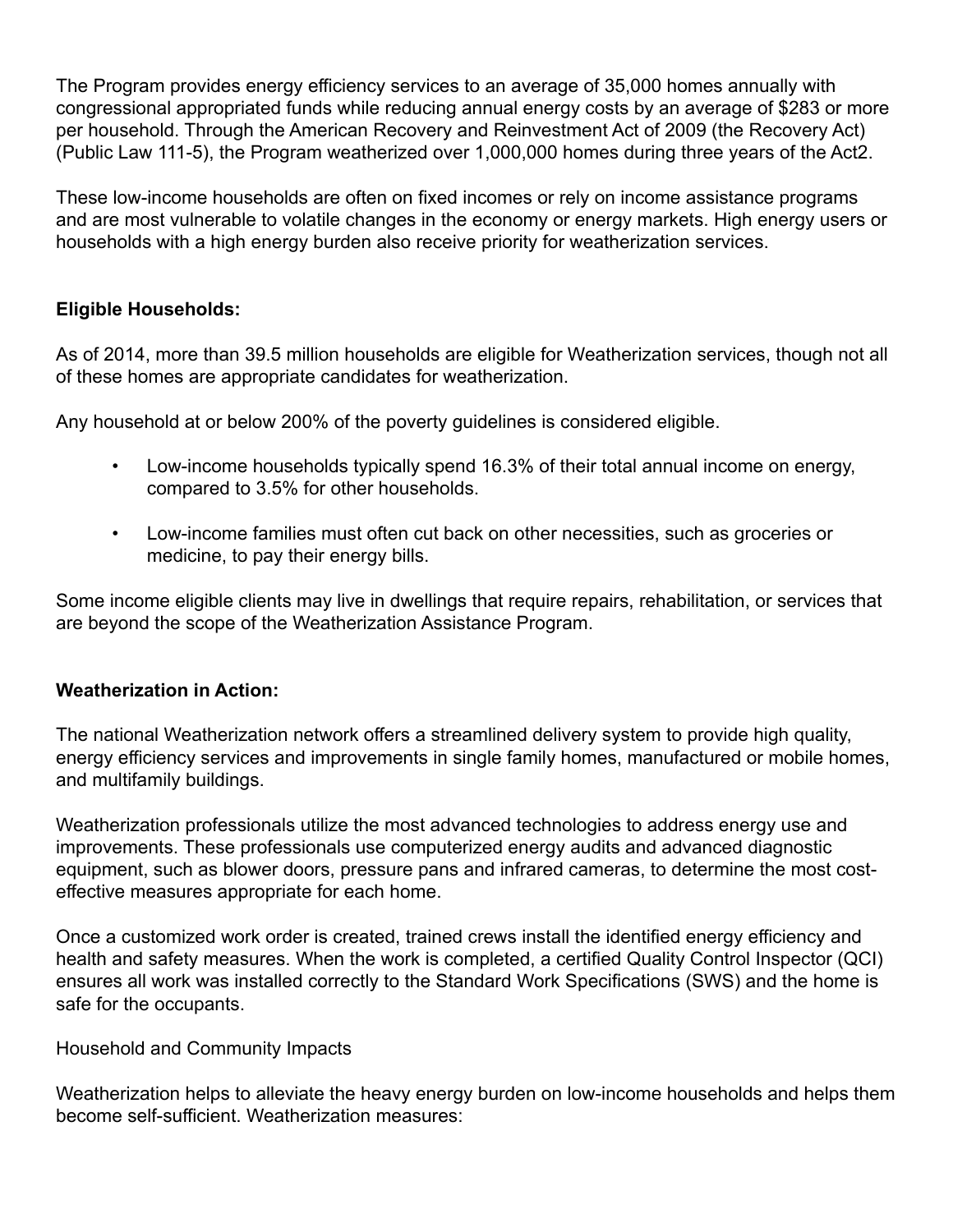- Result in an average energy savings of \$283 per year per weatherized household. Savings can be higher if electric baseload measures (e.g. - lighting, refrigerators) are upgraded.
- Will continue to save money and energy every year.
- Improve health and safety by eliminating energy-related hazards.
- Returns \$2.78 in non-energy benefits for every \$1.00 invested in the Program.

The Weatherization Assistance Program helps low-income households while contributing to revitalizing communities by spurring economic growth and reducing environmental impacts. After weatherization, families' homes are more livable, resulting in fewer missed days of work (i.e., sick days, doctor visits) and a decrease in out-of-pocket medical expenses by an average of \$514. The total health and household-related benefits for each unit is \$14,148.

### **Program History:**

The Weatherization Assistance Program was created in 1976 under Title IV of the Energy Conservation and Production Act to assist low-income families at a time when most Americans were dramatically affected by the 1973 oil crisis. Escalating home heating bills were a heavy burden on household budgets, sinking many families into debt. Low-income families in cold-climate states suffered the most severe consequences.

In Maine, state officials and community action agencies worked with homeowners and renters to seal air leaks in homes. These measures cut energy bills and saved oil. Out of this effort, the nation's first Weatherization Program was developed.

In this early phase, volunteers and job trainees installed low-cost conservation measures, such as covering windows with plastic sheeting, caulking and weatherstripping, to reduce home heating bills. By the 1980s, the Program focused on more permanent and cost-effective measures, such as adding insulation (with its long track record of effectiveness) and improving efficiency in heating systems. Today's home performance industry, made up of for-profit companies, is based on the techniques and technologies developed by the Weatherization Assistance Program.

In the 1990s, the trend toward emphasizing more cost-effective measures continued with the widespread adoption of advanced energy audits and diagnostic equipment. The use of computerized energy audits improved the cost effectiveness of the Program. Blower door-directed air sealing has enabled agencies to diagnose and solve infiltration problems more accurately. The integration of advanced diagnostic equipment has also improved the identification of energy-related health and safety problems, such as carbon monoxide leaks caused by faulty furnaces and inoperable vent flues.

Cooling efficiency measures were integrated in the Program in 1994, including air conditioner replacement, ventilation equipment, and screening and shading devices. These measures have made a big impact in warm climates, where cooling costs are often higher than heating costs.

By 1996, the Program's performance improved significantly due to implementation of many of the recommendations resulting from a National Evaluation conducted by Oak Ridge National Laboratory and other DOE supported research projects. Despite funding reductions during this period, technical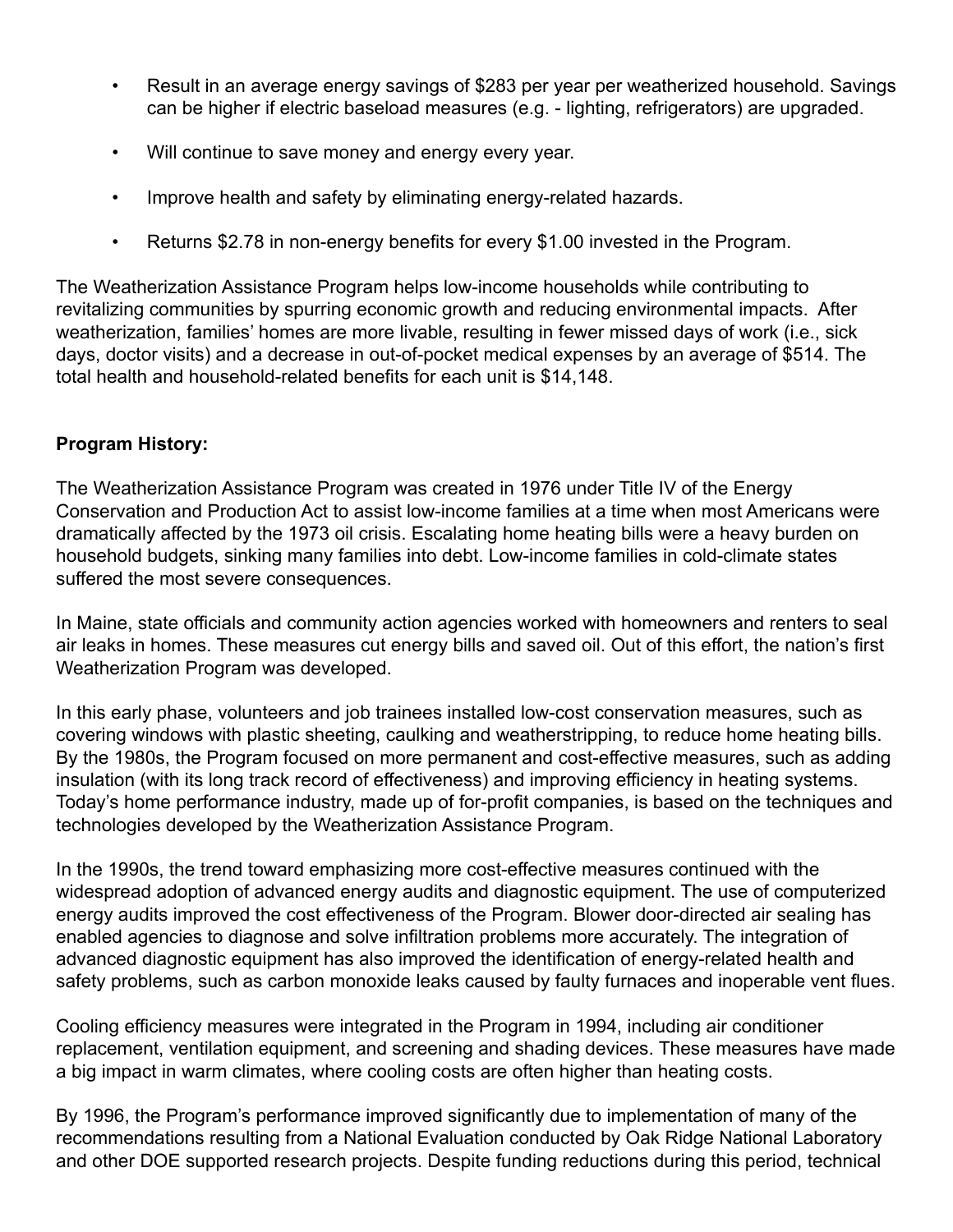advances produced almost 70% higher energy savings per dwelling. This was achieved through improved training, auditing tools, and management practices.

Additional regulatory and legislative changes in the late 1990s increased flexibility for states. The average amount of spending per home was raised and the requirement that 40% of Program funds be spent on materials was removed in response to the nationwide integration of advanced energy audits. Electric baseload measures were approved and incorporated in 2000.

Also, in 2000, DOE increased flexibility for providers to ease budget constraints related to health and safety expenditures. To help Grantees weatherize more multifamily dwelling units, the eligibility criteria was changed to allow the weatherization of units where low-income tenants account for half of the building's residents in certain situations.

In a 2006 rulemaking, DOE allowed the eligibility of certain renewable energy systems for funding and installation under the Energy Policy Act of 2005 and established criteria for their performance and quality standards.

The Energy Independence and Security Act of 2007, which reauthorized the Program, was expanded by DOE during the rulemaking to include any territory or possession of the U.S. in the definition of "states" as an eligible grantee of the Program.

As part of the Recovery Act that was signed into law on February 17, 2009, the Program was provided \$5 billion in additional funding to support jobs, spur economic growth, and expedite the weatherization of more low-income homes.

Today, DOE's Weatherization Assistance Program has evolved into a sophisticated residential program that addresses whole-house energy efficiency and promotes a whole-community approach.

Now, with that perspective in mind, take a look at the significant program updates during 2020.

- The WAP was reauthorized through FY 2025
- Authority to "reweatherize" a home if 15 years have passed since the original services were completed

What the above history and recent updates represent is an ongoing commitment by Congress to support the WAP. Congress continues to recognize the worth of the WAP and the long-lasting benefits it provides to low-income households. Michigan's WAP Network will continue to do our part to earn their support and confidence.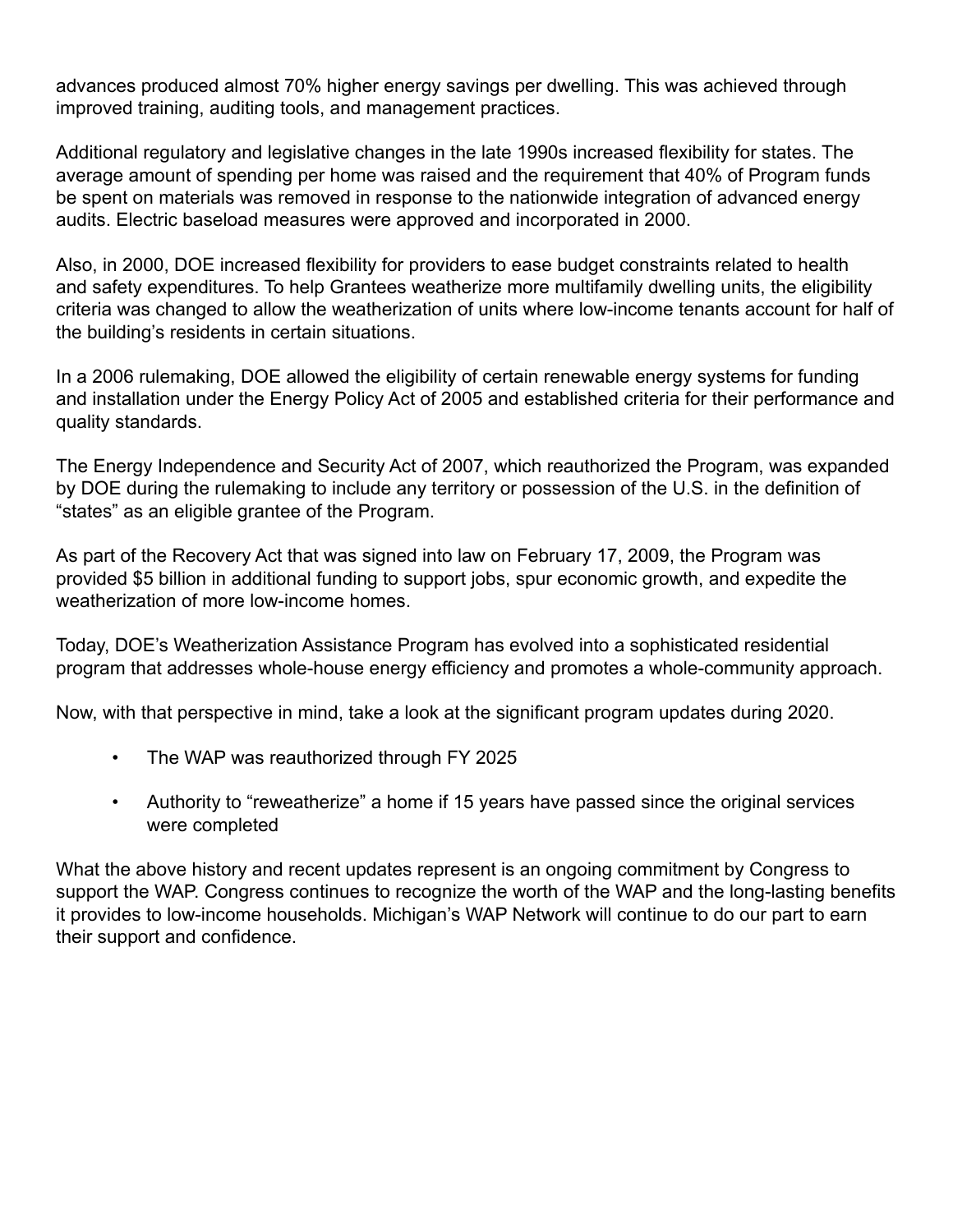### **TABLE OF CONTENTS**

|      |                                                                                   | Pg <sub>2</sub> |
|------|-----------------------------------------------------------------------------------|-----------------|
| 1.0  |                                                                                   | Pg <sub>7</sub> |
| 2.0  |                                                                                   | Pg <sub>9</sub> |
| 3.0  |                                                                                   | Pg 12           |
| 4.0  |                                                                                   | Pg 18           |
| 5.0  |                                                                                   | Pg 25           |
| 6.0  |                                                                                   | Pg 26           |
| 7.0  |                                                                                   | Pg 31           |
| 8.0  |                                                                                   | Pg 32           |
| 9.0  | Technical Weatherization Install Requirements ----------------------------------- | Pg 34           |
| 10.0 |                                                                                   | Pg 39           |
| 11.0 |                                                                                   | Pg 40           |
| 12.0 |                                                                                   | Pg 51           |
| 13.0 |                                                                                   | Pg 61           |
| 14.0 |                                                                                   | Pg 63           |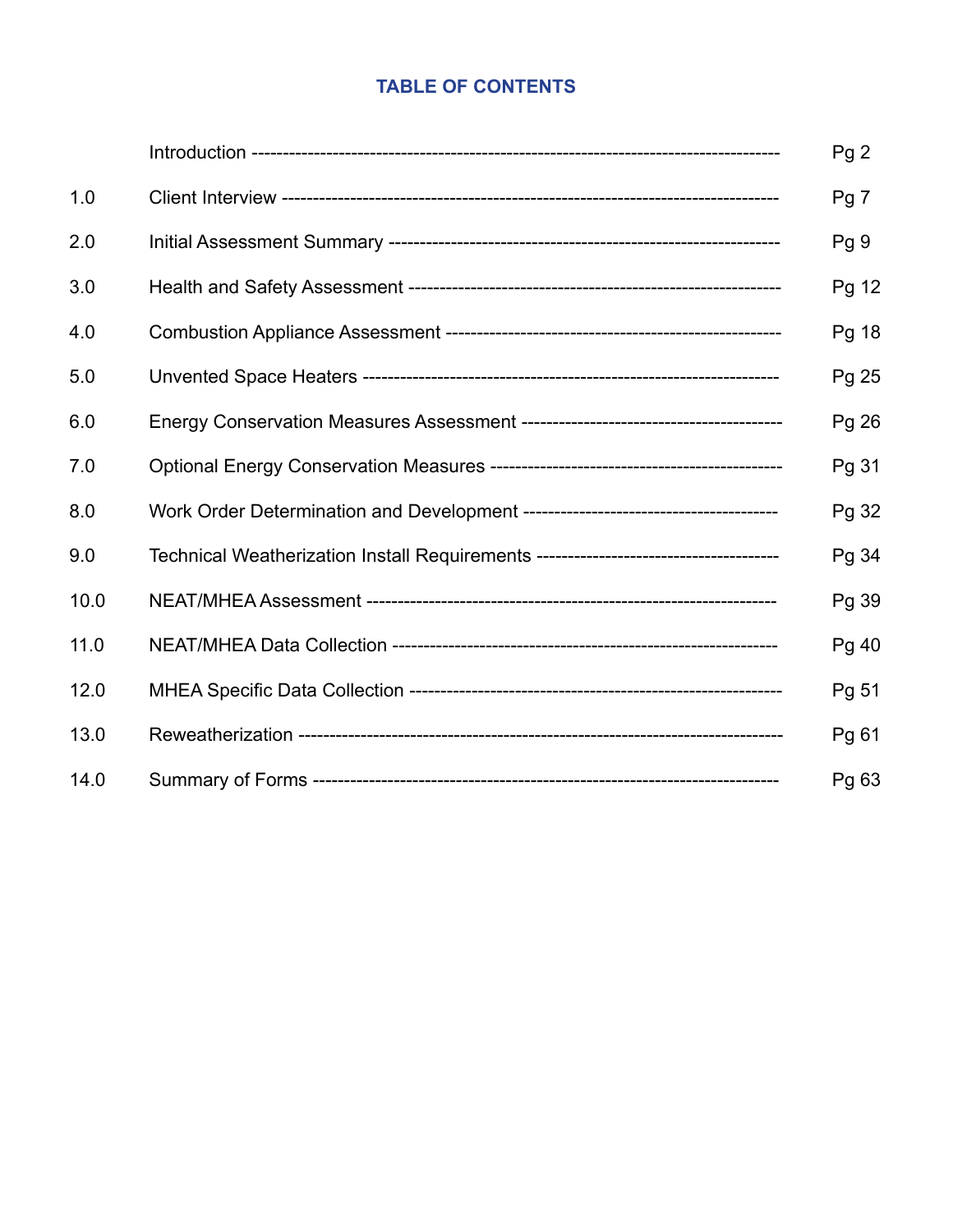## **1.0 Client Interview**

Subgrantee auditors are required to conduct on-site interviews with weatherization clients before any assessments or work is performed. This interview process should provide the auditor with enough background information to **properly identify hazards that exist, health and safety (H&S) issues, and energy conservation opportunities.** 

- **1.1** Problem identification, such as dwelling use, heating and cooling habits, and comfort issues. Discuss energy conservation opportunities and H&S issues with the client. Make the client aware of the methods and processes associated with installing certain measures such as insulating and patching walls from the interior of the home. The client should be informed that the audit needs to run its course before any of the discussed work can be approved to move forward.
- **1.2** Information about the Weatherization Assistance Program (WAP), services provided by the program and strategies that the client could employ to reduce their energy use.
- **1.3** Discuss any medical concerns the client may have and any possible alternatives to accommodate them.
- **1.4** Inform the client and/or owner about any hazards.
- **1.5** All proper and required paperwork per [CSPM 612.](https://www.michigan.gov/documents/dhs/CSPM_600_Series_215133_7.pdf#page=79)
	- [Client plan of action](https://www.michigan.gov/documents/dhs/CSPM_600_Series_215133_7.pdf#page=171)
	- DHS-4285, [Pre-Renovation Form](https://www.michigan.gov/documents/dhs/CSPM_600_Series_215133_7.pdf#page=160) Confirmation of Receipt of Lead Pamphlet (or certificate of mailing) per [CSPM 615](https://www.michigan.gov/documents/dhs/CSPM_600_Series_215133_7.pdf#page=95)
	- [Michigan Weatherization Program Health & Safety Assessment Findings](https://www.michigan.gov/documents/dhs/CSPM_600_Series_215133_7.pdf#page=169), DHS-552
	- [Release of Liability and Waiver of Claims](https://www.michigan.gov/documents/dhs/CSPM_600_Series_215133_7.pdf#page=168), DHS-552-A (per [CSPM 617](https://www.michigan.gov/documents/dhs/CSPM_600_Series_215133_7.pdf#page=99))
	- [Signed radon informed consent form](https://www.michigan.gov/documents/dhs/CSPM_600_Series_215133_7.pdf#page=167)
	- Any other forms that require client signature (e.g., [asbestos notice](https://www.michigan.gov/documents/dhs/CSPM_600_Series_215133_7.pdf#page=165), [unsafe condition,](https://www.michigan.gov/documents/dhs/CSPM_600_Series_215133_7.pdf#page=163) [infrared scan,](https://www.michigan.gov/documents/dhs/CSPM_600_Series_215133_7.pdf#page=162) etc.)
	- A completed IWC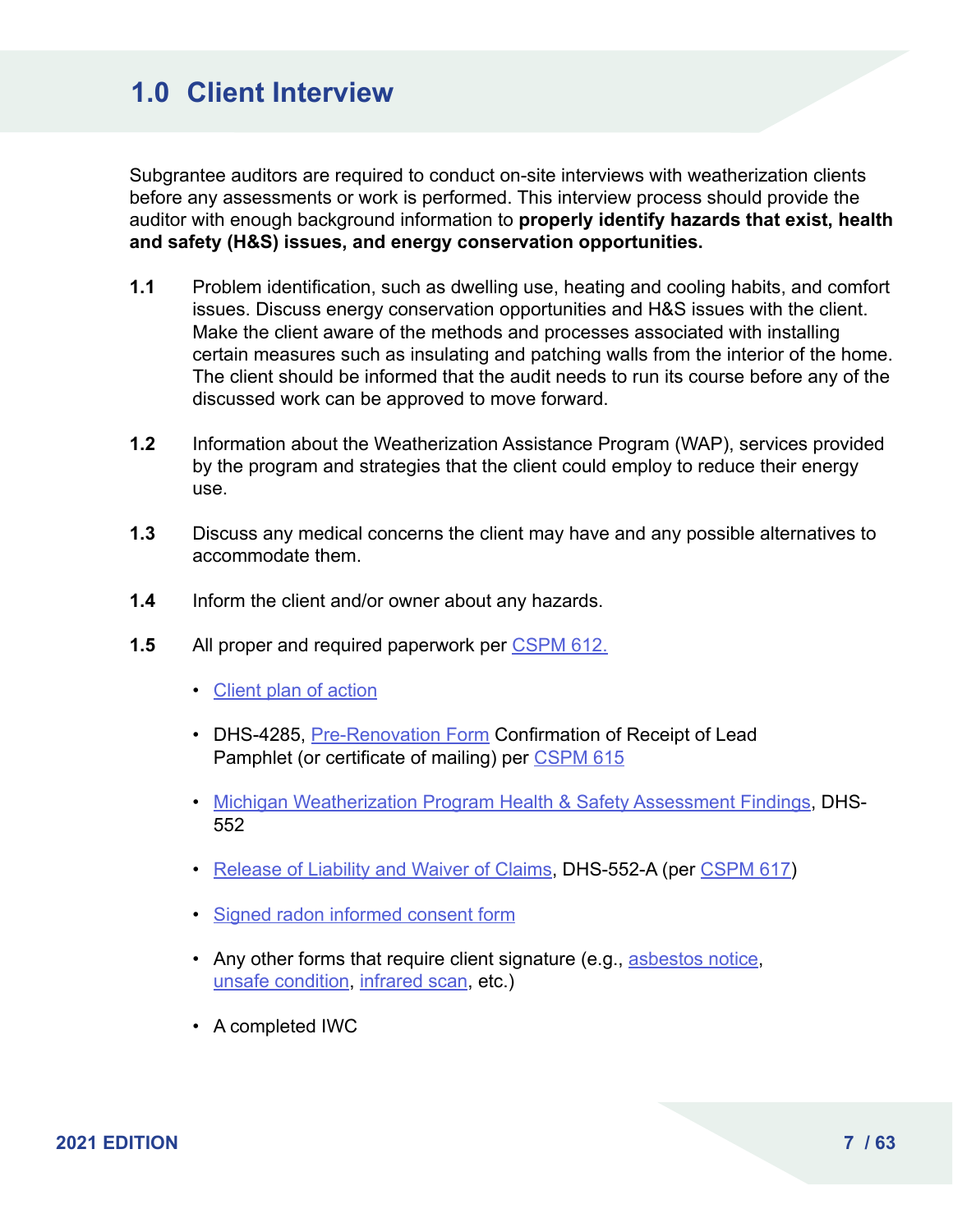# **1.0 Client Interview**

- A completed work order from Facspro
- A completed DOE-approved audit
- Multi-Family File Documentation:

For multi-family weatherization jobs, the file must include a completed and approved field audit for each building. The audit must include all work including weatherization work performed in common areas like hallways, attics, basements, etc. The client/building files should clearly indicate the structure is a multi-family building and must be cross-referenced with all other units weatherized in the building. Additionally, all client files must be clearly cross-referenced so that any reviewer can easily determine building eligibility under the 66 percent (50 percent for duplexes and four-unit buildings) rule, or any other aspect of the weatherization work to that multi-family building. The files shall clearly indicate weatherization measures to be completed. State of Michigan (SOM) approval shall be obtained to determine if one comprehensive audit or multiple audits are required. ([WPN 16-5](https://www.energy.gov/sites/prod/files/2016/05/f31/WPN%2016-5%205%205%2016_0.pdf))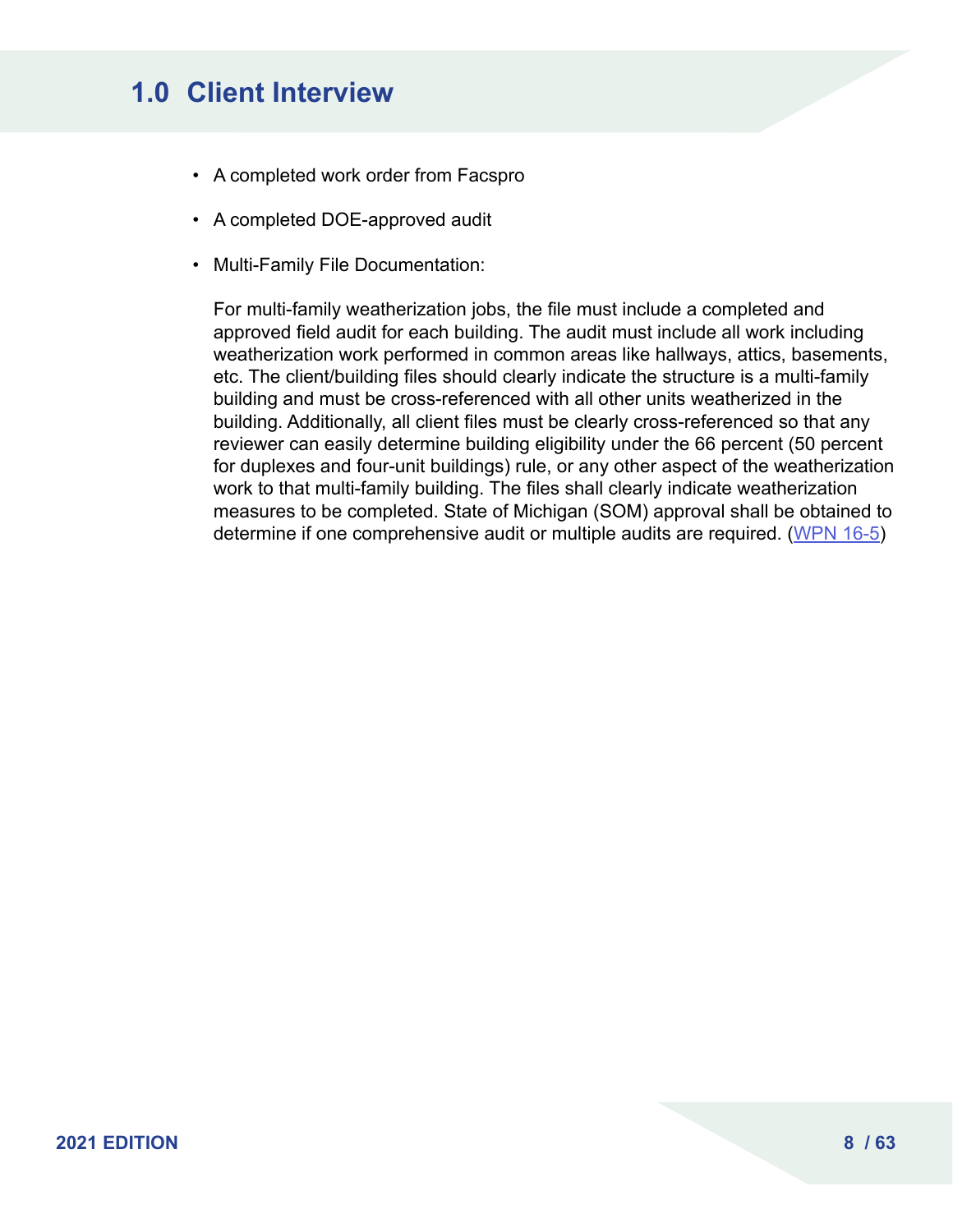### **2.0 Initial Assessment Summary**

The audit is the initial assessment of the home and interaction with the client. The energy audit must include at least the following activities:

- **2.1** Upon entry, ambient carbon monoxide and combustible gases are tested for in the home.
- **2.2** Determinations are made that the building will not be a deferral and weatherization services can be provided per [CSPM 609](https://www.michigan.gov/documents/dhs/CSPM_600_Series_215133_7.pdf#page=69).
- **2.3** Drawing of the house should be done that:
	- Identifies room labeling and corresponds with the work order
	- Shows measurements on the diagram for proper square footage calculations and verification (measurements to the nearest inch)
	- Identifies windows and doors on all sides of the drawing
	- Establishes the thermal and pressure boundary
- **2.4** Required photographs for each weatherization unit should be taken and included in the energy auditors field notes as follows:
	- All sides of the house
	- Mobile home long side with entrance and end, immediately counterclockwise with remaining long side and end, immediately counterclockwise
	- Basement/foundation
	- Furnace, with venting if possible
	- Domestic Water Heater (DWH), with venting if possible
	- Combustion appliance venting if not able to capture in appliance photo
	- Clothes dryer with venting
	- Existing refrigerator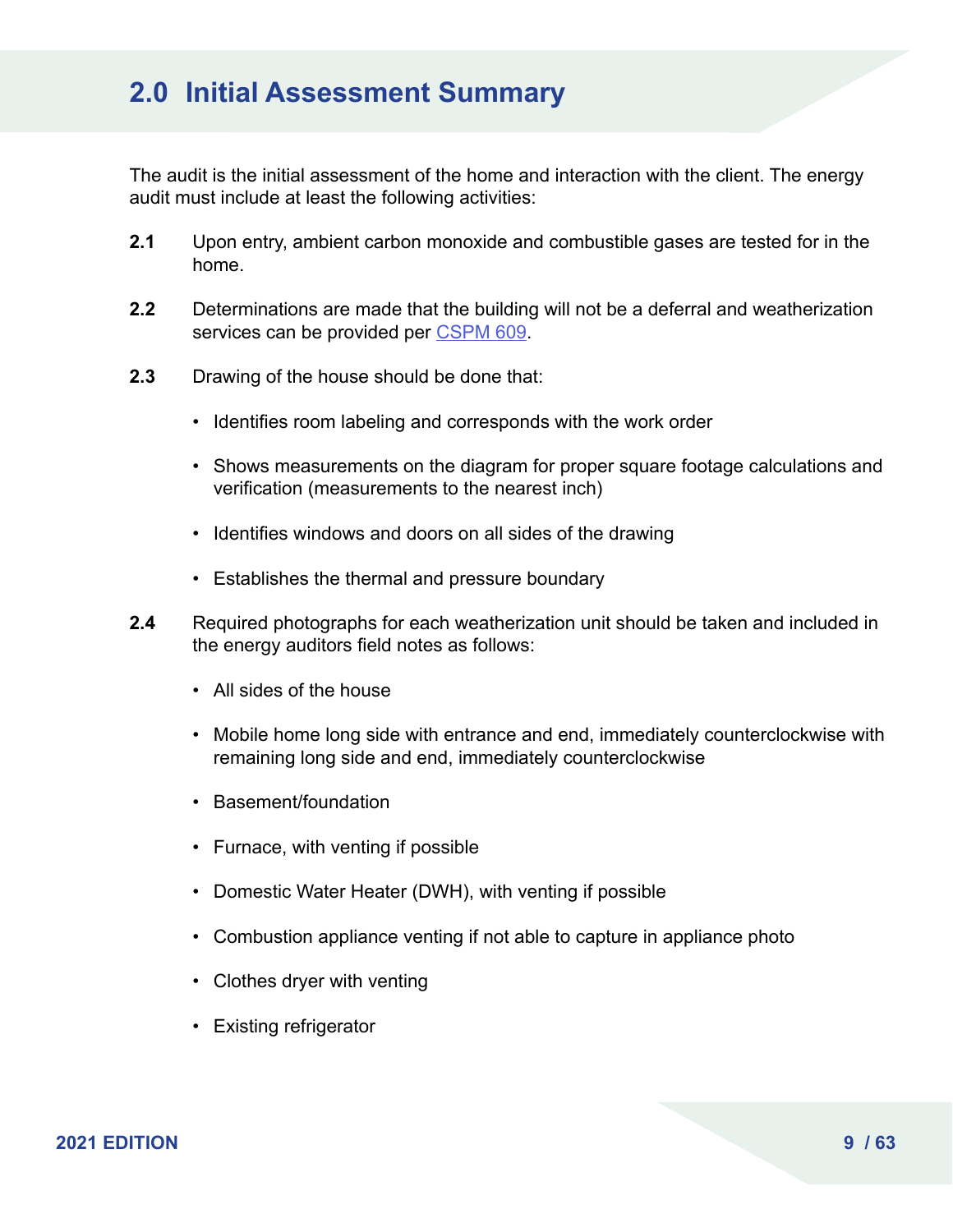### **2.0 Initial Assessment Summary**

- Attic including insulation, air sealing locations when possible, knob & tube wiring, and exhaust fan ducting, when applicable
- Lead Safe Work (LSW) set up if charged to the job
- Photos of exhaust fans and/or controls for ASHRAE compliance, where applicable
- Lead Renovation, Repair and Painting Rule (LRRP) Documentation when applicable
- Photos that show anything out of the ordinary (e.g. large bypasses in an attic, crawlspace clutter, etc.)
- **2.5** An inspection of **base-load** use is performed:
	- Refrigerators are metered as appropriate
	- Lighting Upgrades are investigated
	- Hot water consumption efficiency upgrades are investigated
- **2.6** A thorough inspection of the **exterior** which includes everything from building components, condition, orientation, measurements, insulation levels, and H&S issues to grading and moisture.
- **2.7** A thorough inspection of the **attic** which includes everything from building components, measurements, condition, air leakage areas, insulation levels, and H&S concerns to moisture issues and ventilation requirements.
- **2.8** A thorough inspection of the **basement/crawlspace**, which includes everything from building components, measurements, condition, air leakage areas, insulation levels, and H&S concerns to moisture issues.
- **2.9** Any H&S issues are documented: Mold/moisture, dryer/exhaust fan terminations, plumbing problems, electrical problems, asbestos, etc.
- **2.10** Lead issues are documented and a determination will be made regarding lead and the need to use lead-safe work practices.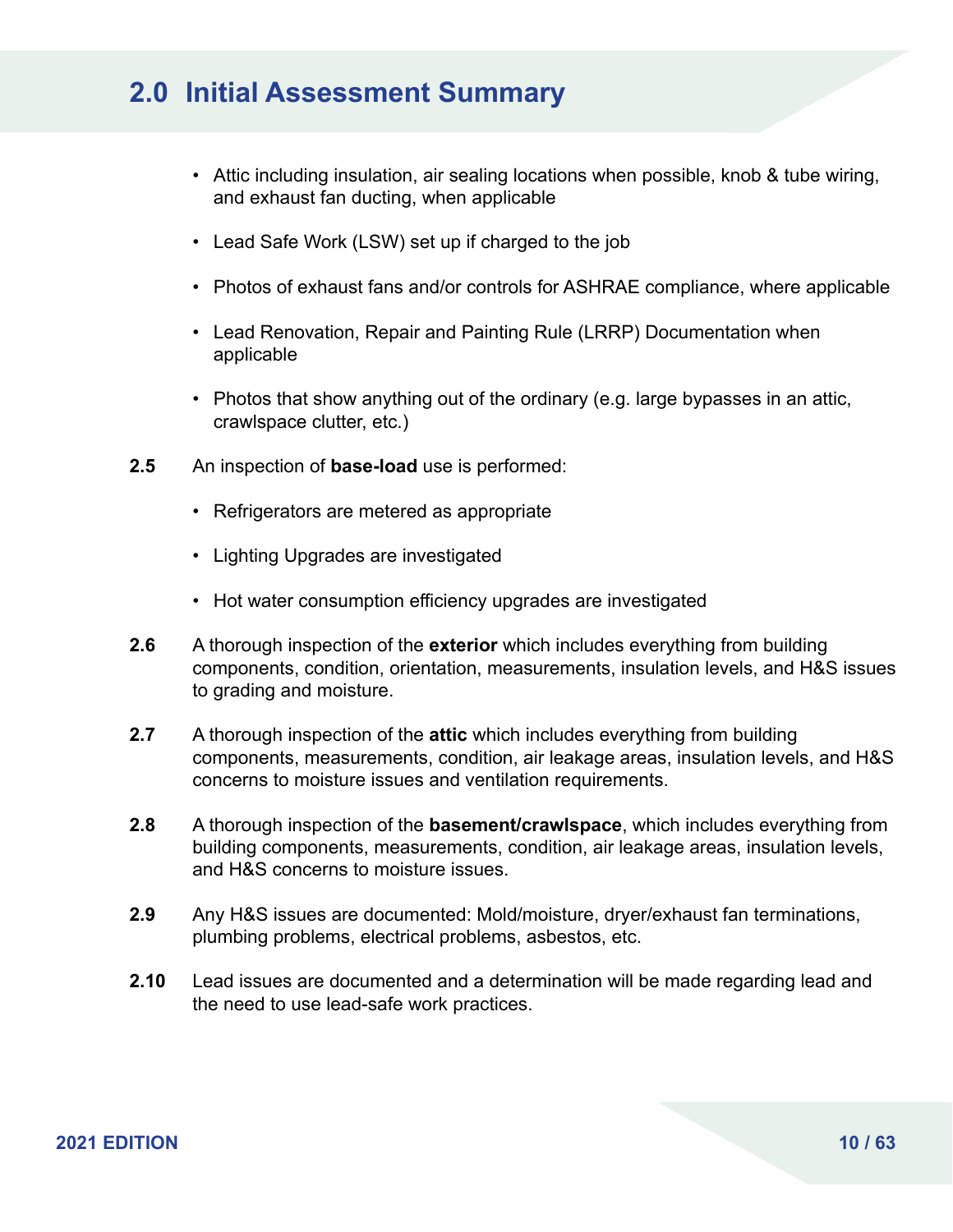### **2.0 Initial Assessment Summary**

- **2.11** Inspection of the **combustion appliances** is performed; reference the current version of the BPI 1200 standard. This includes being able to check for gas leaks, electrical safety, combustion air requirements, vent system visual inspection, duct system visual inspection, and visual inspection of cleanliness.
- **2.12 Combustion appliance zone (CAZ) pressure diagnostics** (Worst-Case depressurization of the CAZ) and operational testing are required (establish flow in the vent under worst-case conditions, spillage, CO, and temperature rise on a forced air system)
- **2.13** Blower door testing is performed looking for leakage areas (specifically high and low), making sure zones that can be isolated are investigated (sections of the home - basements), making sure additional blower door readings are obtained for pressure diagnostic purposes, if appropriate. An evaluation for asbestos should be done prior to any blower door testing. Upon identification of friable Asbestos Containing Material (ACM) follow section 3.6 under Health and Safety Assessment.
- **2.14** Pressure diagnostics are performed attics, basements, crawls, building sections where thermal and pressure boundary alignment are questioned (attached porches, bulkheads, etc.), attached garages, pressure pan testing on ducts as appropriate, interior room and main body pressures (done with furnace fan only) - evaluation of the results to assist in work scope development is required.
- **2.15** Infrared camera used as appropriate (specifically for blower door testing).
- **2.16** Existing exhaust fans are measured for flow and other data gathered to calculate ASHRAE ventilation requirements.
- **2.17** Client communication before leaving the initial audit. Give the client specifics on workflow and who will show up next. Finish any client education.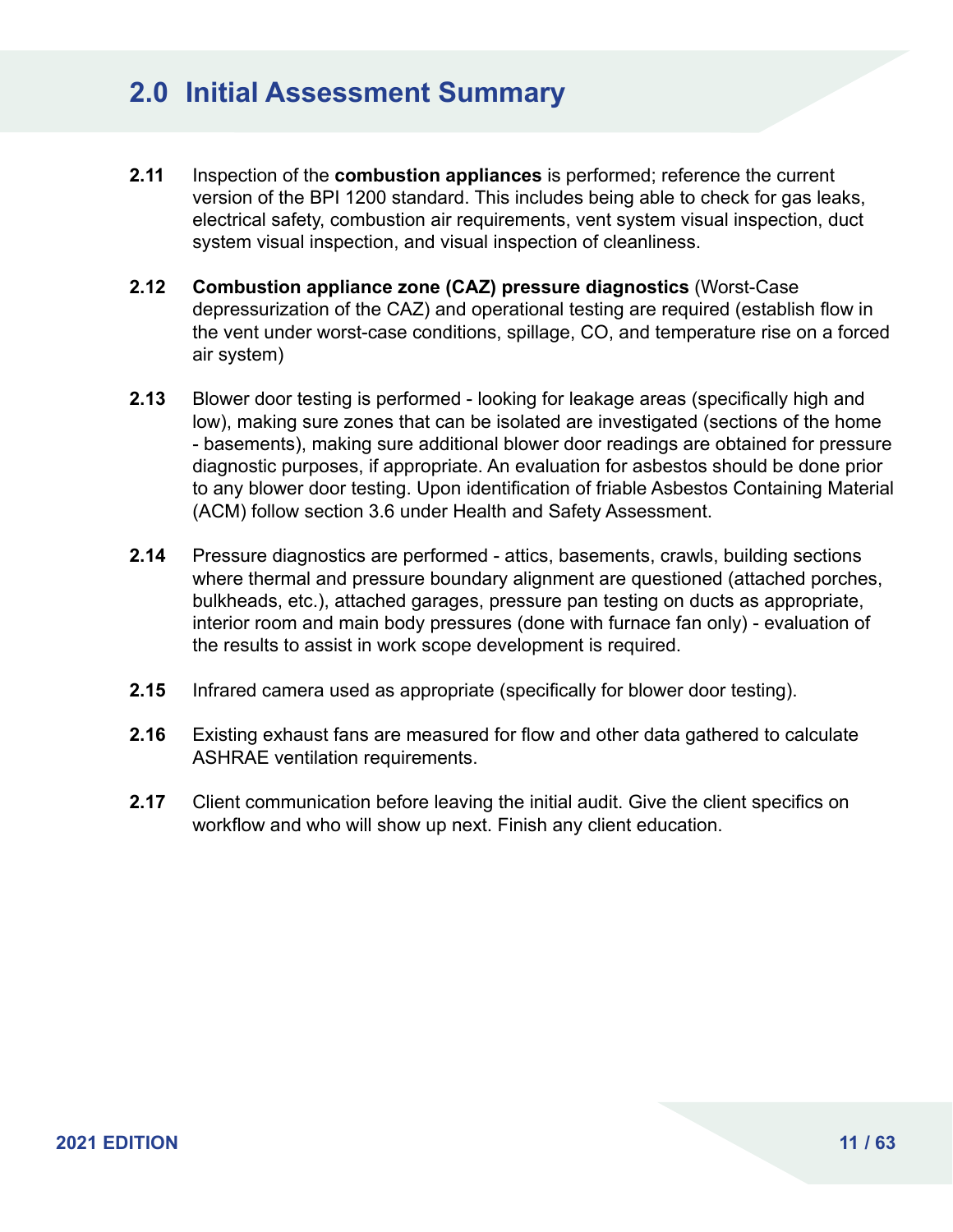Health and Safety (H&S) funds may be used when the elimination of hazards is necessary before, or as a result of, the installation of weatherization material; and Health and Safety spending is limited to 50% of the total job cost, and the limit is reasonable in light of the primary energy conservation purpose of the Weatherization Assistance Program. H&S measures do not require a Savings to Investment Ratio (SIR) and are not included in the Average Cost Per Unit. Health & Safety measures are billed to their own line item. Mandatory H&S Measures include - Installation of smoke detectors shall be placed in accordance with all State Of Michigan and Local Fire/Building Codes; Clothes dryers shall be vented to the exterior; Ventilation to meet ASHRAE 62.2 version 2019 or later; Carbon Monoxide (CO) Alarm/Detector in all residences containing a combustion appliance or an attached garage.

Reporting of Emergency Situation Requirements: Reporting the emergency is not an indication for action to be taken by the State's Weatherization Office, it is just a reporting requirement to track emergency situations. Agencies must submit an email to the MDHHS-BCAEO@michigan.gov within 24 hours to report the Health and Safety issues identified. The email should include the job number, the reason for the issue, and the remedy of the life-threatening situation. In addition, please provide the timeline and people involved in the response taken in the email. Full documentation on the issues identified, response taken with the timeline, results of response action, and a notification email to the BCAEO must be uploaded in FACSPro.

To safeguard the lives and well-being of both subgrantee employees and weatherization clients, auditors are required to conduct a health and safety (H&S) assessment during the initial home audit, before any weatherization work can begin. Identified H&S issues must be documented and corrected before work proceeds if such repairs are cost-effective and feasible. Where problems are beyond the scope of the program, the homeowner and the client must be notified of the problem(s) in writing and an explanation of the deferral process must be discussed and documented. The following areas must be assessed for H&S issues and addressed if found to be deficient:

**3.1 Indoor Air Quality and Ventilation:** All dwellings weatherized shall be evaluated for ASHRAE 62.2 version 2019 or later ventilation requirements. Compliance requirements (e.g. testing, calculations, fan sizing, fan sone rating, whole-home fan flow verification, continuous vs. intermittent fan specifications, file documentation, etc.) shall be performed by a certified person. SOM IWC venting calculations shall be used to determine mechanical sizing requirements. When calculations indicate 15 CFM or less, goals will be considered met and additional mechanical ventilation shall not be added. Method of compliance shall be documented on the 62.2 tab in FACSPro.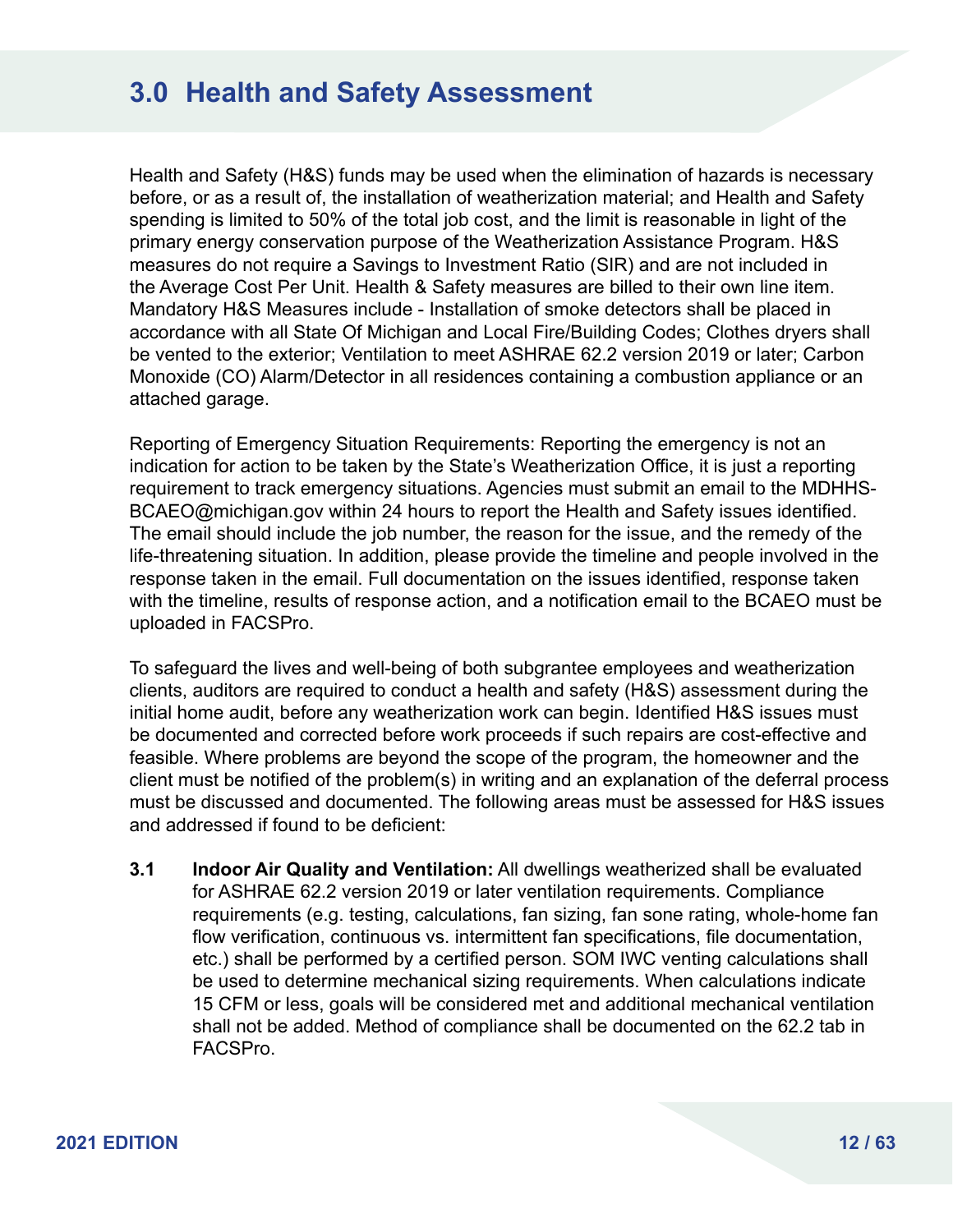- Identification of sources of indoor air pollutants; chemicals posing a health risk to workers or clients.
- Evaluation of terminations of all exhaust fans and clothes dryer vents.
- Evaluation of existing ventilation systems in the dwelling.
- Inspection of clothes dryer vents for restrictions, lint build-up, and appropriate venting configuration.
- **3.2 Moisture Control:** The energy auditor shall include the following but is not limited to: drainage, gutters, downspouts, extensions, flashing, sump pumps, dehumidifiers, landscape, leaking roofs, vapor retarders, moisture barriers, etc. All dwellings shall be checked for previous or existing moisture problems. Audit procedures shall include a mold and moisture assessment. The assessment shall be a visual review that includes these four categories:
	- General building envelope
	- Outside/Site
	- HVAC
	- Occupied space

For testing, the home will need a visual assessment including exterior drainage. Diagnostics (such as moisture meters) are recommended for pre-weatherization and at the final inspection. Mold testing is not an allowable cost. Client Education will also need to be provided as follows:

- Visual inspection and issuance of EPA guidelines/pamphlet for remedy.
- Provide client written notification and disclaimer on mold and moisture awareness.
- Provide information on the importance of cleaning and maintaining drainage systems.
- Provide information on proper landscape design and how this impacts site drainage and moisture control.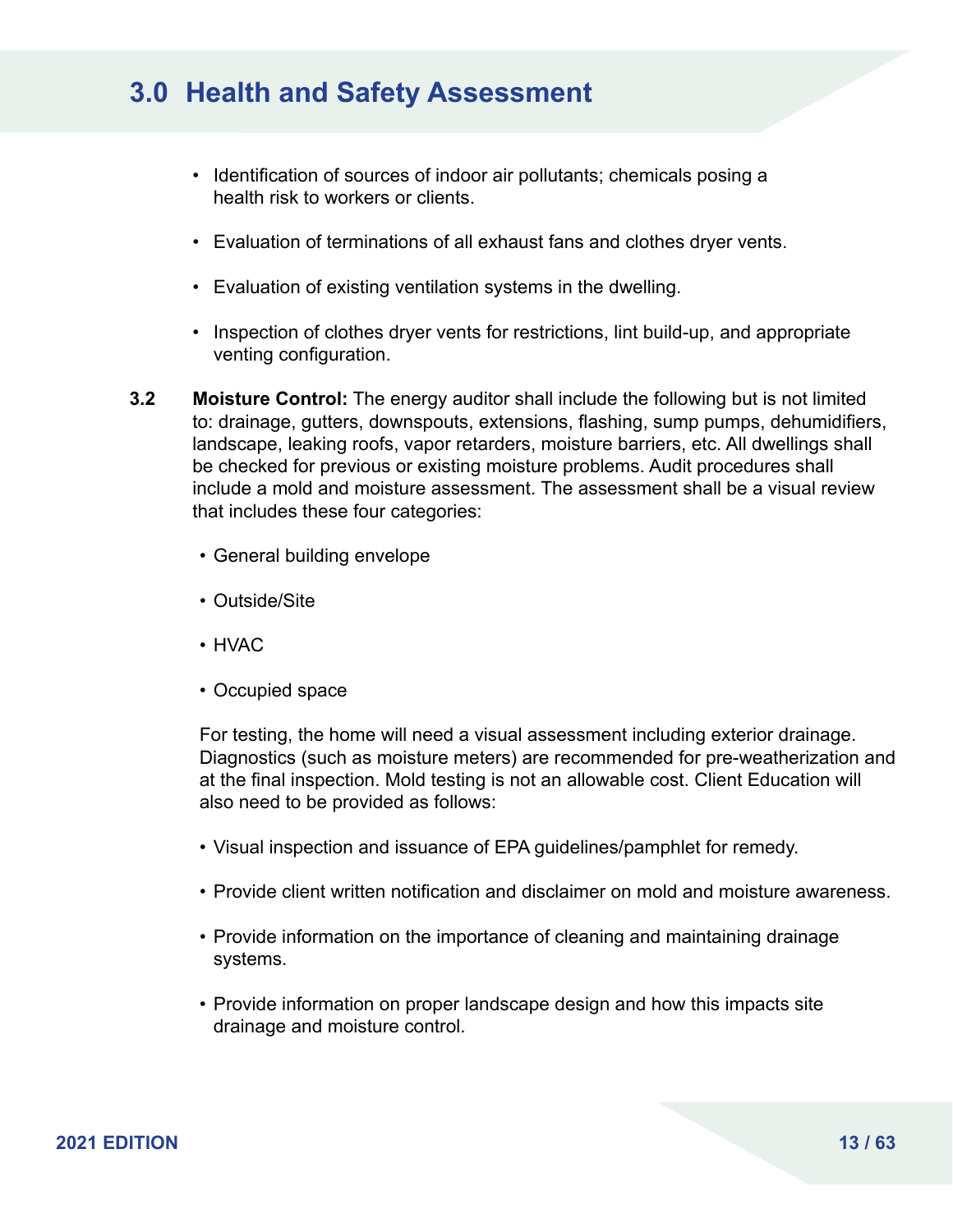• When deferral is necessary, provide information in writing describing conditions that must be met before weatherization work can begin.

### **3.3 Structural & Other Problems:**

DOE funds will be used for incidental repairs of Building Structure and Roofing, see the incidental repair policy [CSPM 607.](https://www.michigan.gov/documents/dhs/CSPM_600_Series_215133_7.pdf#page=47)

Projects beyond the scope of weatherization will be deferred until the area of repairs can be corrected through other funding sources. Referral shall be made through the Notice of Potential Hazard and recommendations to seek a building inspection by a licensed building Quality Control Inspector (QCI) or contractor. Some areas to look for these concerns could be:

- Roofing and attic condition
- Siding condition
- Foundation condition
- Interior and exterior wall, floor, and ceiling condition
- Homes under renovation or under construction
- **3.4 Electrical Wiring:** An electrical wiring inspection assessment must be conducted.

Electrical fires and shocks are common and serious safety problems. Electrical safety is a basic housing need, requiring attention during weatherization and repair. Observe local codes and the following specifications for electrical safety in weatherizing existing buildings.

- When any weatherization, health, or safety procedure requires working with line voltage power, a licensed electrician, or a qualified technician must do the procedure.
- Whenever working around wiring, use a non-contact voltage tester to determine if circuits are live. Turn circuits off at circuit breakers as appropriate.
- Confirm that all wire splices are enclosed in electrical junction boxes. If you plan to cover a junction box with insulation, attach a flag to mark its location.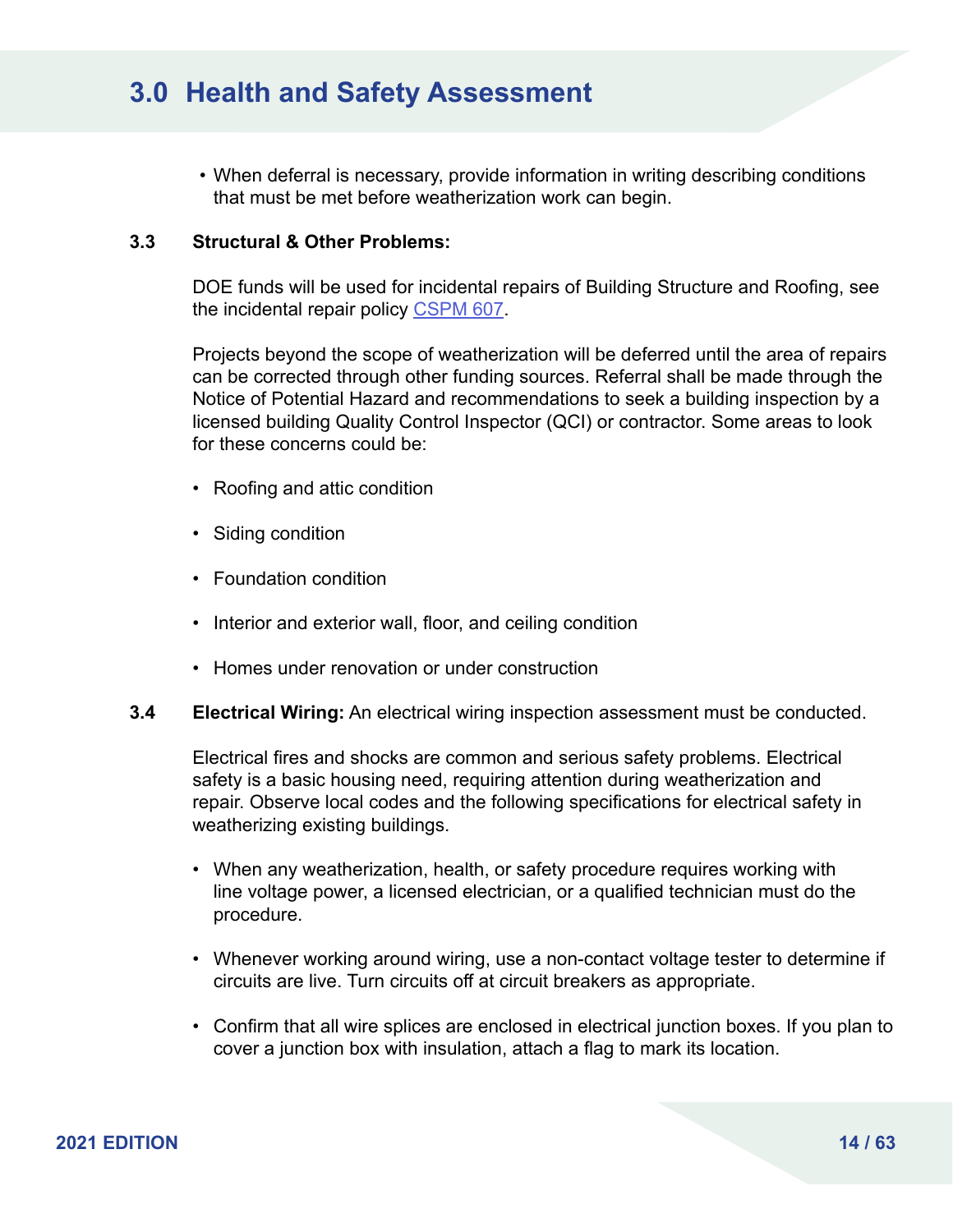- Don't allow metal insulation shields to contact wiring.
- Verify the electrical system is grounded to a ground rod or a metallic water pipe with an uninterrupted electrical connection to the ground. If installing insulation, and knob and tube wiring is present, refer to Michigan's Weatherization Field Guide for directions on how to proceed.
- When you doubt the safety of a building's electrical system, use a generator to power insulation blowers and other large power tools.
- **3.5** Decommission **knob-and-tube wiring** before or during weatherization if possible. Try to convince your clients or their landlords to replace knob-and-tube wiring with their own funds to avoid a deferral. Use a non-contact voltage tester to determine whether the knob-and-tube wiring is live. If you're unsure about whether the wiring is still live, schedule an inspection by an electrician. If the knob-and-tube wiring in an attic is live, ask an electrician and/or an electrical inspector to determine whether the attic wiring can be decommissioned and replaced with non-metallic (NM) sheathed electrical cable. Depending on the situation, the electrician may choose one of these two options.
	- 1. Terminate the existing attic knob-and-tube wiring, and connect the new NM circuit directly to the main service box.
	- 2. Install a flagged junction box in the attic to connect the knob-and-tube riser to the new NM cable in the attic.

#### **3.6 Asbestos:** Assess potential asbestos hazards.

When friable Asbestos Containing Material (ACM) is suspected, in the home, the blower door test will not be conducted to avoid disturbing friable ACM particles. When friable ACM is identified in the home, the blower door test will not be conducted to avoid disturbing ACM particles and the work will be deferred until all asbestos materials have been safely removed and disposed of by an authorized agency. The client must provide documentation that a certified professional performed the removal or remediation of asbestos and the client must provide results of the Air Quality Testing (to ensure air quality is safe for workers) in cases where a home was deferred due to ACM and then later approached for weatherization.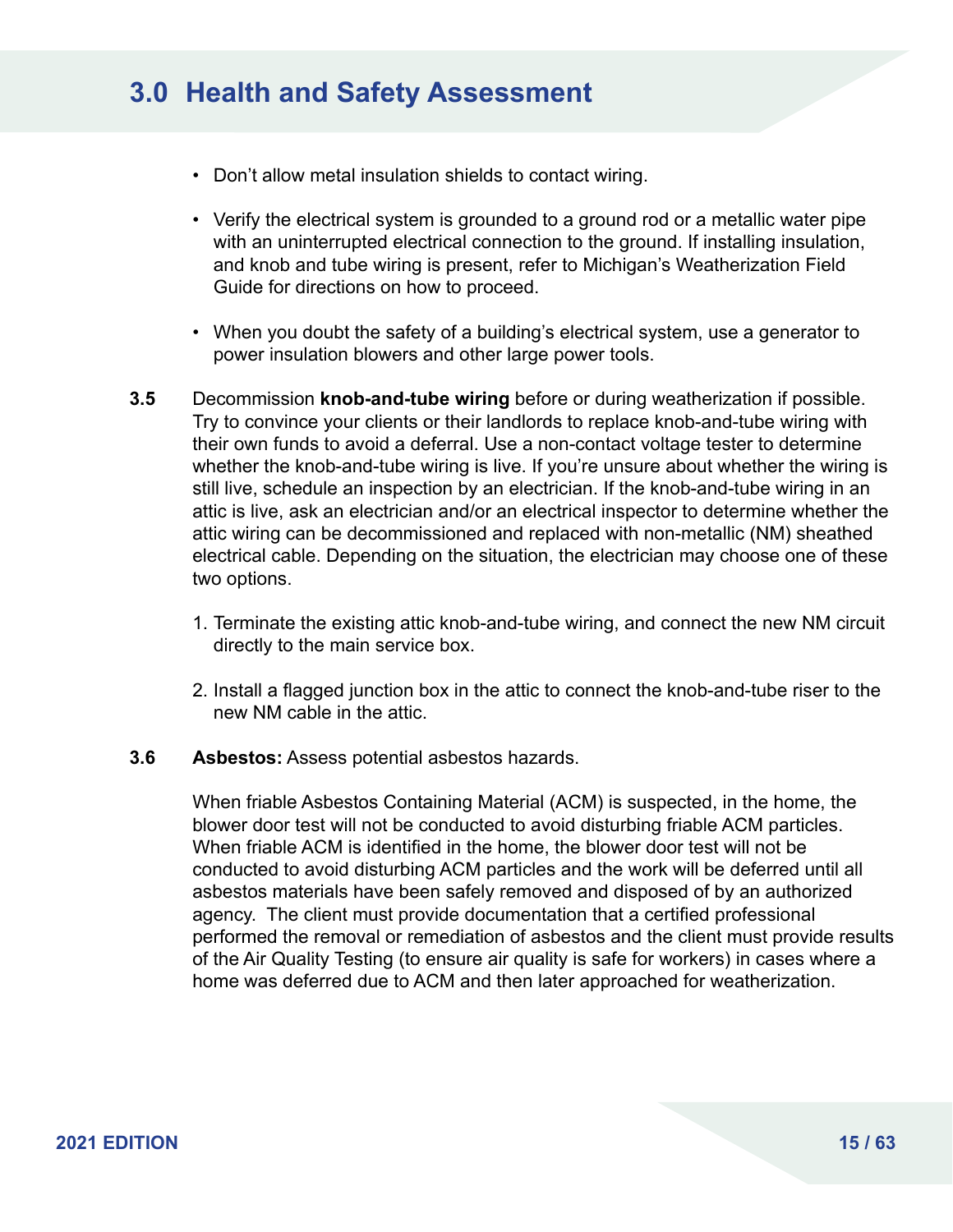- **3.7 Lead Paint:** Lead paint removal is not an allowable activity under the Weatherization Assistance Program.
	- Testing to determine the presence of lead in paint that will be disturbed by WAP measure installation is allowed with **[Environmental Protection Agency \(EPA\)](https://www.epa.gov/lead/lead-test-kits)** approved testing methods.
	- All weatherization Energy Auditors are to be trained and certified in Environmental Protection Agency's LRRP Rule requirements.
	- Issue EPA pamphlet or safe work practices around the home.
	- Follow pre-renovation education provisions for LRRP.
	- When deferral is necessary, provide information in writing describing conditions that must be met in order for weatherization to commence.

### **3.8 Fuel Leaks:**

- When a minor gas leak is found on the utility side of service, the utility service must be contacted before work may proceed.
- Fuel leaks that are the responsibility of the client (vs. the utility) must be repaired before weatherization can begin.
- Notify utilities and temporarily halt work when leaks are discovered that are the responsibility of the utility to address.
- Test exposed gas lines for fuel leaks from utility coupling into and throughout the home.
- Conduct sensory inspection on bulk fuels to determine if leaks exist.

#### **3.9 Pests:**

- All work will be deferred until all infestation of pests are eliminated from work site because it poses a H&S concern for workers.
- Inform the client in writing of any observed conditions and associated risks.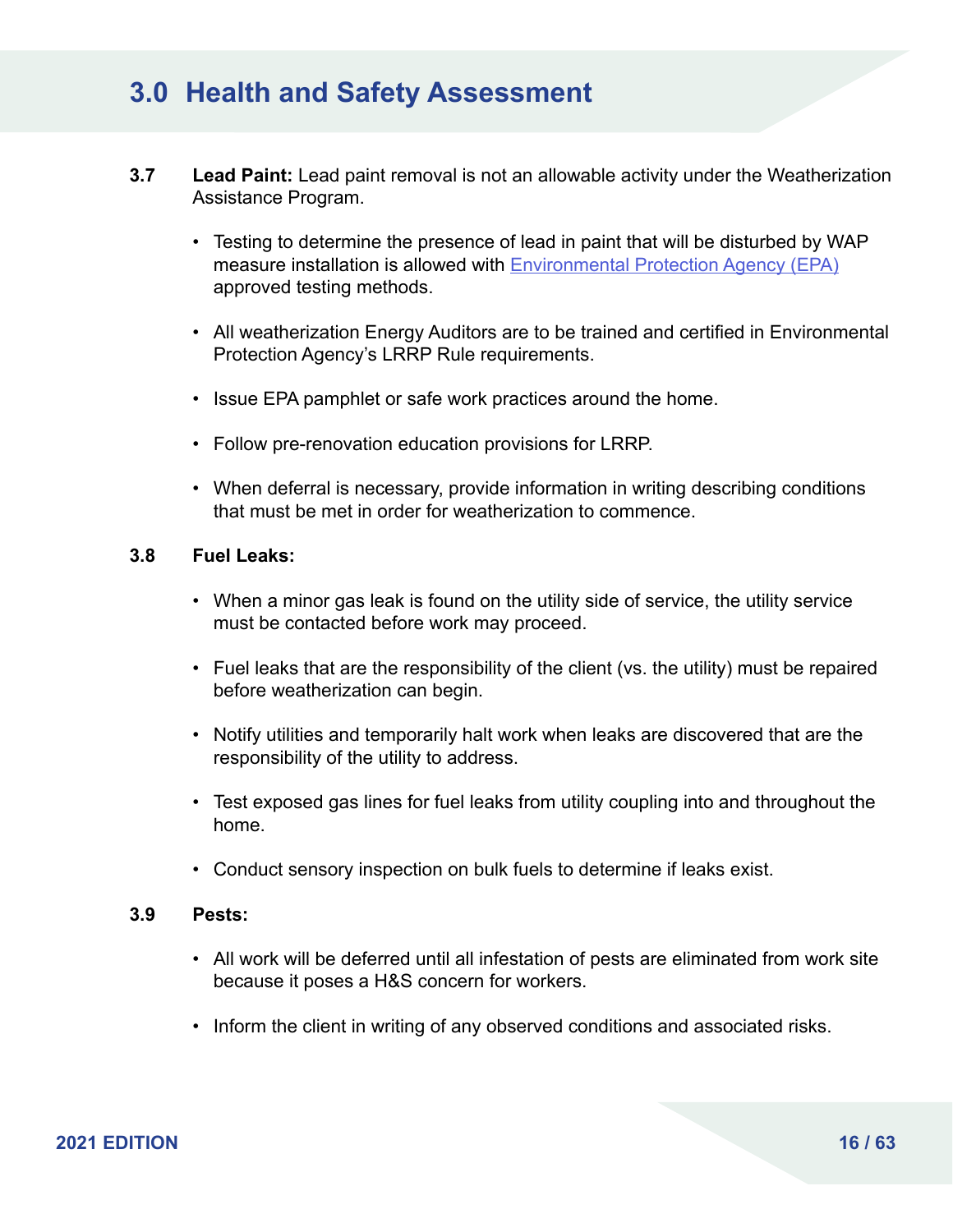• When deferral is necessary, provide information in writing describing conditions that must be met in order for weatherization to commence.

### **3.10 Radon:**

- Radon mitigation is not an allowable H&S cost. No testing for Radon will be done.
- Clients must sign an informed consent form prior to receiving weatherization services. This form must be kept in the client file.
- Whenever site conditions permit, cover exposed dirt floors within the pressure/ thermal boundary with 6 mil (or greater) polyethylene sheeting, lapped at least 12" and sealed with appropriate sealant at all seams, walls and penetrations.
- Other precautions may include but are not limited to, sealing any observed floor and/or foundation penetrations, including open sump pits, isolating the basement from the conditioned space, and ensuring crawl space venting is installed.
- Auditors, assessors and inspectors must have knowledge of radon, what it is and how it occurs, including what factors may make radon worse, and precautionary measures that may be helpful.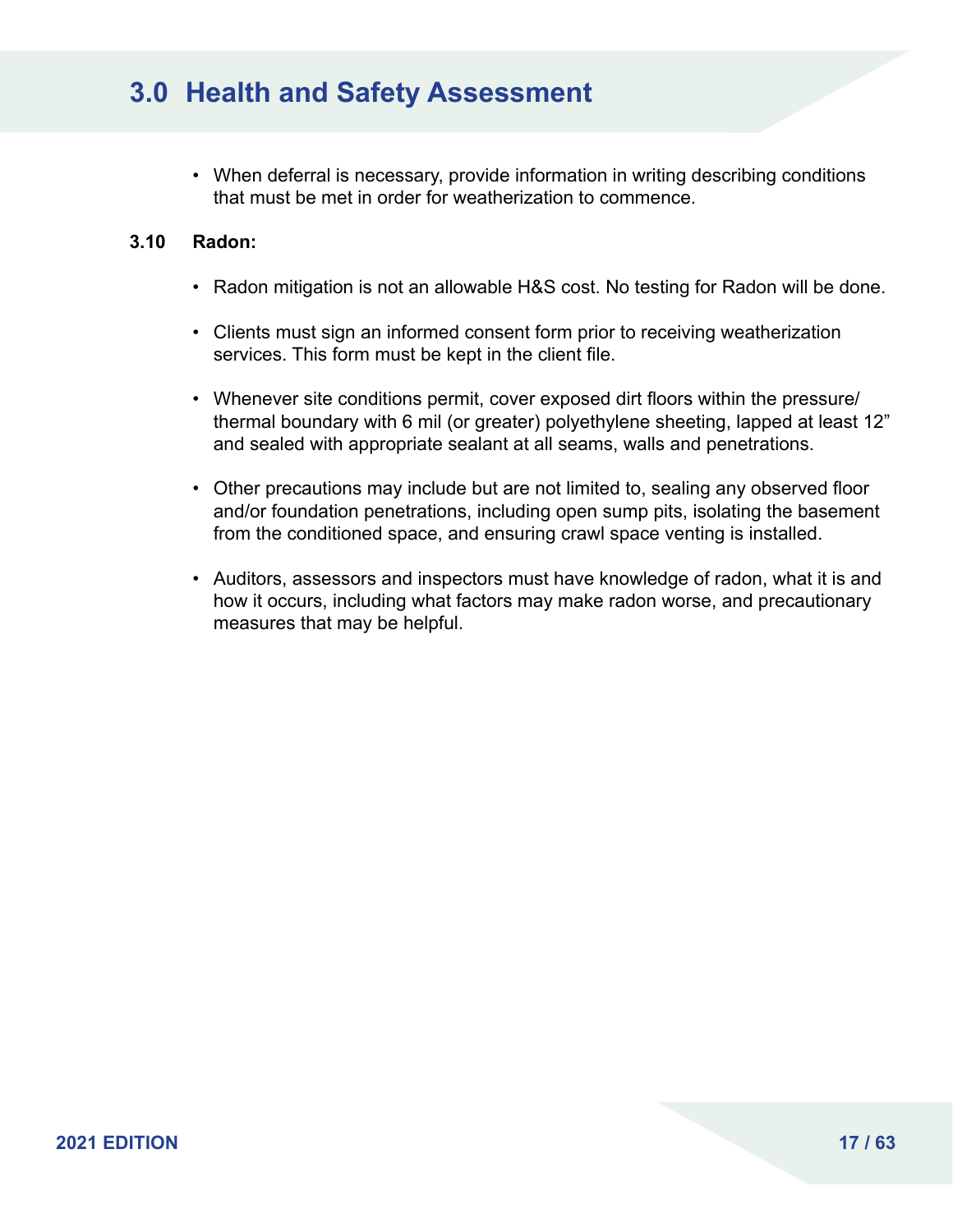- **4.1** Carbon Monoxide (CO) alarms shall be installed in each dwelling unit in compliance with NFPA 720. CO alarms shall be installed in all residences containing a combustion appliance or an attached garage. Carbon monoxide alarms shall be installed by the Energy Auditor during the audit in a dwelling under the following circumstances:
	- Whenever a local agency must defer work and the dwelling unit contains an unsafe combustion appliance
	- A combustion appliance is emitting unsafe levels of CO that cannot be immediately remedied
	- A combustion appliance has minimal draft and/or spillage and no CO is being produced
	- The dwelling contains a fireplace or wood-burning stove that draws combustion air from inside the dwelling.
	- CO alarms must be installed where alarms are not present or are inoperable.
- **4.2** Where solid fuel-burning equipment is present, fire extinguishers may be provided as an allowable health and safety measure.
- **4.3** Ambient Air Monitoring for CO: The Standard Work Specifications (SWS) require CO monitoring during combustion testing to ensure that CO in the combustion appliance zone (CAZ) doesn't exceed dangerous levels.
	- If ambient CO levels in the CAZ exceeds 70 ppm, stop testing for your own safety. Communicate the situation clearly to the client, immediately evacuate the home, and contact the appropriate personnel.
	- If ambient CO levels in the CAZ exceeds 35 ppm, but is less than 70 ppm, communicate the issue clearly and immediately to the client and suggest appropriate solutions.
	- Ventilate the CAZ thoroughly before resuming combustion testing.
	- Investigate indoor CO levels (which are greater than outdoor ambient levels) to determine their cause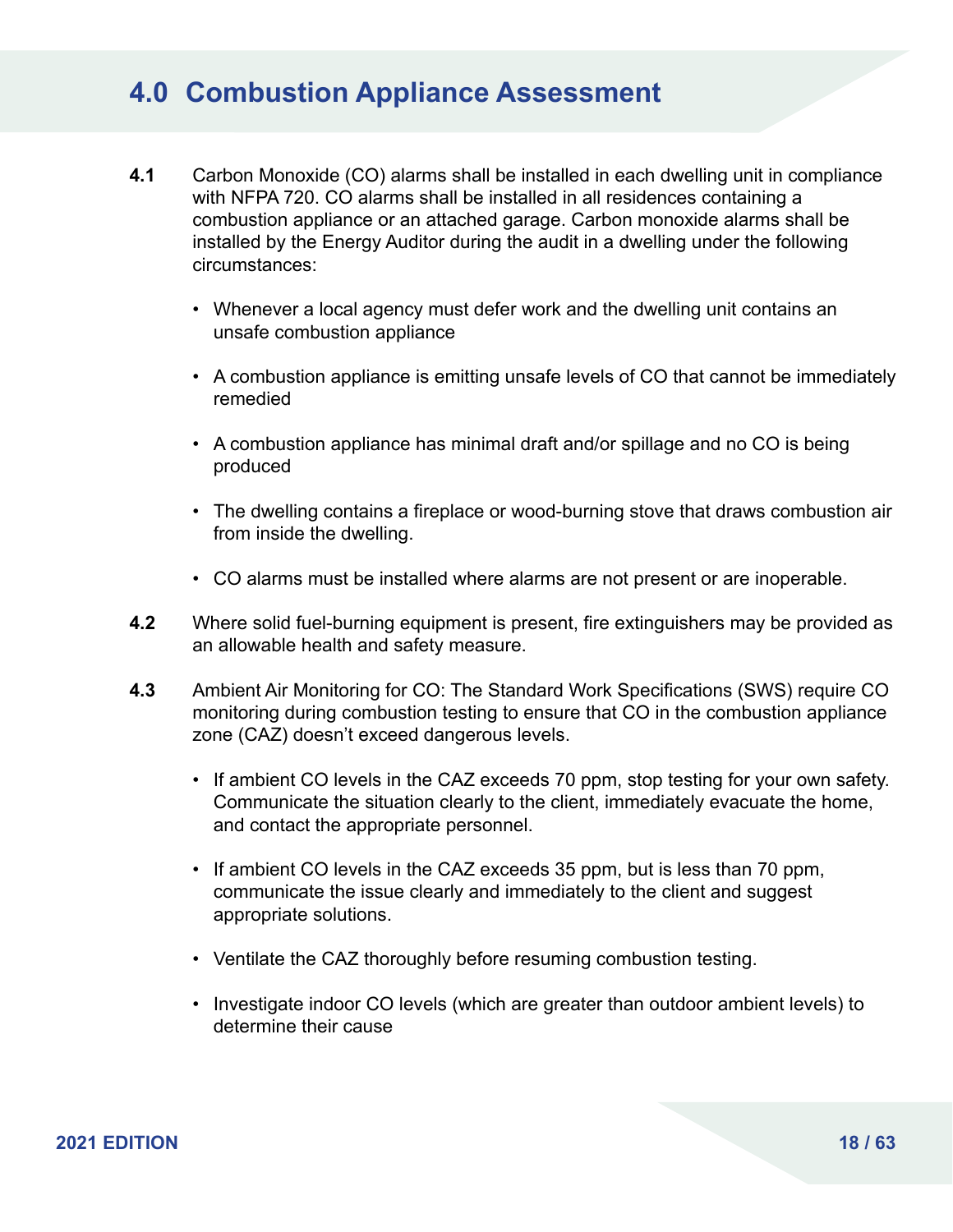- **4.4** Examine appliances for signs of damage, misuse, improper repairs, and lack of maintenance.
- **4.5** Inspection of combustion venting systems for damage, leaks, disconnections, inadequate slope, and other safety hazards.
- **4.6** Place the Combustion Appliance Zone (CAZ) under worst-case depressurization conditions. Then perform a worst-case CAZ test.
- **4.7** Follow the steps below to find the worst-case depressurization level in the combustion appliance zone (CAZ).
	- 1. Turn off or set to pilot all vented combustion appliances.
	- 2. Close all exterior doors, windows, and fireplace damper(s). Open all interior doors, including closet doors.
	- 3. Turn off all operating exhaust appliances including clothes dryers and occupant ventilation fans.
	- 4. Remove furnace filter. Be sure the filter slot is covered for the test.
	- 5. Record the baseline pressure of the CAZ with reference to outdoors.
	- 6. Turn on the clothes dryer and exhaust fans. (Clean clothes dryer filter.)
	- 7. Open interior doors to negative-pressure zones (rooms with exhaust fans) and close the doors to all other rooms off the main body. Use smoke or a manometer to verify room pressures across doors that separate sections of the main body or to a door you are just not sure about. Position doors to create the greatest negative pressure in the CAZ.
	- 8. Open and close the CAZ door. Record the most negative pressure and note CAZ door position.
	- 9. Turn on the furnace air handler. Reposition interior doors as appropriate. Smoke or pressure test doors to rooms with exhaust fans, returns, or doors that you are not sure about. Position doors accordingly.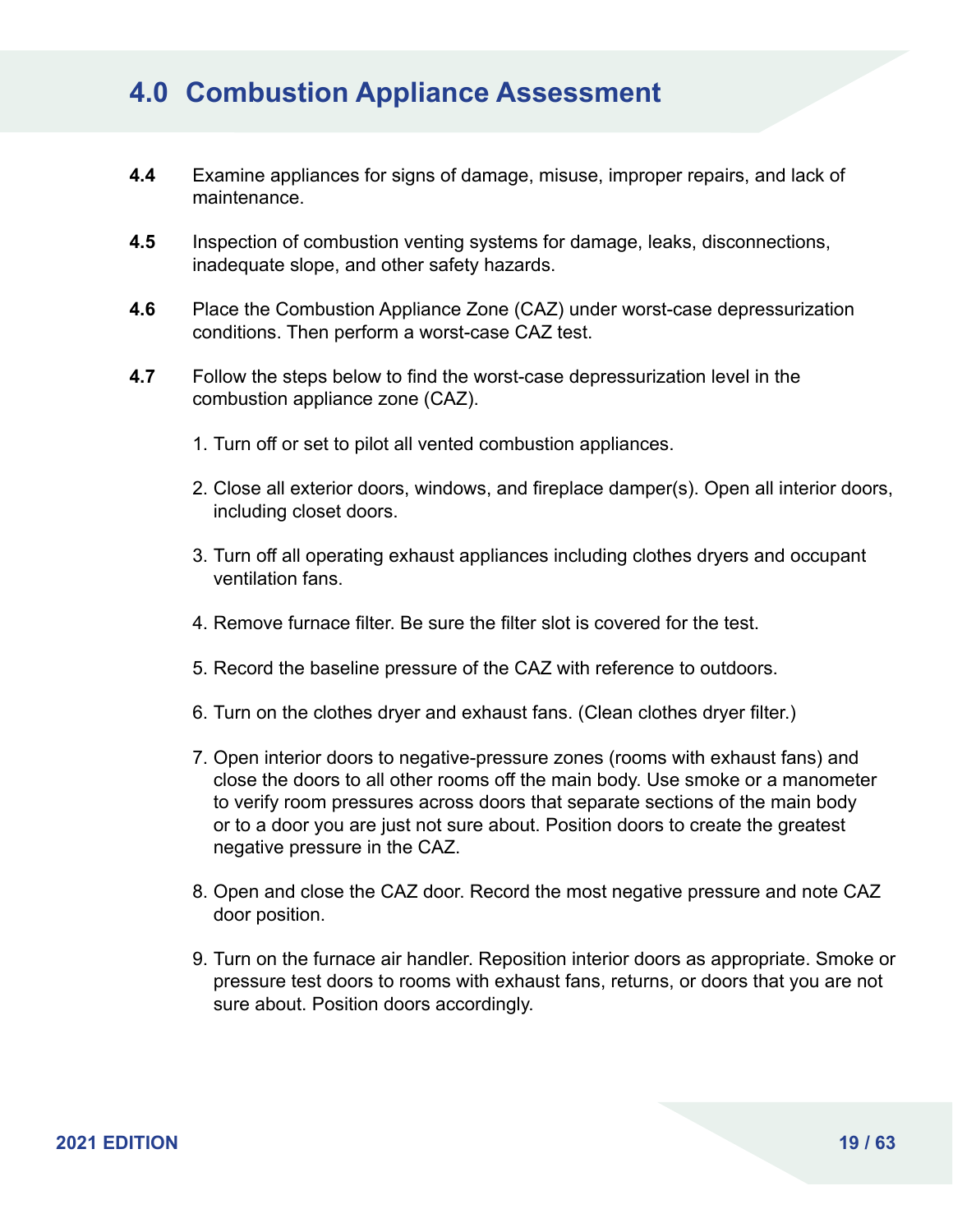- 10.Open and close the CAZ door. Record the most negative pressure, and note CAZ door position.
- 11. Calculate the net difference between the worst depressurization found from either #8 or #10 and the baseline pressure from #5. This is the worst-case depressurization.
- 12.CAZ depressurization levels should be evaluated carefully. Be suspicious if CAZ levels are more negative than -2 and particularly when -3 or greater and the appliances appear to function properly. Make sure wind is not helping the combustion appliances to vent. CAZ testing is best done on calm days.
- 13.Use the following troubleshooting chart to assist in specifying appropriate improvements when combustion appliances back-draft or do not function properly when tested under worst-case.
- 14.Auditors Use the House Depressurization chart to help predict potential post-Wx depressurization levels.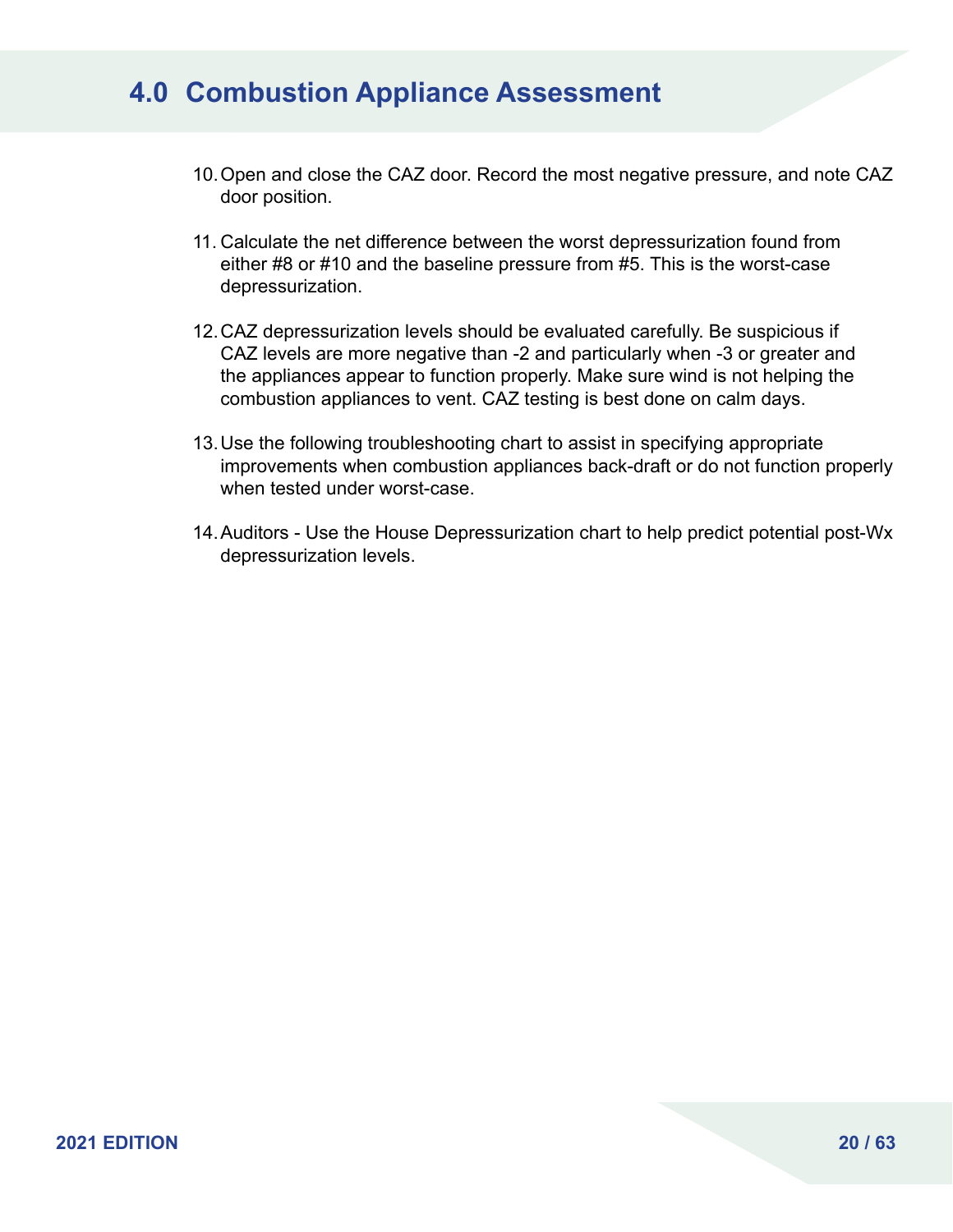

Baseline (Stack Effect) is present in each quadrant - neg or pos

- **4.8** Spillage testing must be completed for all natural-draft appliances. Spillage must first be tested under worst-case conditions and then repeated for natural conditions if the appliance fails under worst-case. If an appliance fails spillage or CO at worst case depressurization, specify measures to correct CAZ depressurization.
- **4.9** With the CAZ in the worst case depressurized state, test spillage on the smallest BTU appliance first. If spillage in a combustion appliance, with a warm vent or domestic water heater exceeds two minutes during pressure testing, measures will be specified to mitigate. Similarly, if spillage in a combustion appliance, with a cold, vent exceeds five minutes during pressure testing, measures will be specified to mitigate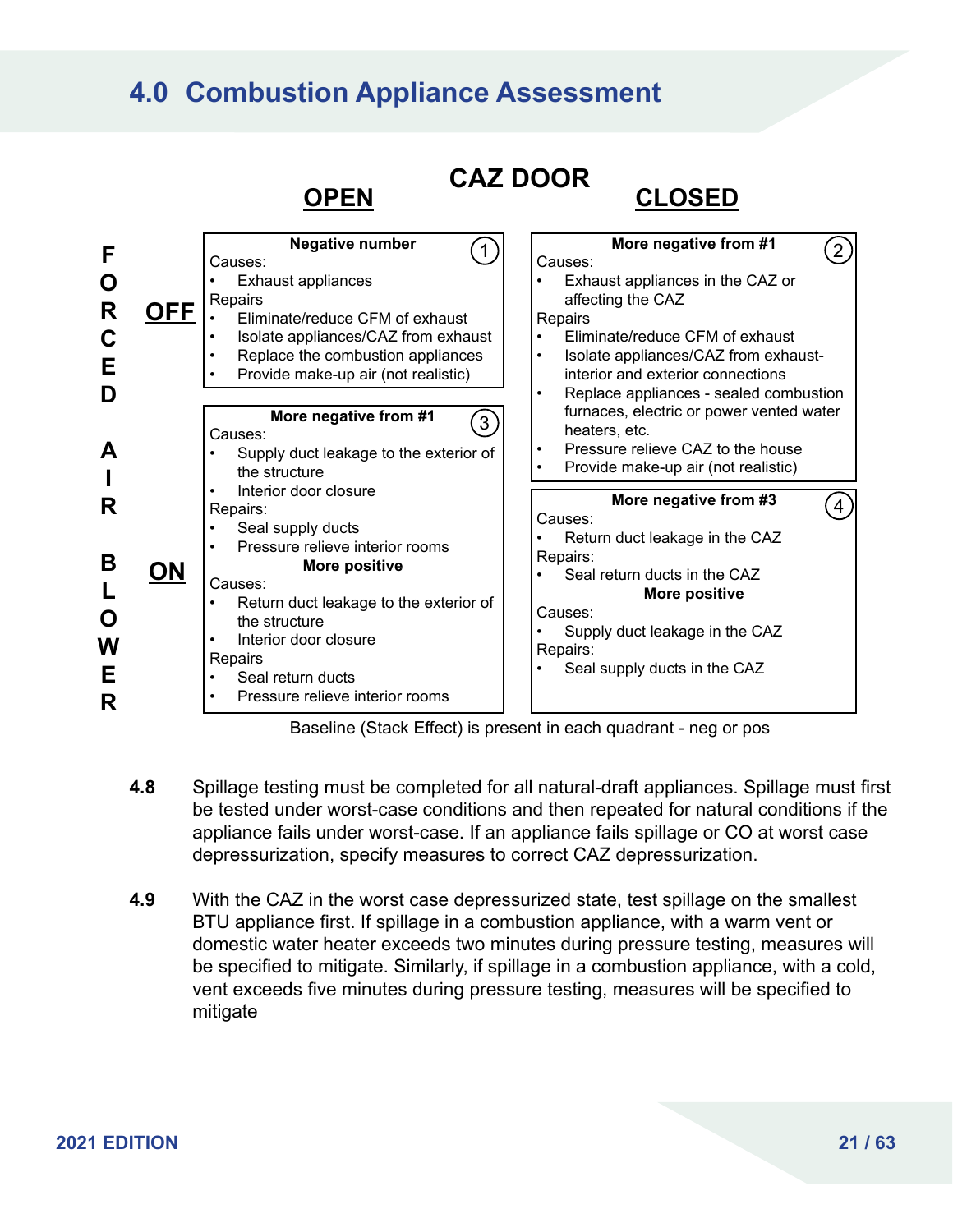- **4.10** Verify that the combustion gases don't spill or contain excessive CO at worst-case depressurization. Test each appliance in turn for spillage and CO as described below:
	- Check for flue-gas flow in the venting system. Feel the vent connector for heat. The vent connector should start warming within 5 seconds if it establishes flue-gas flow. If the vent connector remains cold, stop the test and investigate.
	- Detect spillage at the draft diverter of each combustion appliance in one of these ways.
		- 1. Smoke from a smoke generator is repelled by spillage at the draft diverter.
		- 2. A mirror fogs from spillage at the draft diverter
		- 3. If spillage in one or more appliances continues at worst-case depressurization for 2 minutes or more, take action to correct the problem.
		- 4. Measure and record vent pressure in each category 1 appliance after 5 minutes.
		- 5. Measure CO in the undiluted flue gases of each vented space heater or water heater after 5 minutes of operation at worst-case depressurization. If CO in undiluted flue gases is more than 100 ppm as measured or 200 ppm air-free measurement, take action to reduce CO level.
		- 6. Measure CO in the undiluted flue gases of each furnace or boiler after 5 minutes of operation at worst-case depressurization. If CO in undiluted flue gases is more than 100 ppm as measured or 200 ppm air-free measurement, take action to reduce CO level. The maximum allowable CO in undiluted flue gases is 200 PPM as measured or 400 PPM air-free but only after all reasonable attempts have been made to reduce CO production.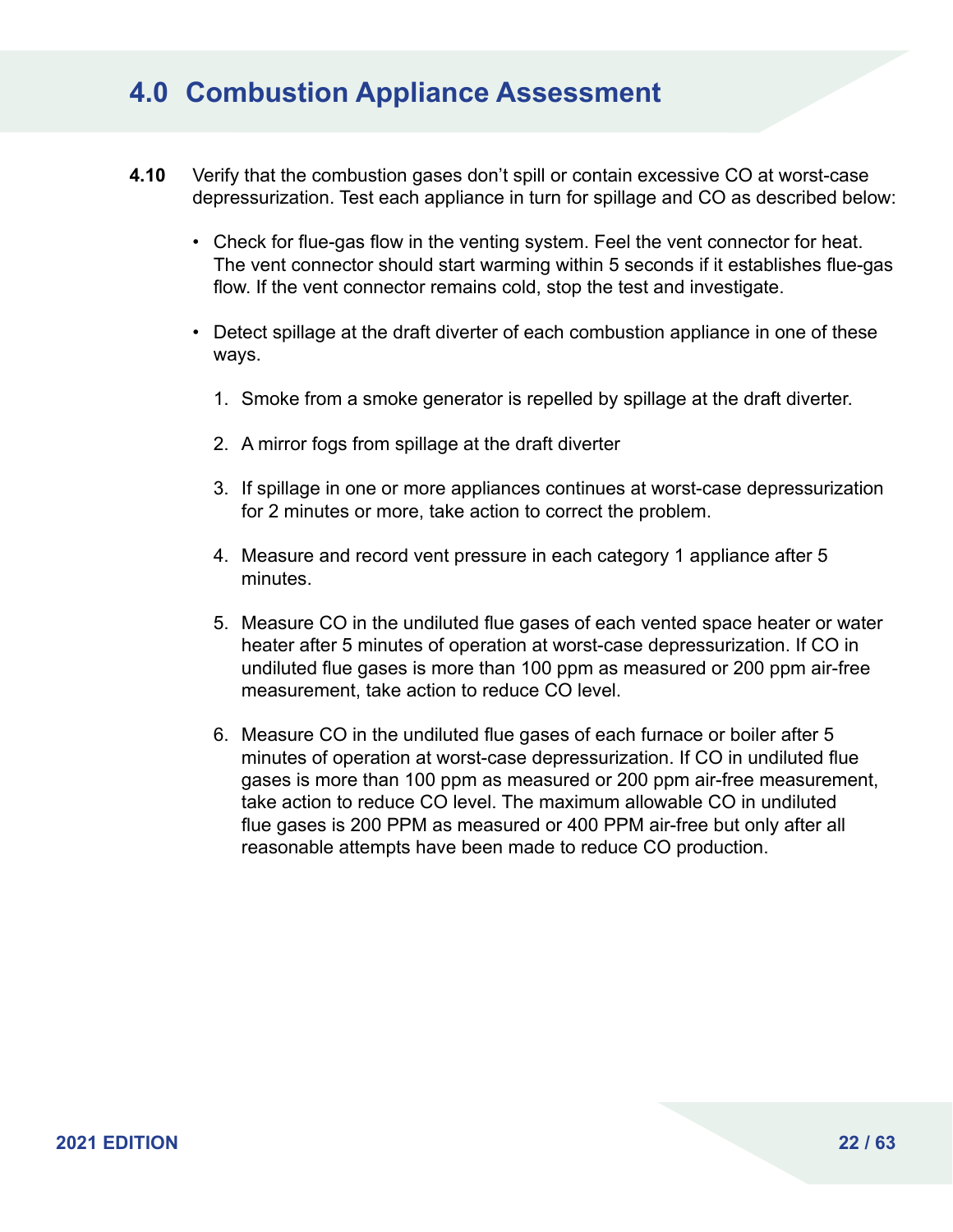### **Table 1: CO Thresholds for Fossil Fuel-Fired Combustion Appliances (from ANSI/BPI-1200, Section 7.95)**

| <b>CO Thresholds for Fossil-Fuel Fired Combustion Appliances</b> |                             |  |  |  |  |
|------------------------------------------------------------------|-----------------------------|--|--|--|--|
| <b>Appliance</b>                                                 | <b>Threshold Limit</b>      |  |  |  |  |
| Central Furnace (all categories)                                 | 400 ppm air free $4$        |  |  |  |  |
| <b>Boiler</b>                                                    | 400 ppm air free            |  |  |  |  |
| <b>Floor Furnace</b>                                             | 400 ppm air free            |  |  |  |  |
| <b>Gravity Furnace</b>                                           | 400 ppm air free            |  |  |  |  |
| Wall Furnace (BIV)                                               | 200 ppm air free            |  |  |  |  |
| Wall Furnace (Direct Vent)                                       | 400 ppm air free            |  |  |  |  |
| <b>Vented Room Heater</b>                                        | 200 ppm air free            |  |  |  |  |
| <b>Unvented Room Heater</b>                                      | 200 ppm air free            |  |  |  |  |
| <b>Water Heater</b>                                              | 200 ppm air free            |  |  |  |  |
| Oven/Broiler                                                     | 225 ppm as measured         |  |  |  |  |
| Clothes Dryer                                                    | 400 ppm air free            |  |  |  |  |
| Refrigerator                                                     | 25 ppm as measured          |  |  |  |  |
| Gas Log (gas fireplace)                                          | 25 ppm as measured in vent  |  |  |  |  |
| Gas Log (installed in wood burning fireplace)                    | 400 ppm air free in firebox |  |  |  |  |

- **4.11** Gas ovens can release CO, natural gas, or propane into a kitchen. Test the burners for safe combustion with these steps and do the recommended improvements.
	- 1. Test for gas leaks in the gas piping in and around the range and oven and seal the leaks.
	- 2. Turn the oven burner and then range burners to high one-by-one. Inspect the flames and test them for CO. For the oven burner test at its outlet. For range burners, hold the test probe approximately 8 inches above the flame.
	- 3. After 10 minutes, if the CO reading for the oven exceeds 225 ppm or any of the range top burners exceeds 100 ppm, recommend the client have the unit serviced.
	- 4. DOE funds cannot be used to replace ranges.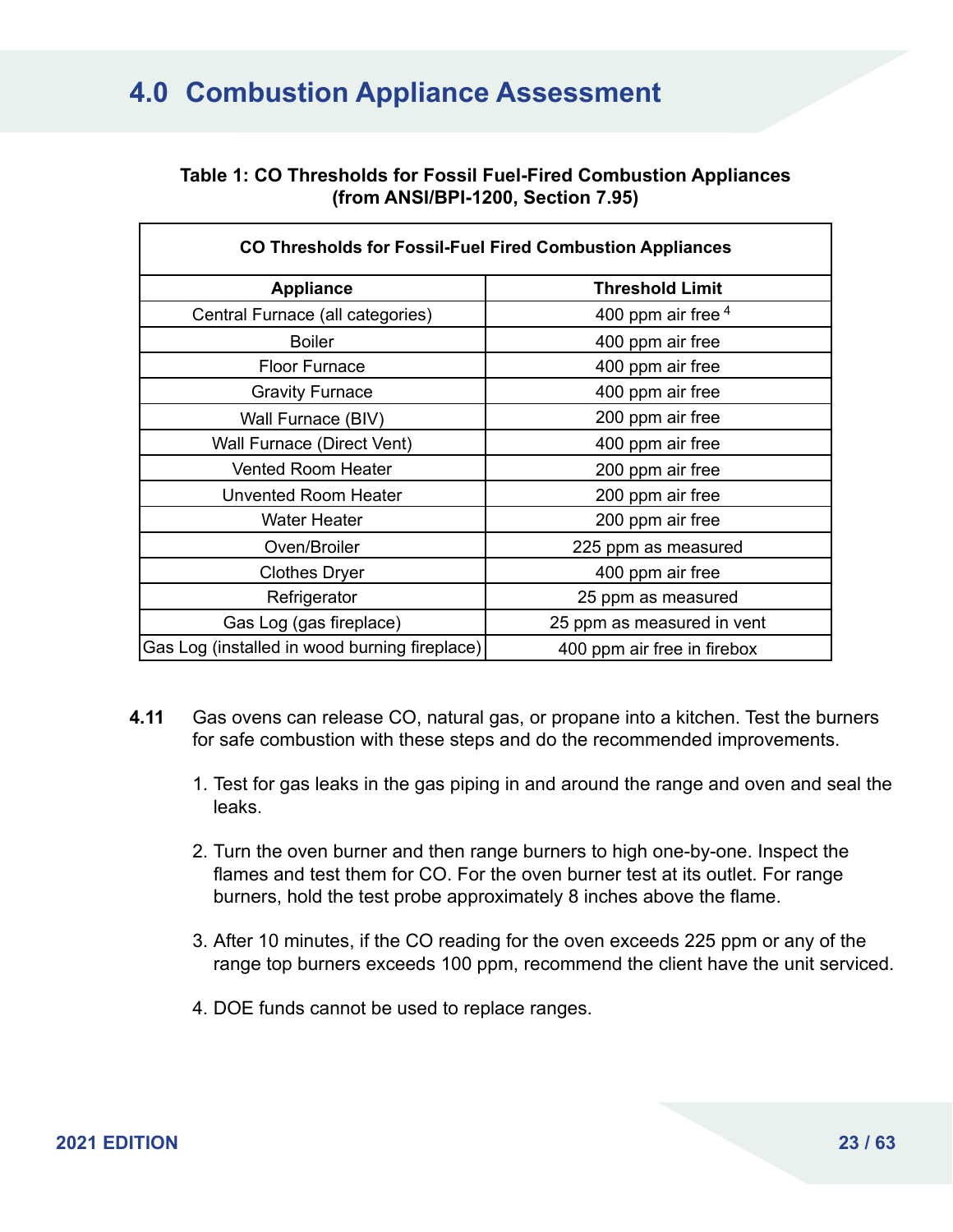- 5. Burner orifices can clog. Clean dirty orifices with a multi-tool designed for cleaning various sized orifices.
- 6. Adjust the burner's air shutters to stabilize and harden the flame and reduce yellow-tipping, which should also reduce the CO concentration.
- **4.12** Assess solid fuel-fired appliances to ensure safe installation before weatherization activities take place. Repair or removal is an allowed H&S measure for primary and secondary solid fuel-fired heating appliances. Replacement is allowed for primary solid fuel heating appliances but replacement is not allowed for secondary heating appliances. Repair of flues and proper installation (e.g. protection of combustibles), is required for both primary and secondary solid fuel heating appliances. Install replacement primary heaters and/or flues according to applicable codes, standards and manufacturer's instructions. Provide adequate combustion air.

Inspection/Evaluation: Assessing solid fuel-fired appliances involves inspecting the venting/chimney and the overall installation to ensure it adheres to the applicable code: NFPA 211 or other as determined by the authority having jurisdiction. Appliances should be inspected pre- and post-weatherization.

**4.13** Smoke detectors are required as a health and safety measure. Smoke detectors shall be battery powered, installed in accordance with the manufacturer's recommendations, following state and local code requirements. New batteries may be installed in existing-working smoke detectors. (Alkaline are recommended).

When installing hardwired smoke alarms, it will be listed and labeled in accordance with UL 217 and installed in accordance with the IRC or as required by the authority having jurisdiction.

Smoke alarms may be installed where alarms are not present/ inoperable.

• New installation of hard-wired devices (smoke detectors) as long as it does not include significant spaces (entrances/entry halls/lobbies, areas for public gathering and circulation, primary rooms). If work occurs in a significant space, work shall not damage historic materials or finishes. New wiring/piping/ductwork, etc. shall be concealed.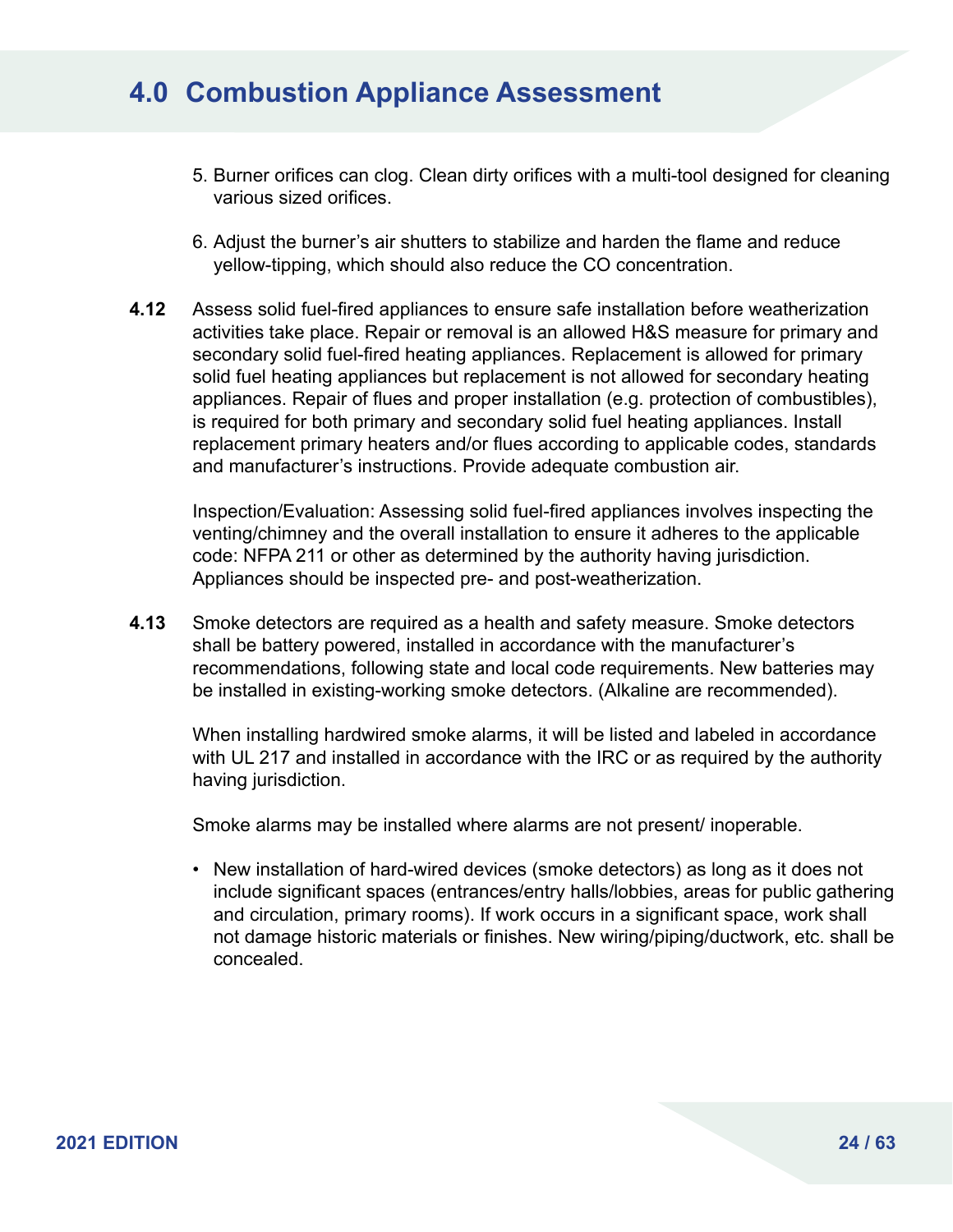### **5.0 Unvented Space Heaters**

Unvented space heaters include ventless gas fireplaces and gas logs installed in fireplaces previously designed for wood-burning or coal-burning. The unvented space heaters and fireplaces create indoor air pollution because they deliver all their combustion byproducts to the indoors. Unvented space heaters aren't safe. Replace them with vented space heaters or electric space heaters if at all possible. DOE forbids unvented space heaters as primary heating units in weatherized homes. However, unvented space heaters may be used as secondary heaters, under these requirements and the requirements outlined in the Michigan State Plan:

- The heater must conform to the safety standards of ANSI Z21.11.2.
- The heater must have an input rating of less than 40,000 BTUH.
- The heater must be equipped with an oxygen-depletion sensing shut-off system.
- The room containing the heater must have adequate combustion air.
- CO production from unvented space heaters shall not exceed 200 PPM when measured on an air-free basis.
- The home must have adequate ventilation: See "ASHRAE Standard 62.2–2016 [Ventilation](https://www.ashrae.org/technical-resources/standards-and-guidelines/standards-addenda/addenda-to-standard-62-2-2016)".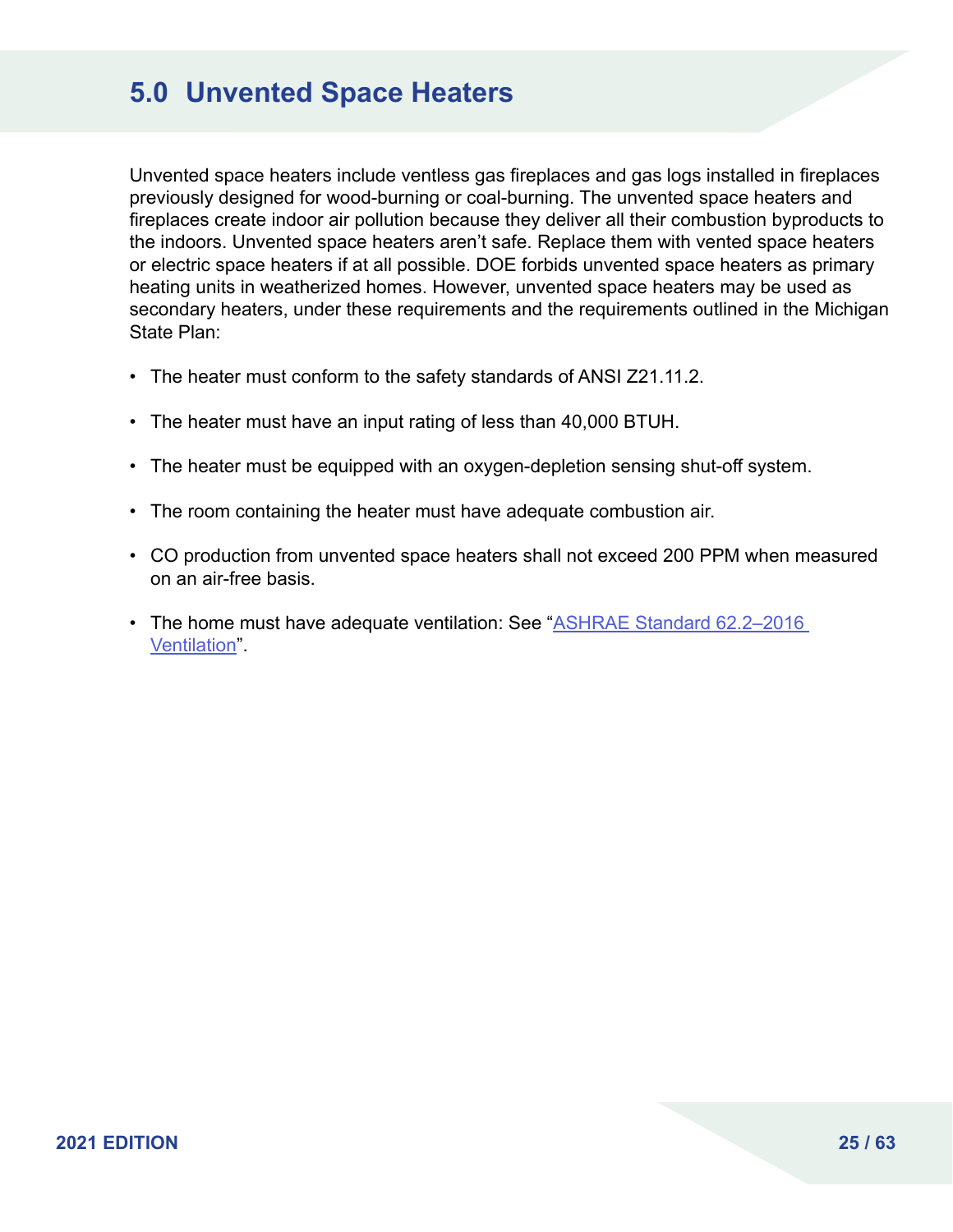All weatherization materials utilized in conjunction with work performed as a part of this program shall, at minimum, meet the NREL Standard Work Specifications and the Standards for Weatherization Materials contained in "Appendix A", or variances approved by DOE for the State of Michigan, as published in the 10 CFR 440 and DOE WPN 19-4.

Subgrantees must evaluate ECMs in order to establish which measures are cost-effective. The following criteria will be used to establish which ECMs are appropriate for each dwelling:

**6.1 Insulation:** The following insulation must be evaluated for in WA 10 or the latest version.

**NEAT:** Attic R-11, Attic R-19, Attic R-30, Attic R-38, Attic R-49, Filling Ceiling Cavity, Sillbox insulation, Floor R-11, Floor R-19, Floor R-30, Floor R-38, Wall Insulation, Kneewall Insulation, Duct Insulation, Foundation Wall Insulation

**MHEA:** Wall Fiberglass batt insulation, Wall cellulose loose insulation in Addition, Wall fiberglass loose insulation, Wall fiberglass loose insulation in Addition, Wall Fiberglass batt in Addition, Floor cellulose loose insulation in Addition, Floor fiberglass loose insulation, Floor Fiberglass loose insulation in Addition, Roof cellulose loose insulation in Addition, Roof fiberglass loose insulation, Roof fiberglass loose insulation in Addition, Insulation for Belly Repairs.

- Measuring the dimensions of the building.
- Documenting the net wall and attic square footage.
- Determining and documenting the thermal boundary; defined as the separation between the interior and exterior environments of a building that slows heat flow and is typically the alignment of the air and insulation boundary.
- Locate and document crawl space/basement entrance.
- Additions to the dwelling.
- Inspect the attic for the presence, depth, and type of insulation.
- Check exterior walls for insulation, cavity depth, and batt thickness.
- Calculate the estimated number of insulation bags, rolls of insulation, or other materials needed to complete the job.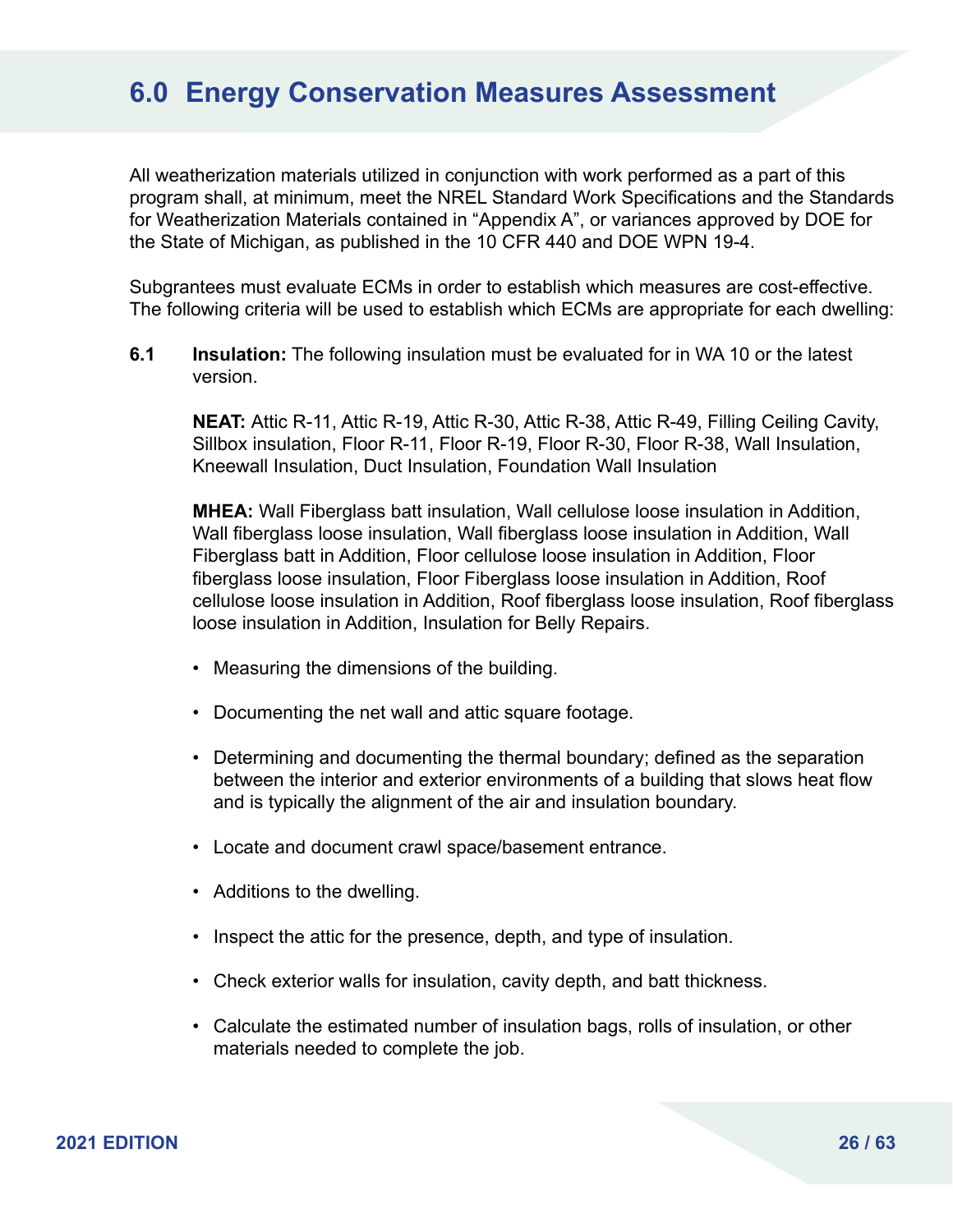- Check remodeled areas and additions separately.
- Check the crawlspace, exposed floors, belly, or basement box sills for insulation.
- Note evidence of moisture transport, condition, and amount exposed above exterior grade at the perimeter foundation and basement walls.
- Document the existing inches of insulation for building components that comprise the thermal boundary and determine the capacity of an insulating material to resist heat flow ( R-value).
- **6.2 Windows**: The following window/door measures must be evaluated for in WA 10 or the latest version.

**NEAT:** Window sealing, Storm Windows, Window Replacement, Low E windows, Door Replacement

**MHEA:** Replace marked doors (mandatory), Replace wooden doors in Addition, Storm Doors, Storm Doors in Addition, Window Sealing, Window Sealing in Addition, Replace single-paned windows, Rpl single pane windows in Addition, Plastic storm windows, Plastic storm windows in Addition, Glass Storm Windows, Glass Storm Windows in Addition

**6.3 Baseload:** The following measures must be evaluated for in WA 10 or the latest version: Water Heaters, Refrigerators, Faucet Aerators, and Compact Fluorescent Light bulbs or LED bulbs.

Baseload assessment must include:

- Evaluation of refrigerator energy consumption via a database or metering (for a minimum of 2 hours). Refrigerators must be assessed for replacement.The refrigerator being replaced must be surrendered without exception.
- Evaluation of water heater manufacturer, model, fuel type, location, size, rated input, input unit, energy factor, efficiency. Checking for H&S concerns including backdrafting, proper pitch for venting, and clearance from combustibles. The pressure-and-temperature relief valve needs a discharge line that terminates less than 6 inches from the floor into a floor drain or drain pan.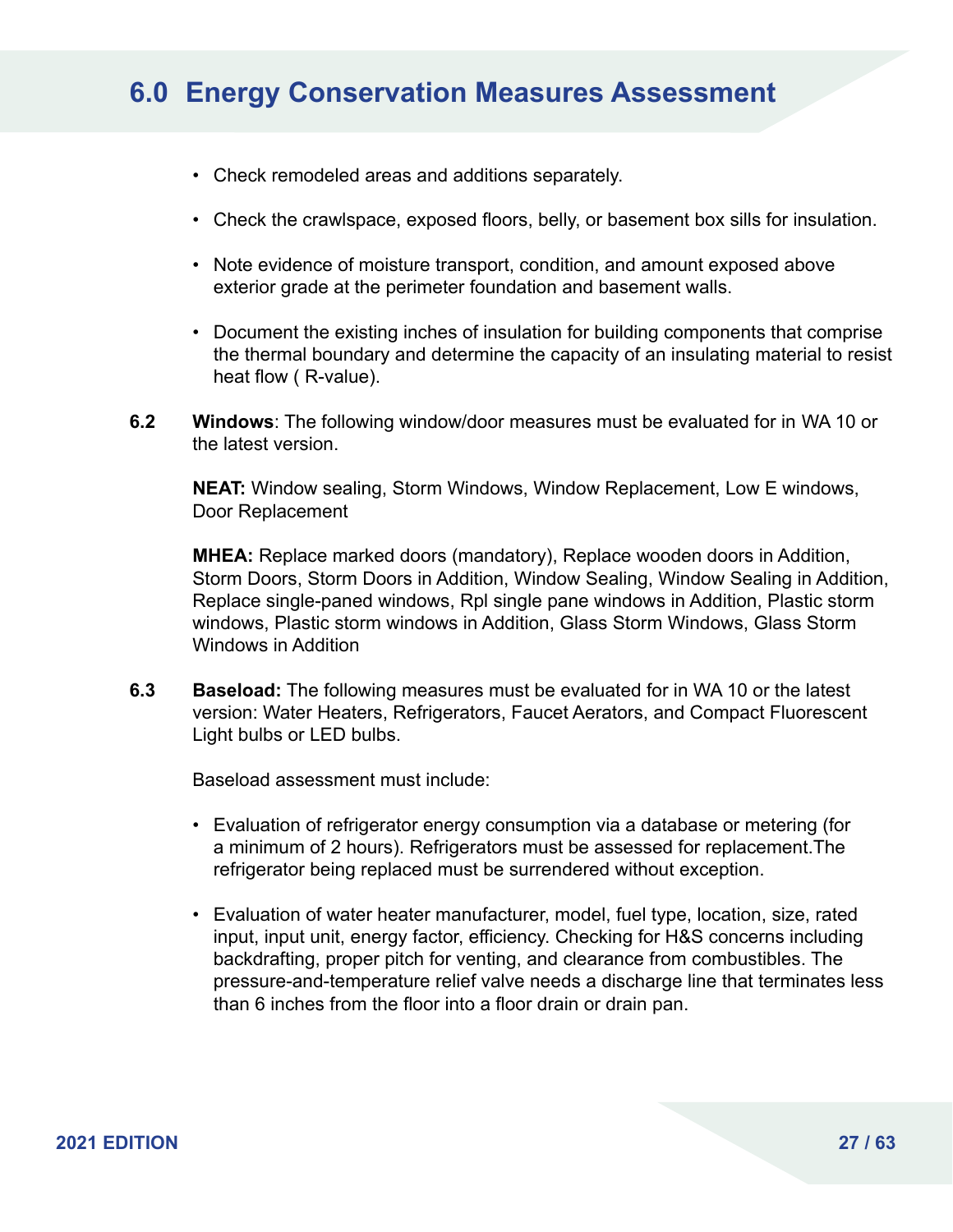- LED's will utilize the baseload tab in Weatherization Assistant 10 or the latest version for NEAT and MHEA. Agencies must fill out the existing lighting system information. Agencies must change the Replacement Compact Fluorescent Light size (watts) box to the comparable LED wattage. If not, NEAT/MHEA will automatically provide a default entry. Remember to change the costs in your setup library to reflect your LED lighting costs. LED bulbs shall have a minimum 15-year life span and minimum 25000-hour average life. All bulbs, fixtures, and controls will be ENERGY STAR® rated. All bulbs, fixtures, and controls will be Underwriters Laboratories (UL) approved and installed in accordance with local code(s) and National Fire Protection Association (NFPA), [www.nfpa.org](http://www.nfpa.org) 70 National Electric Code. LED Bulbs shall be used to replace existing incandescent light bulbs only. Annual energy savings will be based on a three-hour usage per day.
	- » LED bulbs must be omnidirectional
	- » LED bulbs must be soft- or warm-white to provide the hue similar to incandescent bulbs (unless the client requests brighter light)
	- » All LED bulbs installed must be ENERGY STAR® (version 2.0) rated
	- » LED bulbs installed in a dimmable socket must be designed to work with traditional dimmer switches
	- » LED bulbs installed in an enclosed housing must be approved for recessed or enclosed spaces
	- » LED bulbs will be installed with client permission in each house.
	- » LED bulbs must be installed where instructed in the work order.
	- » Weatherization workers may not leave the bulbs with the client to install.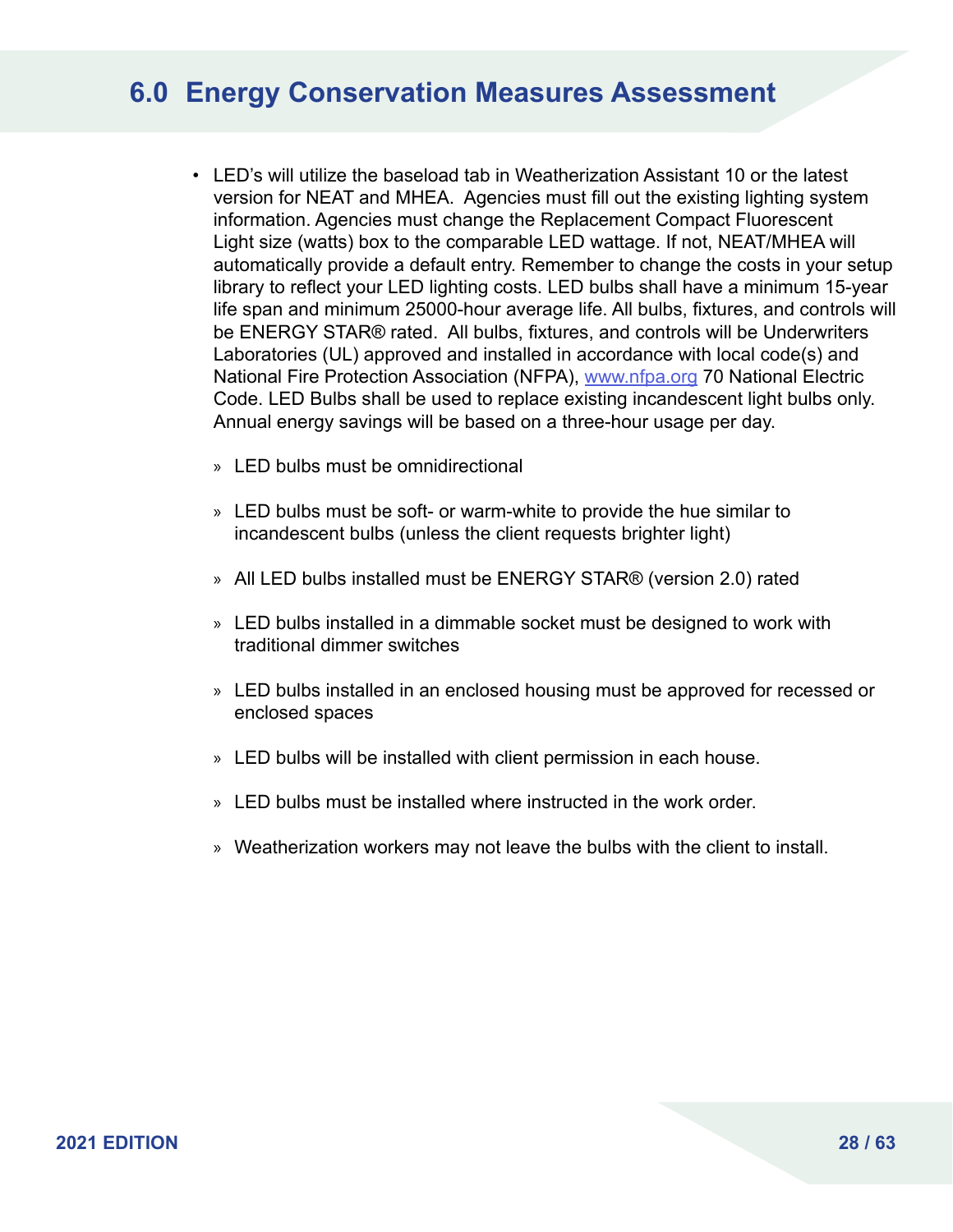#### **6.4 Air Sealing:**

- The blower door shall be used at the audit and inspection as a diagnostic tool to measure the air tightness of buildings and to help locate air leakage sites.
- Air Leakage Rate- A before weatherization blower door number must be achieved at house a house pressure difference of 50 (Pa).
- After-Weatherization Target- This number is what the energy auditor believes the blower door number can be reduced to after air sealing is complete.
- Zone pressure diagnostic testing is required for attics and for attached garages. It is encouraged for other areas of the home as a diagnostic tool. Room pressures during air handler operation must be tested. For details on the process of testing room pressures or performing zone pressure diagnostics, refer to the Michigan Weatherization Field Guide.
- Pressure pan testing is required in any homes where ducts are outside of the conditioned space, including all manufactured homes. If the pressure pan reading is above 1 PA on any duct outside the conditioned space for site-built or for manufactured housing, sealing must be performed. For details on the process of pressure pan testing, and sealing ducts, refer to the Michigan Weatherization Field Guide.
- Document major air leakage holes and bypasses.
- Any ductwork outside the conditioned space needs to be evaluated and insulated to R-8.
- **6.5 Heating System:** The following heating measures must be evaluated for in WA 10 or the latest version.

**NEAT:** Electric vent damper IID, Furnace Tune-ups, Replace Heating System, High Eff Furnace, High Eff Boiler, Smart thermostat, Install/Replace heat pump

**MHEA:** Setback Thermostat, Tune heating system, Replace Heating System

• Evaluation of heating appliance(s) operation, condition, and efficiency.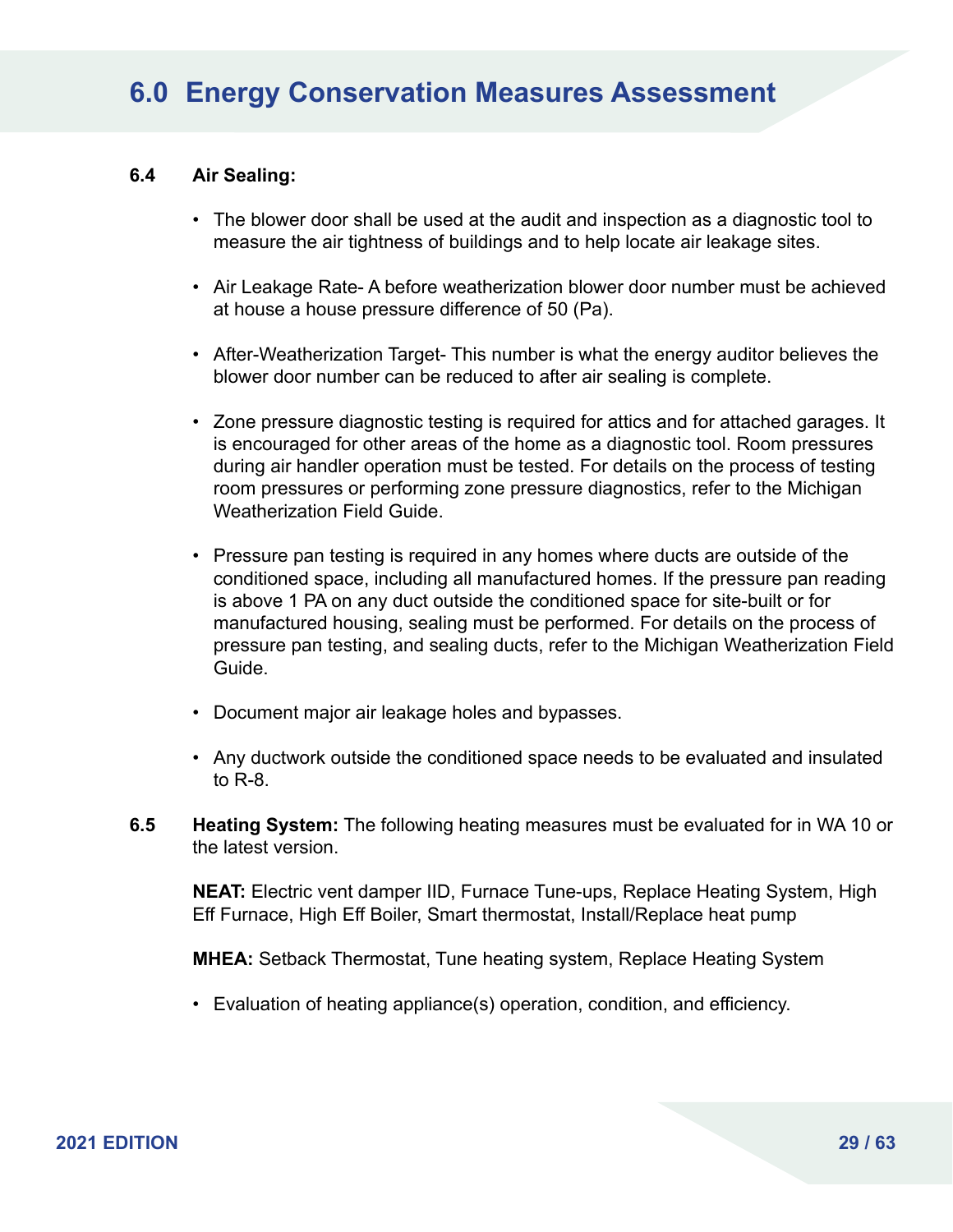- Evaluation of heating and cooling distribution system/s operation, condition, and efficiency. Include R-value of duct system.
- Assess and evaluate existing thermostat for ECM replacement with Smart or programmable thermostat.
- Assess and evaluate the heating system for ECM replacement.
- **6.6 Faucet aerators:** Faucet aerators must be evaluated on every dwelling. Faucet Aerators are to be added as a User Defined Measure.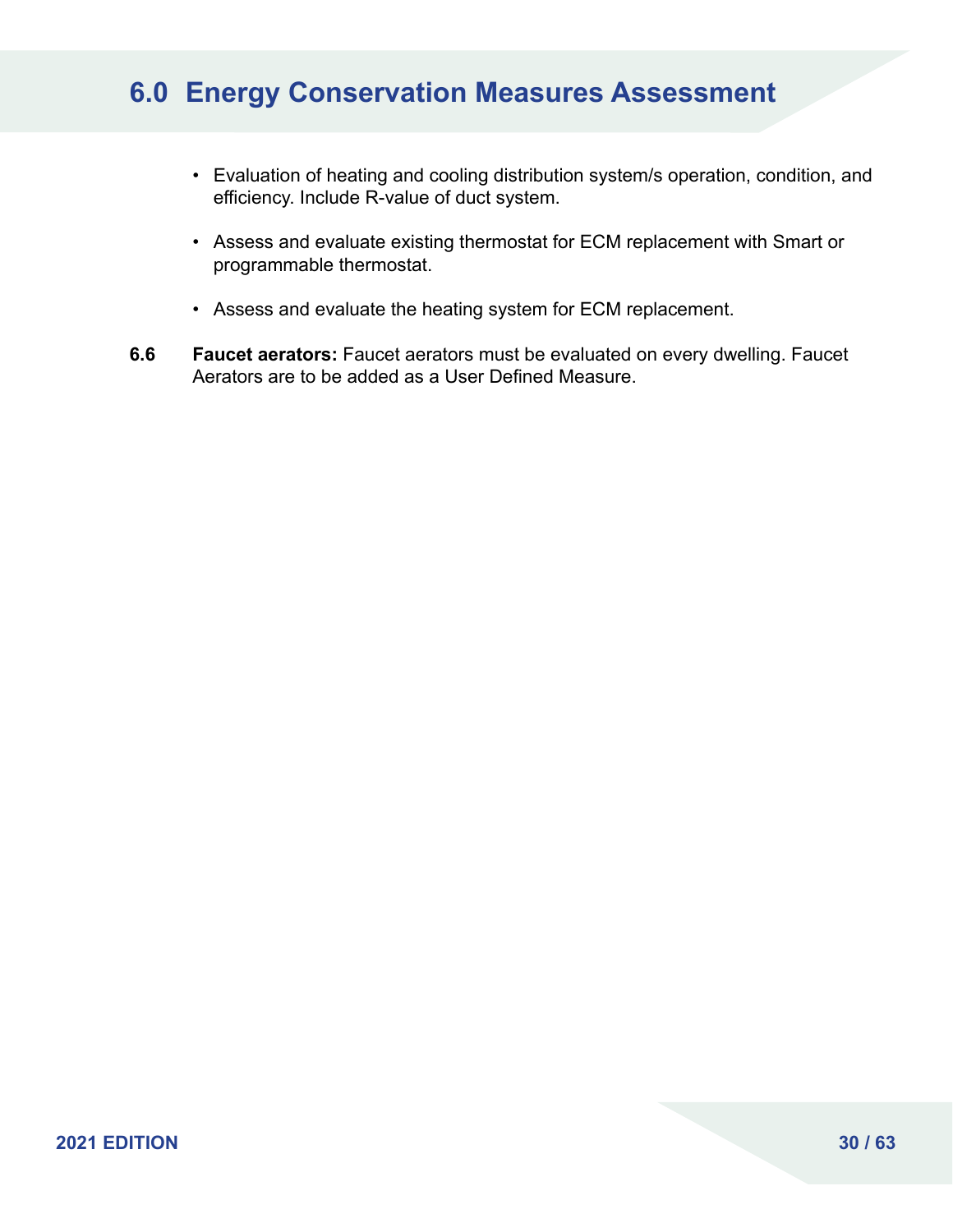# **7.0 Optional Energy Conservation Measures**

Grantees may install the identified General Heat Waste reduction measures listed below, known as Optional Weatherization Measures, on one to four-unit dwellings, without a need for justification in a site-specific energy audit. Optional Measures are intended to be relatively low-cost items that can be quickly and easily installed. Measure costs, including labor, must not exceed \$250.00 total. These measures must provide additional benefit to the client/ customer and are not able to be tied to another measure.

An Optional Measure may be skipped for any documented reason (including declined by the client). Optional Measures are not prioritized by the energy audit tool and are not turned on inside the audit.

Optional Measures include: Water heater tank wrap, Water heater pipe insulation, and Lowflow showerheads.

Optional measures must be turned off in each agency's setup library. Optional measures will utilize the Itemized Cost/User Defined Measures tab of NEAT and MHEA. Optional Measures are not to be included in the SIR. Optional Measures will appear as itemized costs on the Work Order, and as OP- Optional Weatherization Costs in your cost center material list.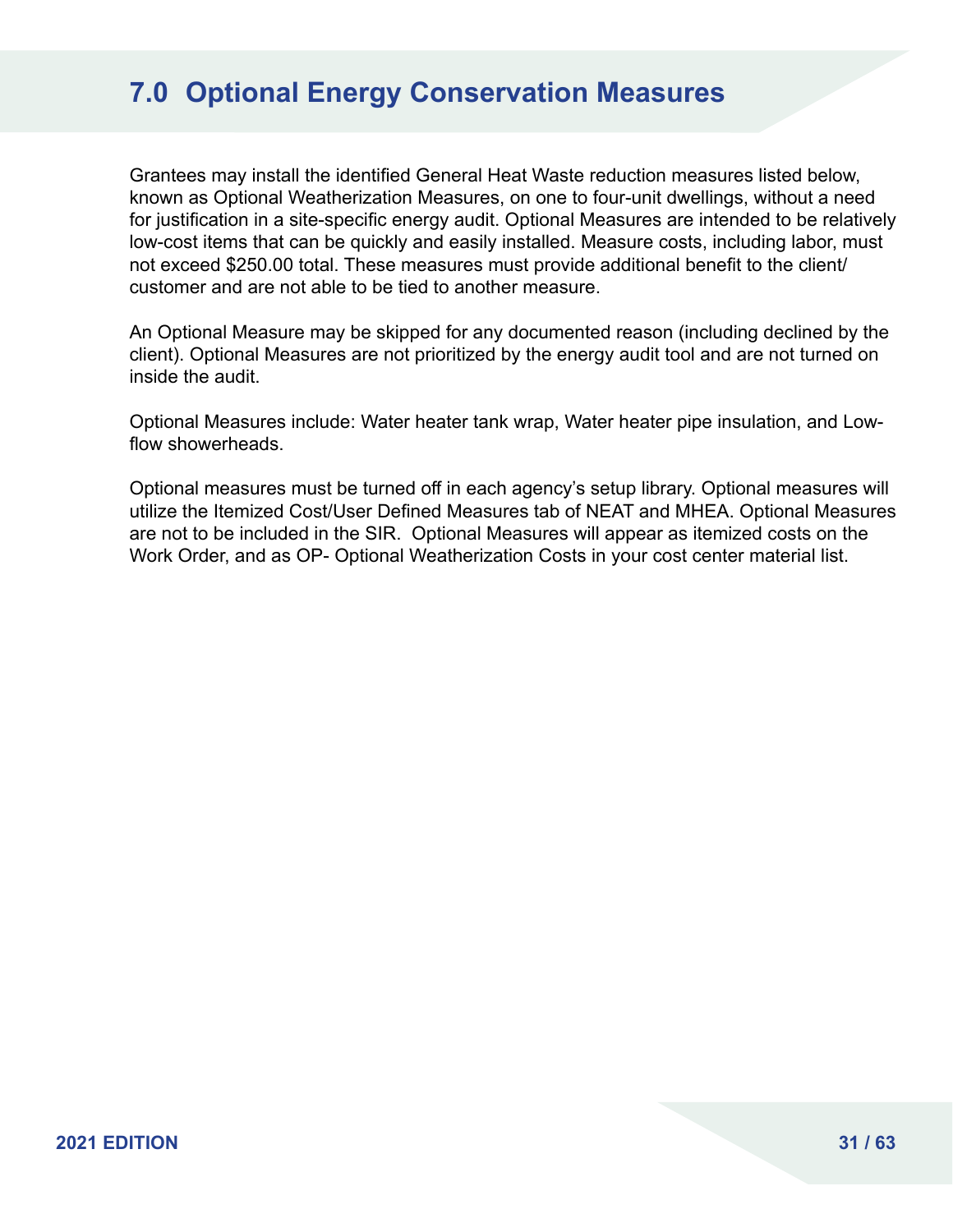### **8.0 Work Order Determination and Development**

- **8.1 Energy Conservation Measure:** A procedure, including weatherization materials and installation, which is considered or performed for its anticipated energy savings. Ancillary Items: Items necessary for the proper installation of weatherization (energy conservation) materials are included in the cost of the ECM.
- **8.2 Incidental Repair Measure:** An Incidental Repair Measure (IRM) is defined as a repair necessary for the effective performance or preservation of newly installed weatherization materials, but not part of a standard installation. IRM installations must be associated with a specific Energy Conservation Measure (ECM) or group of ECMs. IRMs must be justified by written and photo documentation in the client file. IRM costs must be included in the SIR calculation of the total package of weatherization measures. The total costs of all IRMs are added to the cost of the package of weatherization measures to calculate the whole unit SIR (CSIR). See [CSPM 607](https://www.michigan.gov/documents/dhs/CSPM_600_Series_215133_7.pdf#page=47) for further details.
	- Incidental repairs must be justified by written and photo documentation in the client file. All incidental repairs must be documented in the itemized cost section of WA 10 or the latest version with the measure name starting with IR.
- **8.3 Health and Safety Repair:** Allowable health and safety measures are those measures that are necessary to maintain the physical well-being of both the occupants and/or weatherization workers where the actions must be taken in order to effectively perform weatherization work or are necessary because of weatherization activities. Reasonable Costs are those which do not cause a subgrantee to exceed their annual per-unit average allowance.
	- Determine from the site-specific audit recommended measure report which measures are cost-effective. Only ECM's that have a SIR of 1.0 or greater may be installed with the exception of air sealing.
	- H&S items must be installed prior to ECM's being installed.
	- Select energy related health and safety problems to correct. All health and safety repairs will be listed on NEAT/MHEA recommended measure report.
	- There are some instances where, depending on circumstances, the measure can be considered either a health and safety measure OR an energy conservation measure (e.g., furnaces). In those instances where the measure has a costeffective savings-to-investment ratio (SIR) of one (1.0) or greater, the measure should be treated as an ECM. See WPN 17-7.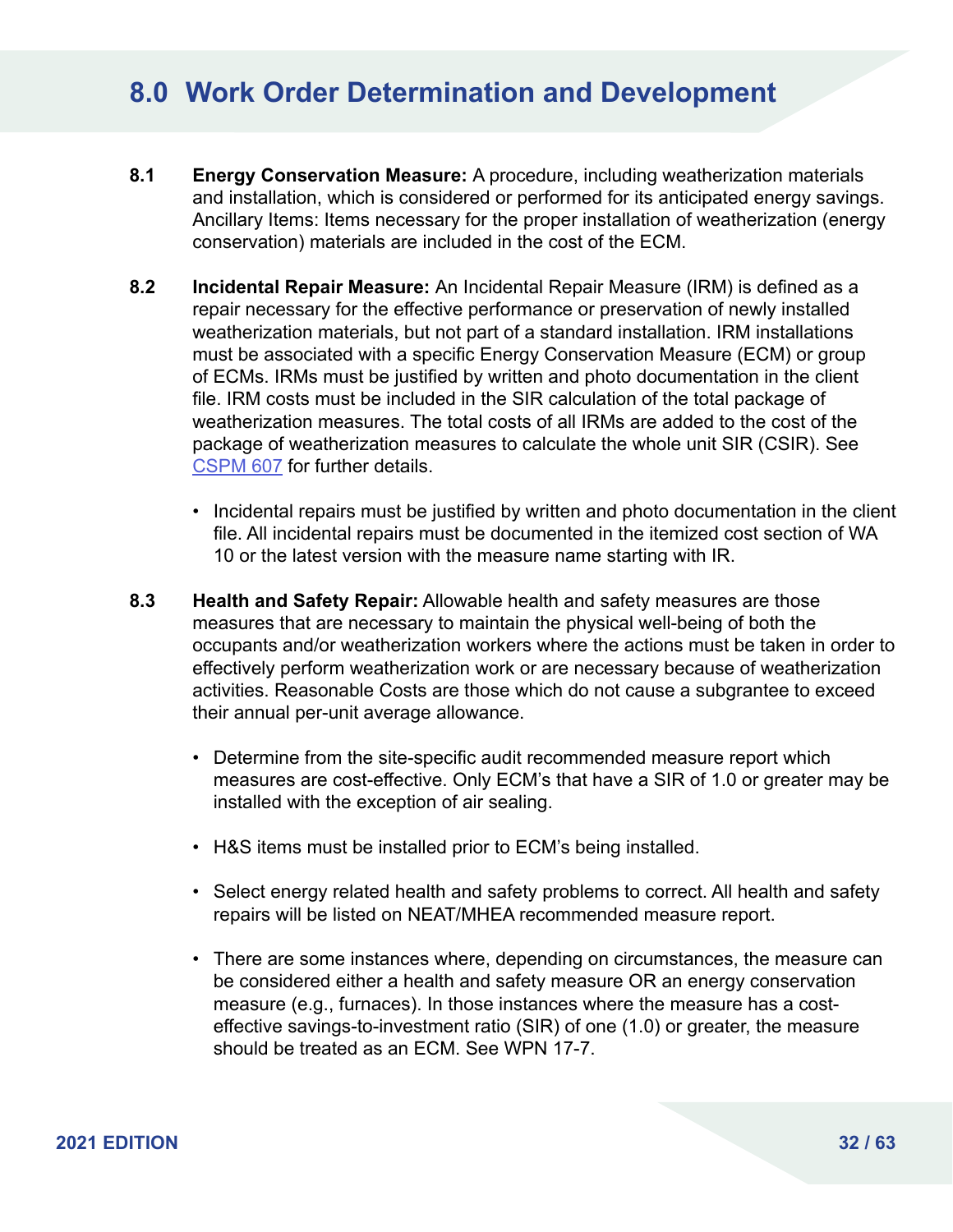# **8.0 Work Order Determination and Development**

- Determine if incidental repairs are necessary and cost-effective for the home. Incidental repairs must be listed on NEAT/MHEA recommended measure report and a cumulative SIR (total project) of 1.0 maintained.
- Provide a work order with detailed specifications for crews or contractors, as necessary, to understand the materials and procedures necessary to complete the job. Inform crews or contractors of any hazards, pending repairs, and important procedures related to their part of the work order.
- Modular homes are typically constructed using a similar design to site-built homes. Report them as Site Built "NEAT". If the sub-floor area more closely resembles a mobile home, treat it as you would a mobile home.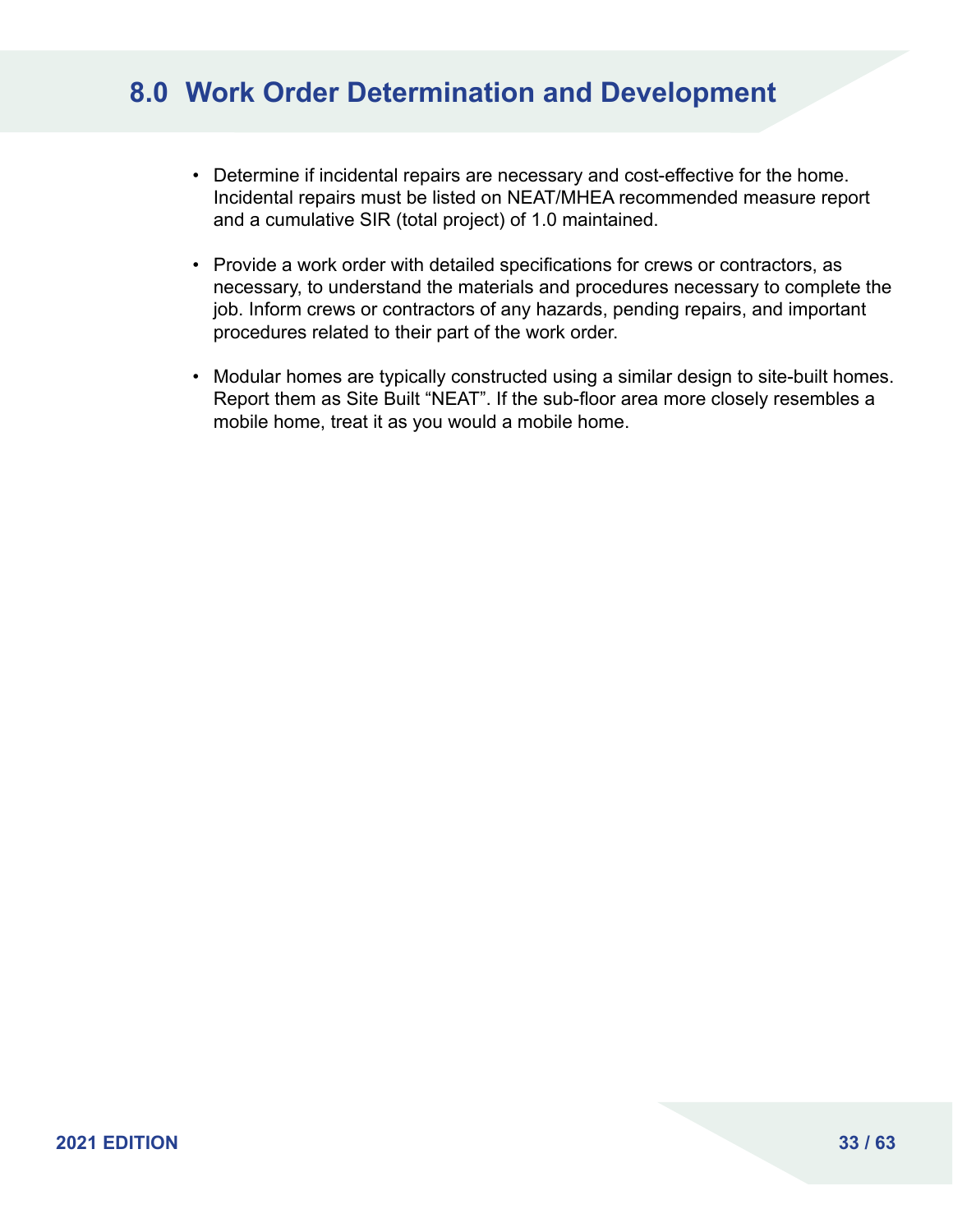# **9.0 Technical Weatherization Install Requirements**

#### **9.1 PURPOSE:**

The purpose of this policy is to identify and define technical weatherization installation requirements on homes to ensure worker safety and client safety.

#### **9.2 POLICY:**

All measures installed in the Michigan WAP must meet the following requirements to ensure the safety of the home and to ensure proper weatherization of each home weatherized.

#### **9.3 Allowable Measures:**

All weatherization materials utilized in conjunction with work performed as a part of this program shall, at minimum, meet the NREL Standard Work Specifications and the Standards for Weatherization Materials contained in "Appendix A", or variances approved by DOE for the State of Michigan, as published in the 10 CFR 440 and DOE WPN 19-4. In cases where additional requirements apply, the specific requirement(s) will be listed in the appropriate section of this document.

All measures shall be completed so as to successfully perform the intended function on a continuing basis (a quality of product and installation to provide a minimum 10 year life under normal conditions or WA10 lifespan generated SIR).

Work shall be completed in a manner so as not to detract from the general appearance and structural integrity of the home and shall be in compliance with governing codes, the requirements of this document, and manufacturer's recommendations.

Weatherization measures are for the purpose of rendering the heated portions of dwellings energy efficient and to ensure the safety and protection of such measures, whether new or existing (e.g., any wood or other product which the manufacturer recommends to be sealed, that is used to complete weatherization and which is exposed to moisture, shall receive a minimum of prime painting or other recommended sealer). For the purpose of this program, if necessary client usage of areas requires heat to those areas, they shall be treated as heated and weatherized accordingly. Unheated utility rooms, porches, etc., are not eligible for weatherization.

Health and safety measures shall be addressed as required to eliminate hazards as defined in the Michigan Weatherization Field Guide, and in accordance with the State of Michigan, U.S. DOE Weatherization Assistance Program State Plan, and state and local codes.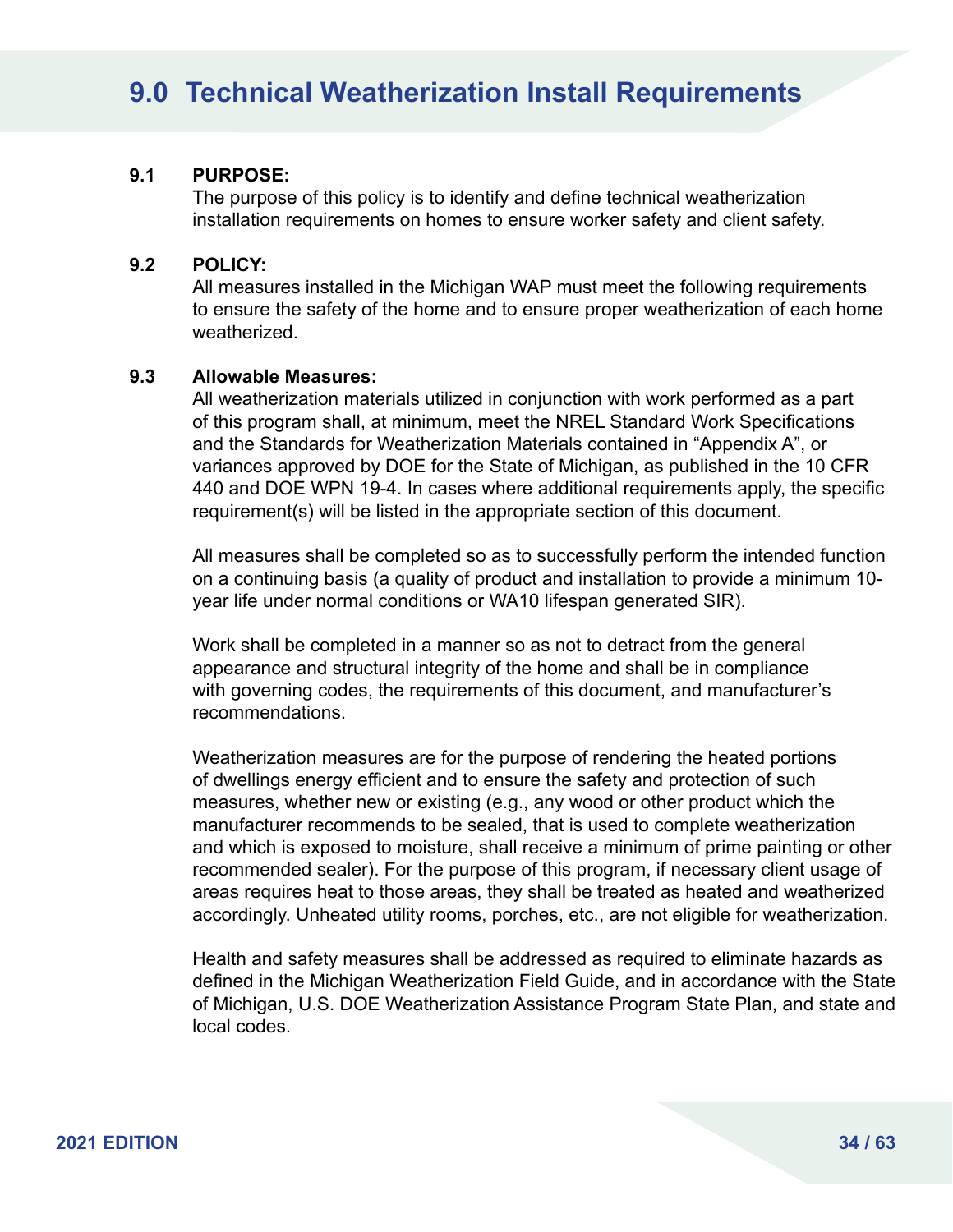### **9.0 Technical Weatherization Install Requirements**

If energy savings cannot be realized under this program due to the condition of a home, these conditions shall be documented in the electronic file (i.e. FACSPRO deferred queue or ineligible queue, whichever is applicable) and the home shall not be weatherized. Such conditions shall be brought to the attention of the client with referrals to other resources, if available.

Measures must be installed properly utilizing the Standard Work Specifications outlined in the Michigan Weatherization Field Guide.

#### **9.4 Mandatory Health & Safety Measures:**

- Installation of smoke detectors
- Client education on appropriate test procedures and intervals to replace the batteries shall be documented.
- Carbon Monoxide (CO) Alarm/Detector are required to comply with ASHRAE 62.2 version 2016 or the latest version in all residences. CO Alarms/Detectors must be tested to verify the operation of installed alarms.
	- » Carbon monoxide alarms shall be installed by the Energy Auditor during the audit in a dwelling under the following circumstances:
		- \* Whenever a local agency must defer work and the dwelling unit contains an unsafe combustion appliance
		- \* A combustion appliance is emitting unsafe levels of CO that cannot be immediately remedied
		- \* A combustion appliance has a minimal draft and/or spillage and no CO is being produced
		- \* The dwelling contains a fireplace or wood-burning stove that draws combustion air from inside the dwelling.
- Implementation of ASHRAE 62.2 ventilation standard is required.
- Clothes dryers shall be vented to the exterior.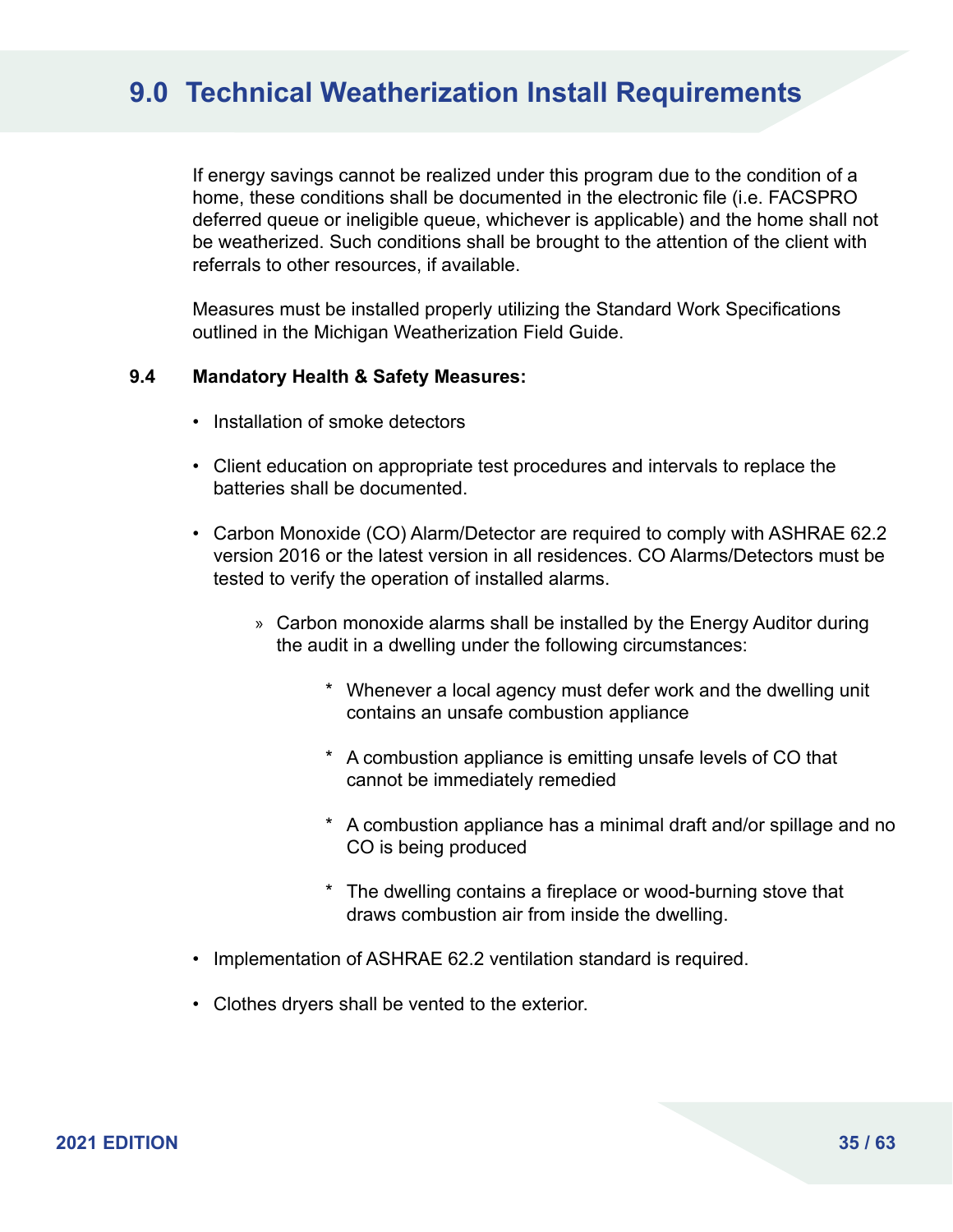# **9.0 Technical Weatherization Install Requirements**

### **9.5 Installation of Energy Conservation Measures:**

Energy Conservation Measures (ECMs) must be installed in the order of decreasing Savings to Investment Ratio (SIR), starting with the highest and ending with the lowest SIR of 1.0 or greater. "Measure skipping" is defined as follows: Not installing, in order of decreasing SIR, the cost-justified ECMs and related Incidental Repairs Measures (IRM) included in the work scope produced by the Department of Energy (DOE) approved energy audit tool (NEAT/MHEA). Measure skipping is generally not allowed in the WAP. For further details on Measure Skipping, see Measure Skipping Clarification section of this CSPM.

#### **9.6 Order of Measure Installation**

Measures installation shall be completed in the following sequence:

- 1. Health and Safety measures to correct hazards identified on the audit that directly affect the health and safety of occupants (WAP staff and workers included).
- 2. Air sealing.
- 3. Remaining audit measures in order of decreasing SIR.

#### **9.7 Measure Skipping Clarification**

#### **• Measure Skipping**

"Measure skipping" is defined as follows: Not installing, in order of decreasing Savings to Investment Ratio (SIR), the cost-justified Energy Conservation Measures (ECMs) and related Incidental Repairs Measures (IRM) included in the work scope produced by the Department of Energy (DOE) approved energy audit tool (NEAT/MHEA).

#### **• Major Measure**

"Major Measure" is defined as follows: A high priority measure, which if skipped, would result in "partial" weatherization of a unit. Major measures are as follows: air sealing, duct sealing of ducts outside the thermal boundary, attic insulation, wall insulation, and floor or belly insulation.

- Measure Skipping of cost-justified major measures is not permitted at any time.
- Alteration of the cost-justified work order must be addressed in the following ways for the following situations: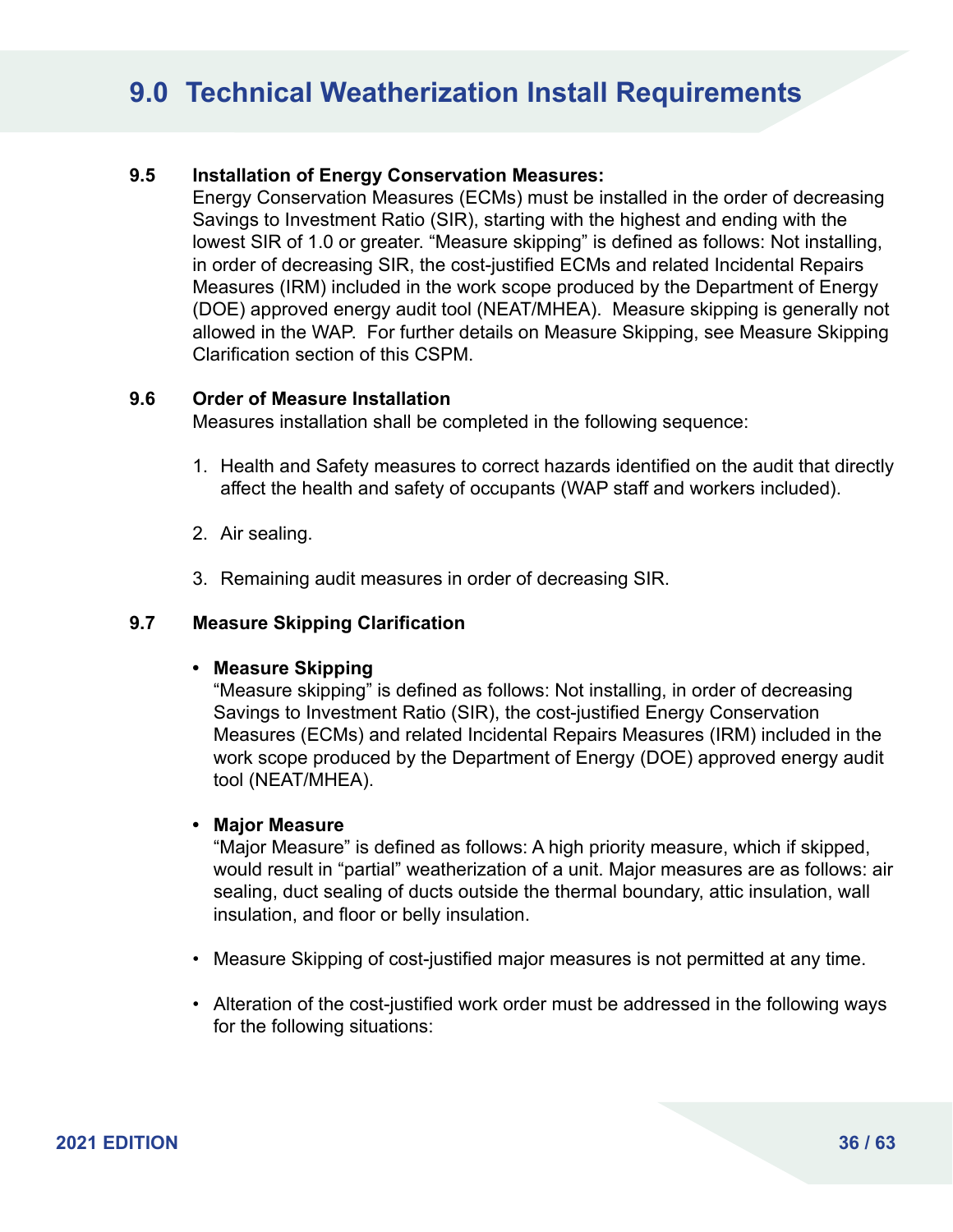### » **Funding Limitations:**

If all funds available to be spent on the job will not cover the entire work scope, then measures may be removed from the work order starting with the lowest SIR measure and working up the list from there. The work order must remain overall cost-effective or the job must be deferred. Necessary Health and Safety (H&S) measures may NOT be removed from the work order; however, ECMs can be removed.

### » **Prior to work beginning:**

- Client education is important to inform a client of planned measures and material use. Resistance from a client to install any measures and/or materials planned as a result of NEAT/ MHEA created work order should be addressed with either additional education and/or re-running the energy audit with a different but acceptable material to determine if the substitute material is cost-effective. If no cost-effective option for the material can be identified, the auditor should again explain and discuss the situation with the building owner or occupant.
- If the building owner or occupant still declines a measure, not defined as a major measure, the auditor must include in the client file a comprehensive justification, including background/source documents that support the decision to skip a specific measure. All other weatherization measures must be installed.
- \* If the auditor cannot access background/source documents that justify the building owner/occupant's decision to decline a measure or the measure is defined as a "major measure", the situation must be fully documented in the client file and the job must be deferred due to client refusal.

#### » **Inadequate training:**

A lack of training for Grantees is not an allowable reason to skip measures. The standard procedure should be to postpone job(s) requiring priority measures that cannot be installed due to lack of trained staff until adequate training is acquired.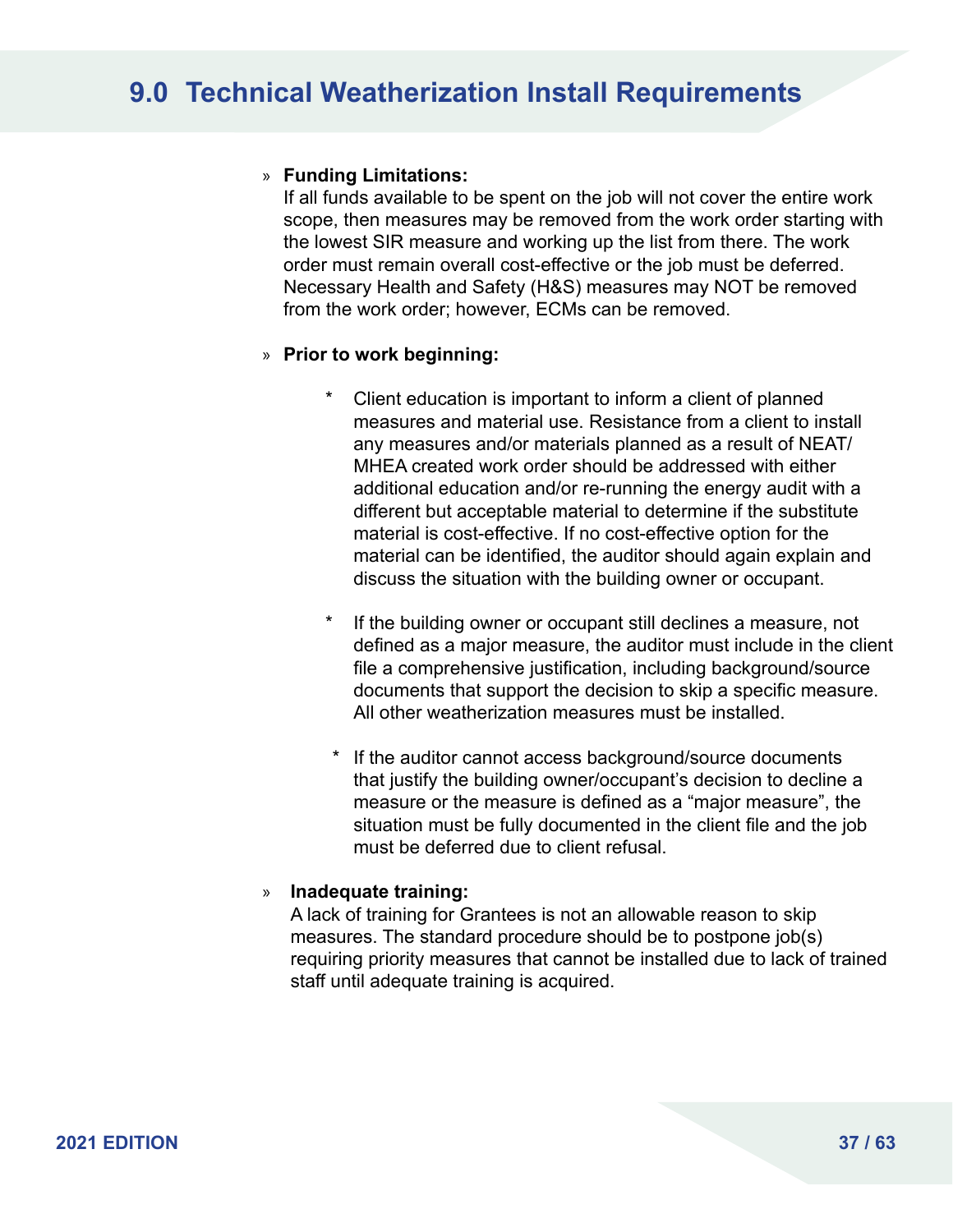### » **After a job has begun:**

Due to scheduling, measures are sometimes installed with a lower priority first. If during the installation process, the client declines a higher priority measure, work must stop at the time the client declined the higher priority measure. No further installation is allowed and the job must be inspected by a Quality Control Inspector (QCI) and closed out as a completed unit. This should be clearly explained in client file documentation. Some agencies include a statement for client signature that states the client is aware and accepts all WAP rules, including the specific services and measures determined by an energy audit.

### » **Optional Measures:**

The Optional Measures may be skipped for any documented reason (including declined by the client). Optional measures are not prioritized by the energy audit tool. The Optional Measures are listed in the "Optional Measures" section of [CSPM 606.1](https://www.michigan.gov/documents/dhs/CSPM_600_Series_215133_7.pdf#page=33).

### **• Fuel Switching:**

The Weatherization Assistance Program (WAP) does not permit the general practice of non-renewable fuel switching when replacing furnaces/appliances. However, DOE does allow the changing or converting of a furnace/appliance using one fuel source to another on a limited, case-by-case basis. These approvals will only be granted when all related costs demonstrate the effectiveness of the fuel switch over the life of the measure.

BCAEO reviews and approves the case-by-case fuel switch requests. Grantees must submit each request to [MDHHS-BCAEO@Michigan.gov](mailto:MDHHS-BCAEO%40Michigan.gov?subject=) with required submission support and BCAEO will review the submitted information and determine the approval. See [CSPM 610](https://www.michigan.gov/documents/dhs/CSPM_600_Series_215133_7.pdf#page=75) for details on fuel switch submissions to BCAEO.

References: [10 CFR 440,](https://www.ecfr.gov/cgi-bin/text-idx?tpl=/ecfrbrowse/Title10/10cfr440_main_02.tpl) [WPN 17-1,](https://www.energy.gov/eere/wap/downloads/wpn-17-1-program-year-2017-weatherization-grant-guidance) [WPN 19-4,](https://www.energy.gov/eere/wap/downloads/wpn-19-4-revised-energy-audit-approval-procedures-related-audit-and-material) DOE State Plan, Michigan [Weatherization Field Guide,](http://wxfieldguide.com/mi/#t=MIWxFG%2FTitle%2FTitle.htm) [CSPM 606.3](https://www.michigan.gov/documents/dhs/CSPM_600_Series_215133_7.pdf#page=38)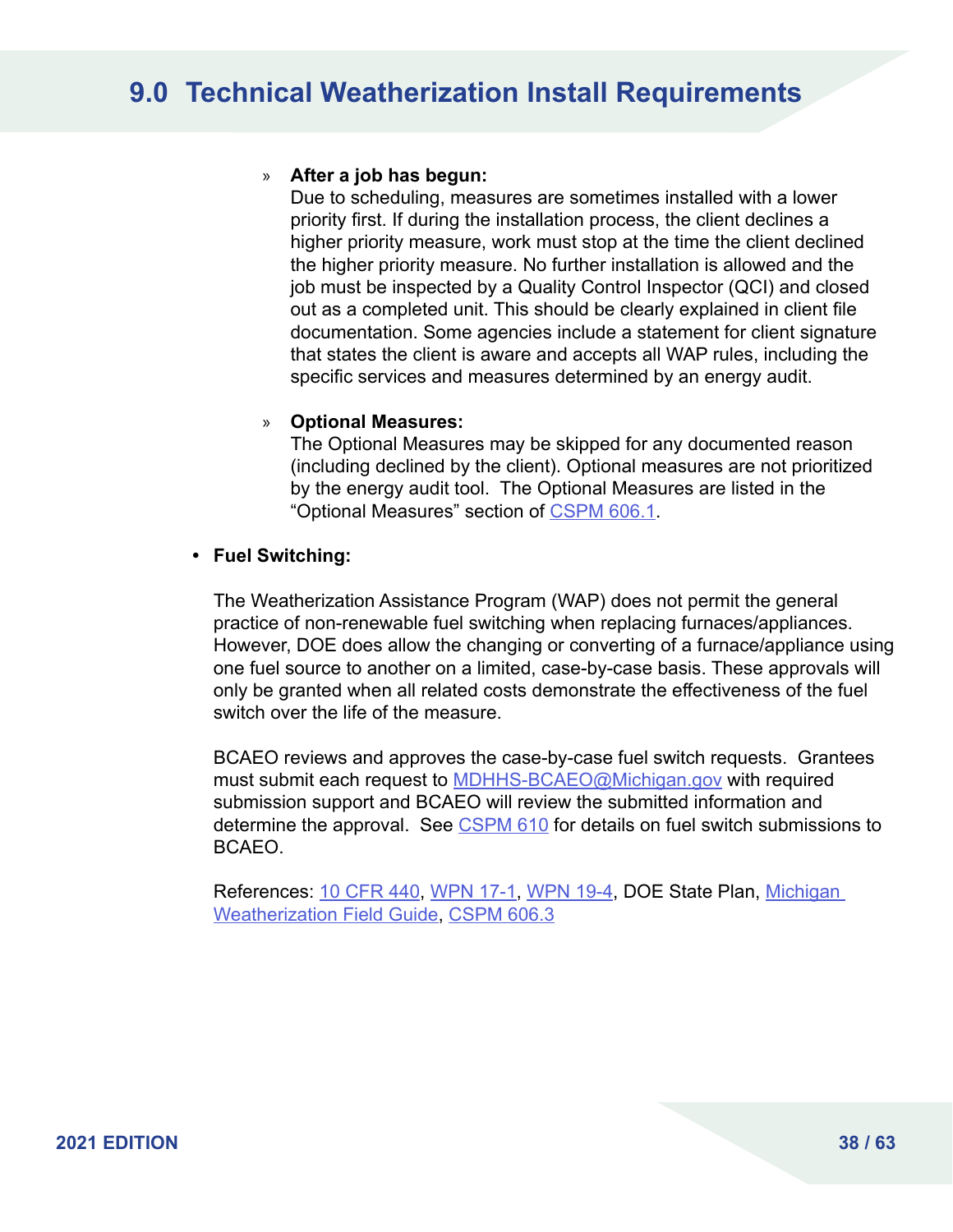# **10.0 NEAT/MHEA Assessment**

Subgrantees are required to use the NEAT/MHEA, for each dwelling. The assessment of all energy conservation measures for both site-built and mobile homes within the NEAT/MHEA software will be run to establish if the measures meet the Savings to Investment Ratio (SIR) of 1:0 or greater.

- For any job completed using DOE funding, the cumulative SIR of the total DOE investment must be 1.0 or greater. Health and Safety, including Lead Safe Work costs, are not included in the calculation of the cumulative SIR.
- Only the qualified Energy Auditor who conducted the site visit shall enter data onto the "Inspection" document generated in FACSPro and into the initial NEAT/MHEA audit. Audits must include completion of all applicable data of the Inspection document. Inspection approval of each installed measure is mandatory for a dwelling to be considered a completion.
- Grantees shall create and maintain an annual master file, updating the agency's file most recently approved by BCAEO. Identify the file with the agency acronym and the program year as the title.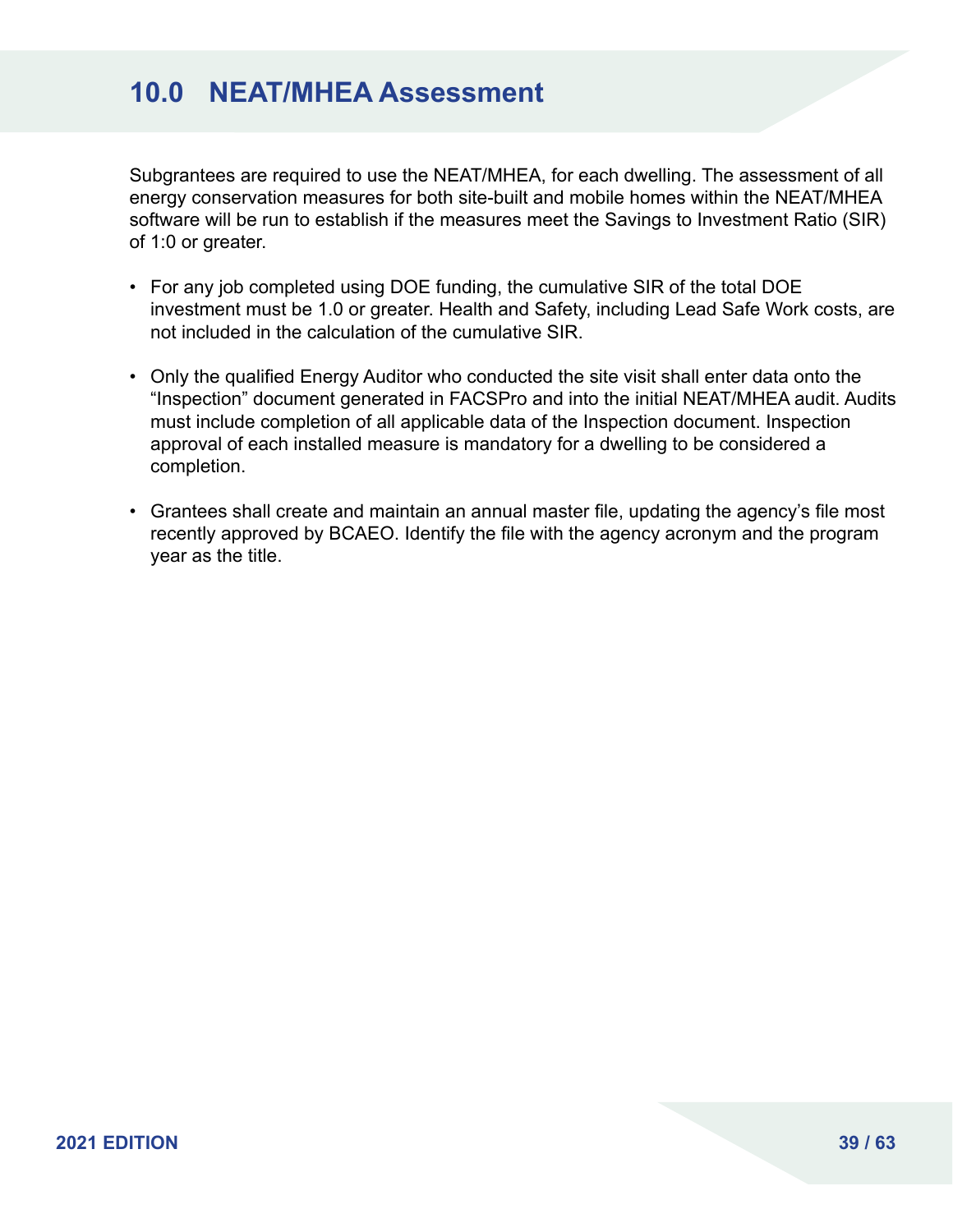The following data must be collected during the energy audit:

#### **11.1 Walls :**

Energy Auditor must collect the following information on wall types:

- Wall type platform framing, balloon framing, concrete block, masonry, or stone.
- Structure type Site-built, Modular, Manufactured.
- Interior finish drywall, lath and plaster, wood paneling, wallpaper, paint.
- Exterior finish wood, metal, vinyl, brick/stone (specify if multiple layers)
- Stud size 2x2, 2x3, 2x4, 2x6, 2x8
- Gross Area (sq ft) Enter the total gross area of the exterior wall, including the windows and doors. The entry must be in square feet and be greater than zero.
- Orientation- Select the closest cardinal compass direction the wall component faces:  $(N)$  - North,  $(S)$  - South,  $(E)$  - East,  $(W)$  - West

### **11.2 Doors and Windows**:

Energy Auditor must collect the following data for doors:

- Door type Identify the type of door. Options are- hollow core wood, solid core wood, insulated steel, single pane sliding glass, double pane sliding glass.
- Door measurements The energy auditor will need the width and height of each door.
- Storm Door Condition Options are- adequate, deteriorated, none.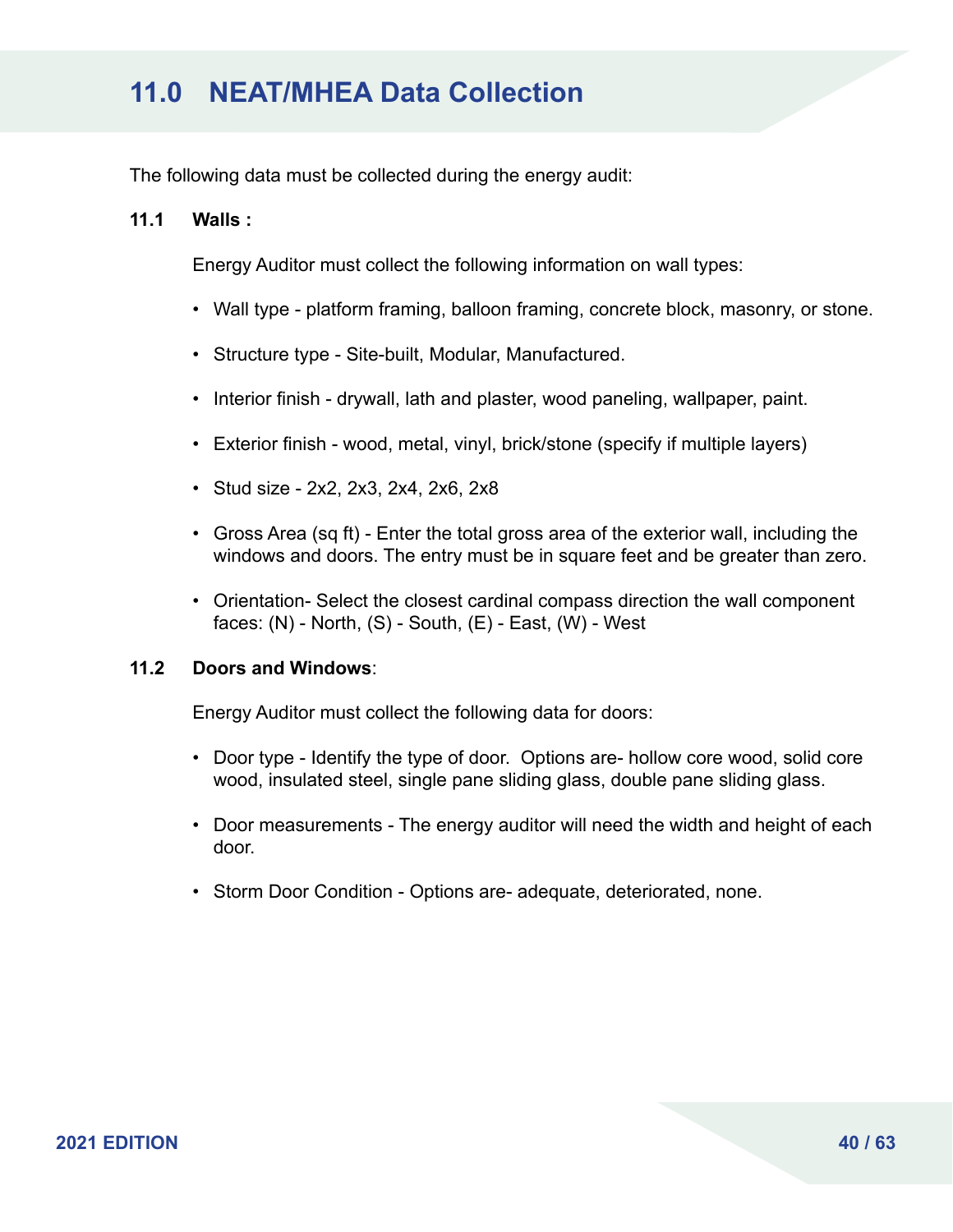• Door Leakiness - Identify the leakiness category that best describes the fit of the door. Tight-fitting doors will be structurally sound, having fully functional weather stripping, including a tight-fitting door sweep. Loose doors will be ill-fitted, have noticeable leakage sites surrounding them with no or non-functioning weather stripping, and possible structural problems. Options are - tight, medium, loose.

Energy Auditors must collect the following data for windows:

- Window type Identify the type of windows on the dwelling. Options are fixed, jalousie, awning, slider, door window, skylight.
- Frame type Identify the correct window frame and sash construction materials. "Improved" metal frames have a thermal break between the inside and outside framing members. Options are- wood or vinyl, metal, improved metal.
- Glazing type Identify the window glazing type, depending on the number of panes of glass in the primary window and the characteristics of any storm window that may cover the primary window. Options are - double pane, single pane, single with wood storm, single with metal storm, single with bad storm, double pane lowE.
- Interior shading blinds or shades, drapes, drapes with blinds or shades, none
- Exterior shading % Enter the approximate percentage of window area frequently shaded by eaves (typically 20%), porches (typically 100%), or other physical exterior barriers.
- Leakiness Identify the windows as very tight, tight, medium, loose, very loose.
- Measurements of each window width, height.

#### **11.3 Attics:**

If the attic is Unfinished Identify the following data:

- Attic type Identify as floored, unfloored, cathedral, or flat.
- Joist spacing determine joist spacing in inches.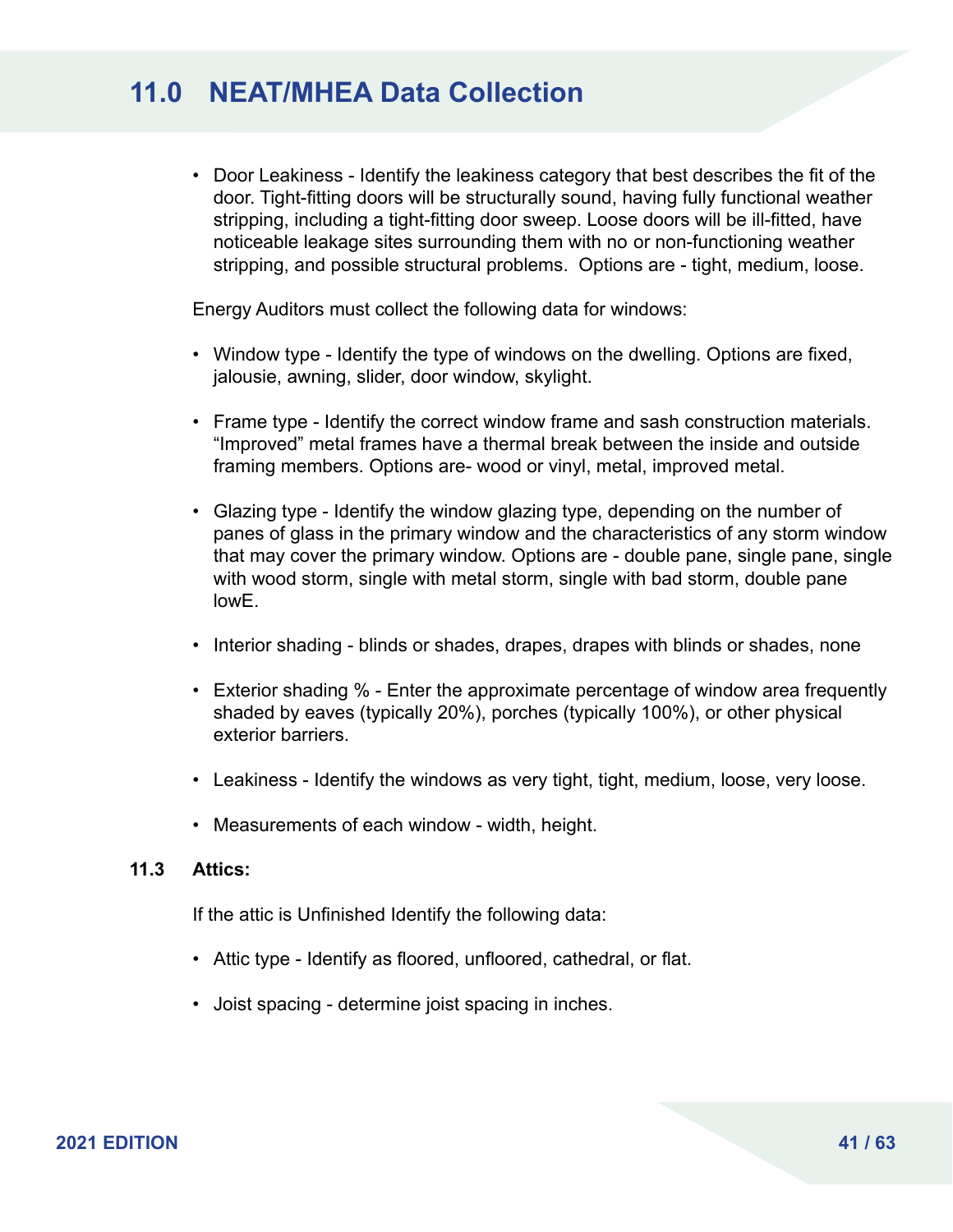- Area (sq ft) Calculate the area in square feet of the ceiling or attic floor that borders the conditioned space.
- Existing insulation Identity the existing insulation type. Options are none, blown cellulose, blown fiberglass, rockwool, fiberglass batts, other.
- Depth of existing insulation- Identify the average depth of insulation found in the attic. If applies, identify the total depth in inches insulation may attain.

If the attic is finished identify the following data:

• Attic Area Type - collar beam, outer ceiling joists, knee walls, roof rafters.

For each attic area the following information will also need to be collected:

• Area of the attic type, existing insulation type, and existing depth of insulation in the attic type.

#### **11.4 Foundations:**

Identify the foundation type:

- Conditioned: Space has thermostat control.
- Non conditioned: No sources of heat.
- Vented: Vented directly to outdoors.
- Unintentionally conditioned: By waste heat from equipment.
- Uninsulated/Insulated Slab: On grade.
- Exposed: Overhang or house on stilts.

Foundation floors require the following data:

• Area (sq ft)- Determine the area in square feet of the floor directly above the foundation space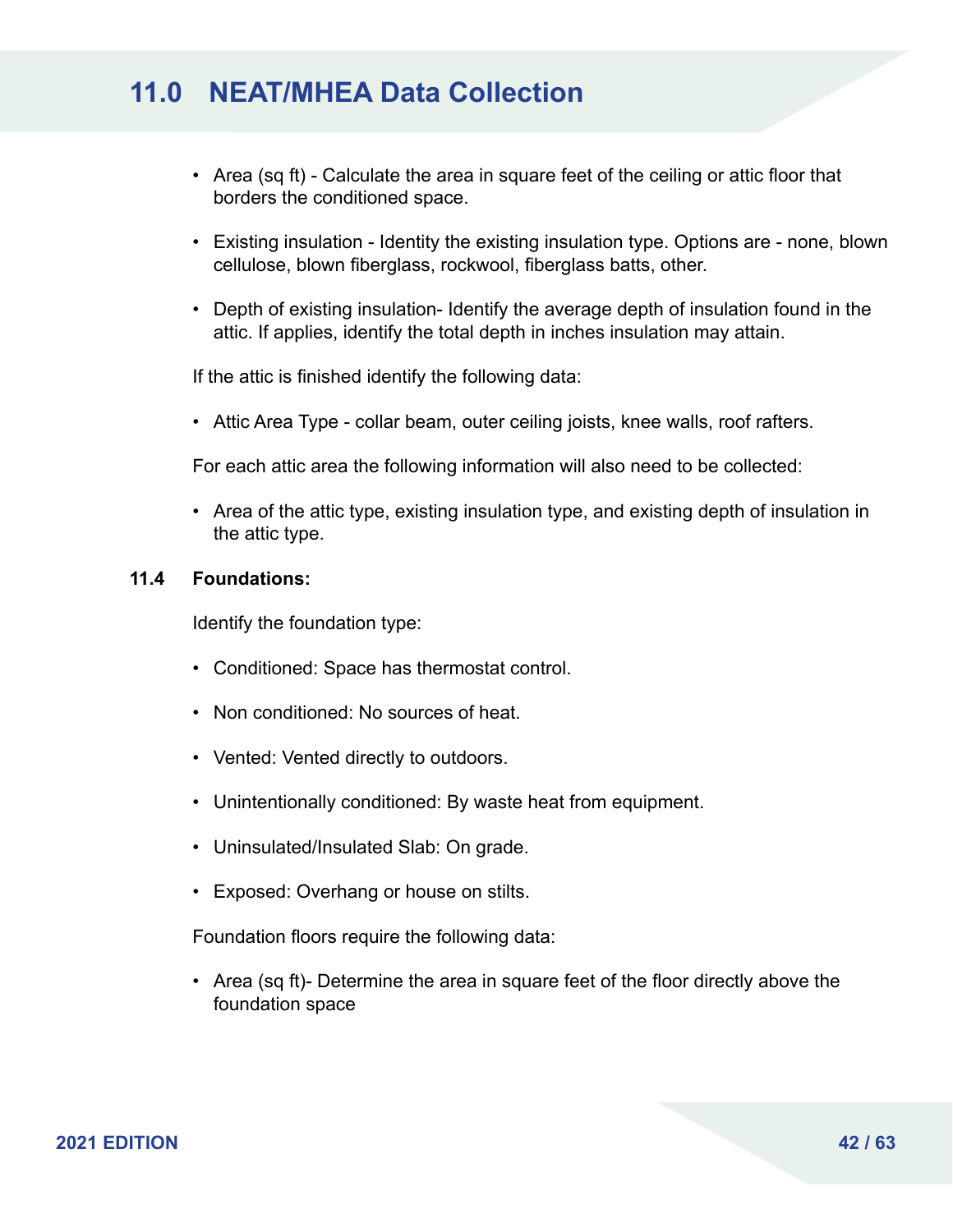• Existing Insulation R Value- Determine the R-Value of the existing insulation in the floor over the basement or crawl space.

Foundation sills require the following data:

- Floor Joist Size- Measure the width of the floor joist in inches.
- Perimeter to Insulate- Measure the length, in feet, of the floor perimeter bordering the outdoors.

Foundation walls require the following data:

- Height- Measure the height, in feet, of the basement or crawl space wall. Estimate an average if the height is not uniform
- Perimeter- Measure the length, in feet, of the wall perimeter bordering the outdoors
- Height Exposed- Measure the height, in feet, of the basement or crawl space wall above ground. Estimate an average if the height is not uniform.
- Existing Insulation R Value- Identify the R-Value of insulation currently on the crawl space or basement wall.

#### **11.5 Heating:**

- Heating Equipment type Identify the dwellings heating system as gravity furnace, forced air furnace, steam boiler, hot water boiler, fixed electrical resistance, portable electric resistance, heat pump, vented space heater, unvented space heater, other. If more than one type of system exists, select as the primary heating system the one that supplies the majority of heat and to which the heating retrofits will apply.Additional secondary systems will also be identified and data recorded.
- Fuel Identify the fuel type consumed by the heating system being described as either natural gas, oil, electricity, propane, wood, coal, kerosene, or other.

Identify one of three locations for the heating system:

» Intentionally heated (space that is under thermostat control;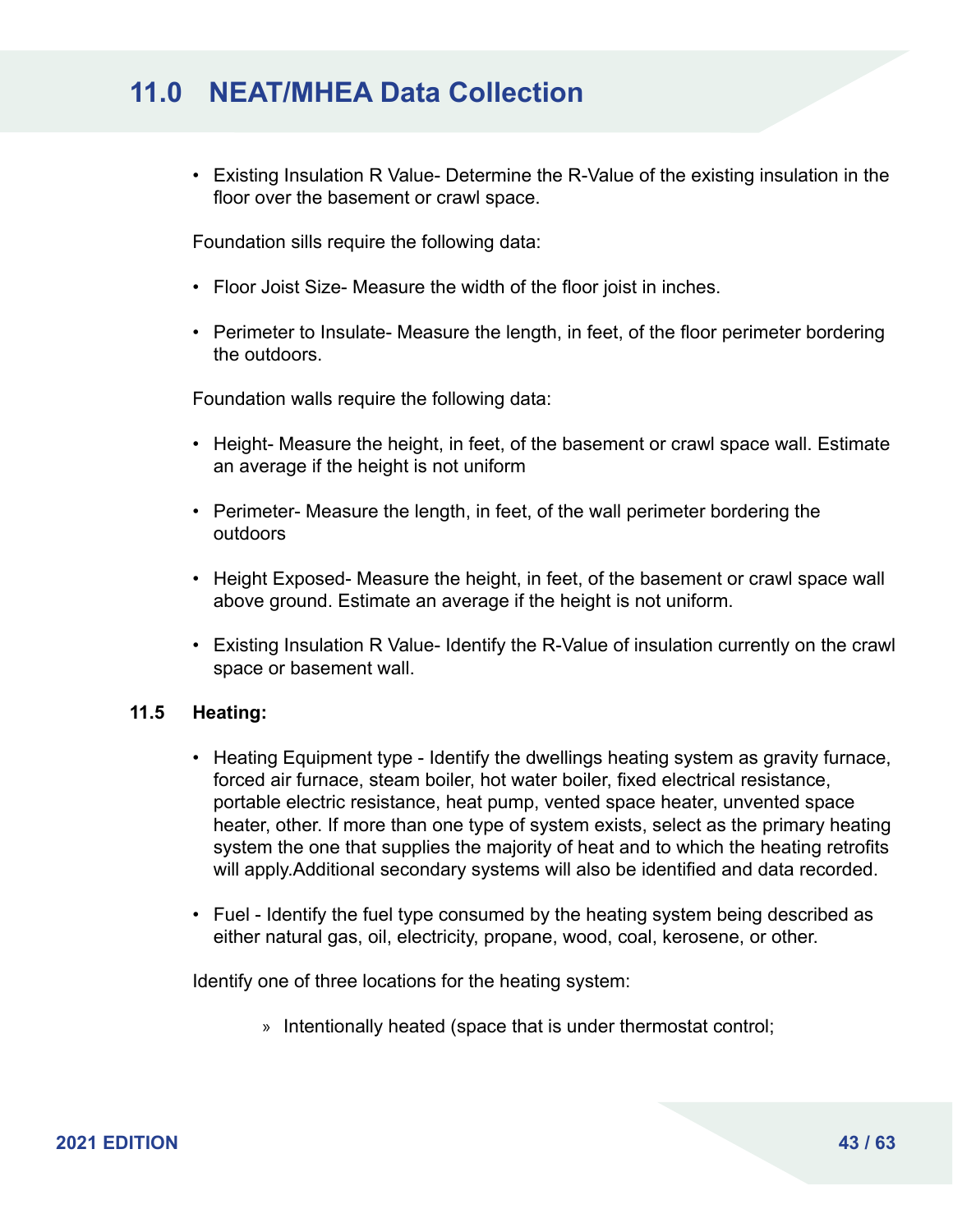- » Unheated (space not heated by a mechanical system;
- » Unintentionally heated (space which is partially heated by waste heat from a furnace, boiler, or other heat-producing appliances
- Manufacture Identify the name of the manufacturer of the existing heating system if needed for reference, possibly in establishing an appropriate replacement. The information will most often be found on the name-plate of the equipment.
- Model Identify the model name or number of the existing heating system if needed for reference, possibly in establishing an appropriate replacement. The information will most often be found on the name-plate of the equipment.
- Input Rating Identify the Input Rating of the heating system. The appropriate value can be measured or taken directly from the nameplate of the heating system. The Input Rating is used only with the Output Capacity to provide a Steady State Efficiency.
- Output Capacity Identify the output of the heating system in kBtu/hr. The value can be measured or taken directly from the nameplate of the heating system.
- Steady State Efficiency Record the measured steady-state efficiency of the heating system. If Input Rating has been entered, the default value will be derived from it and the value of Output capacity.
- Condition Identify one of three choices to describe the current condition of the heating system. This entry for the primary system is used in estimating an efficiency increase resulting from a tune-up. The poorer the condition, the greater will be the estimated efficiency increase.

In the event that an energy auditor is unable to perform proper diagnostic testing, see "NEAT / MHEA Steady State Efficiency (SSE) data input" form for guidance on next page. In the instance this is used, the auditor must document why a mechanical contractor was not able to perform the testing as required by the Weatherization program.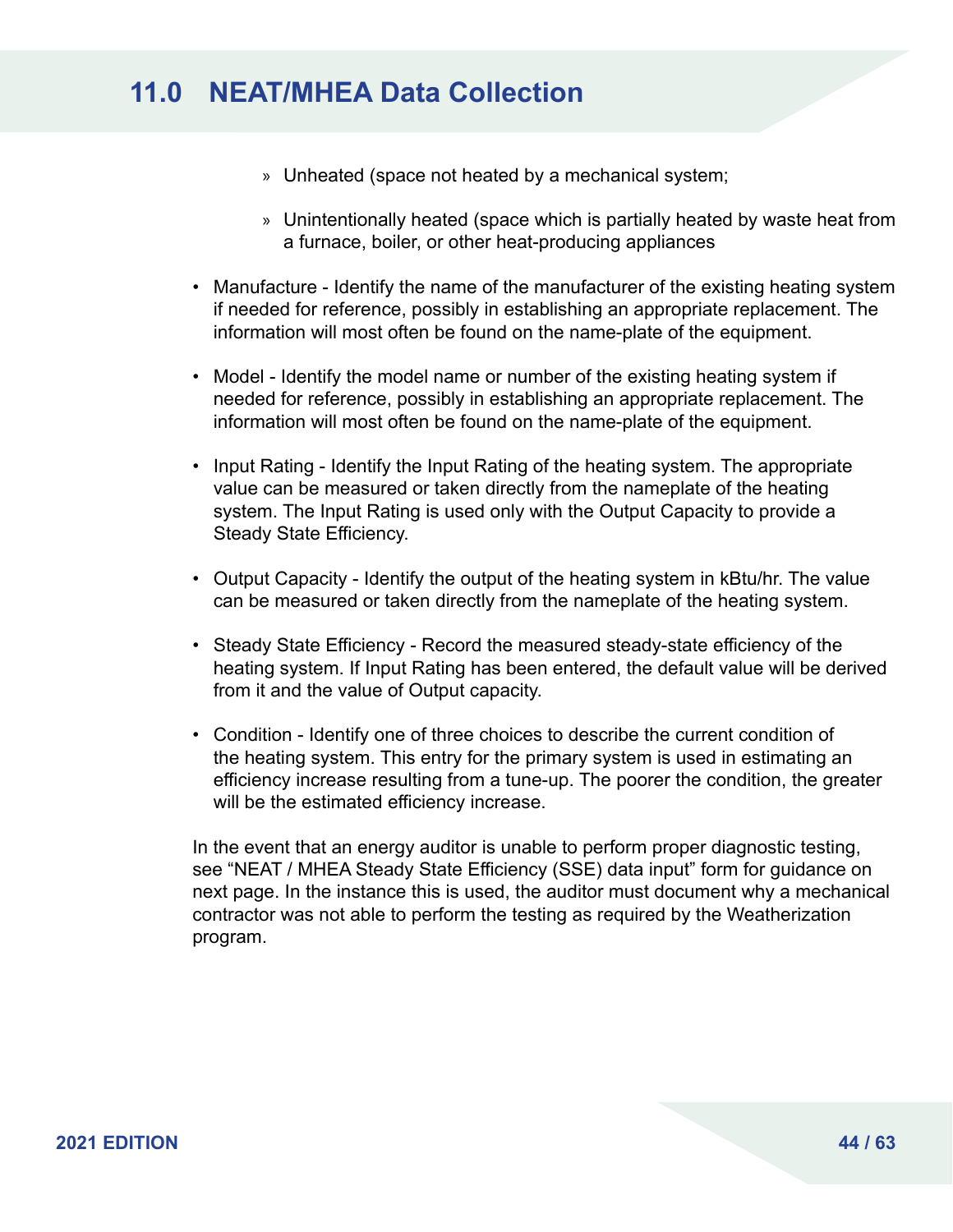#### **NEAT/ MHEA Steady State Efficiency (SSE) data input**

**Purpose:** For use in modifying the measured or nameplate steady-state efficiency (SSE) of existing gas-fired space heating equipment before entering it into NEAT and MHEA.

Currently, measured or nameplate values are entered in the audit software for older, existing gas furnaces. NEAT/MHEA takes SSE and converts it to estimate Annual Fuel Utilization Efficiency (AFUE), which is how newer equipment is rated. The software uses this to assess the savings potential of a furnace replacement. The current software process does not convert the SSE of older gas-fired furnaces to a realistic estimated AFUE. The following will allow for a more accurate analysis.

#### **Criteria:**

- In site-built homes -only draft hood equipped gas furnaces
- In mobile homes -only standard low efficiency (no draft inducer fan) gas furnaces
- Must be standing pilot
- No vent damper
- Cannot be used in conjunction with the Part Load Reduction Factor for oversized equipment

#### **NEAT Formula:**

In NEAT, under the "Heating" tab, there will be a section called "Gas Furnace Details". In the box titled "Steady State Efficiency", input an efficiency for the existing unit based on the following formula:

#### **(Measured SSE OR nameplate efficiency x .80) / .95 = SSE entered in NEAT**

| Meas/Calc%    | 70<br>_ | 70<br><b>U</b> | $7_{\Delta}$ | ᄀ<br>$\ddot{\phantom{1}}$<br>v. | 76 | ⇁    | 78   | 70   | O1<br>ōυ |
|---------------|---------|----------------|--------------|---------------------------------|----|------|------|------|----------|
| NEAT<br>Input | 60.6    | 61.5           | 62.3         | GQ O<br>໐ວ.∠                    | 64 | 64.8 | 65.7 | 66.5 | 67<br>Δ  |

#### **MHEA Formula:**

In MHEA, under the "Heating" tab, there will be a sub-tab labeled "Primary". Select "AFUE" in the box titled "Efficiency Units". In the box titled "Efficiency", input an efficiency for the existing unit based on the following formula:

|  | (Measured SSE OR nameplate efficiency x .80) = AFUE entered in MHEA |  |
|--|---------------------------------------------------------------------|--|
|  |                                                                     |  |

| Meas/Calc%        | 70<br>.           | 70   | –<br>۰Δ. | $\overline{\phantom{a}}$ | 76   | --       | 78   | 70   | 80 |
|-------------------|-------------------|------|----------|--------------------------|------|----------|------|------|----|
| <b>MHEA Input</b> | 57<br>$^{\circ}6$ | 58.4 | 59.2     | 60                       | 60.8 | 61<br>.6 | 62.4 | 63.2 | 64 |

#### **Examples:**

Existing equipment efficiency can be measured by a combustion analyzer (78% SSE for example) or calculated (nameplate states 90,000 Btuh input and 70,000 Btuh bonnet/output capacity -70K divided by 90K = 78%)

NEAT: 78% measured or calculated on a draft hood furnace -you would input an SSE of 65.7% into NEAT

MHEA: 78% measured or calculated on a standard low-efficiency furnace -you would input an efficiency of 62.4% into MHEA after selecting "AFUE" in the "Efficiency Units" field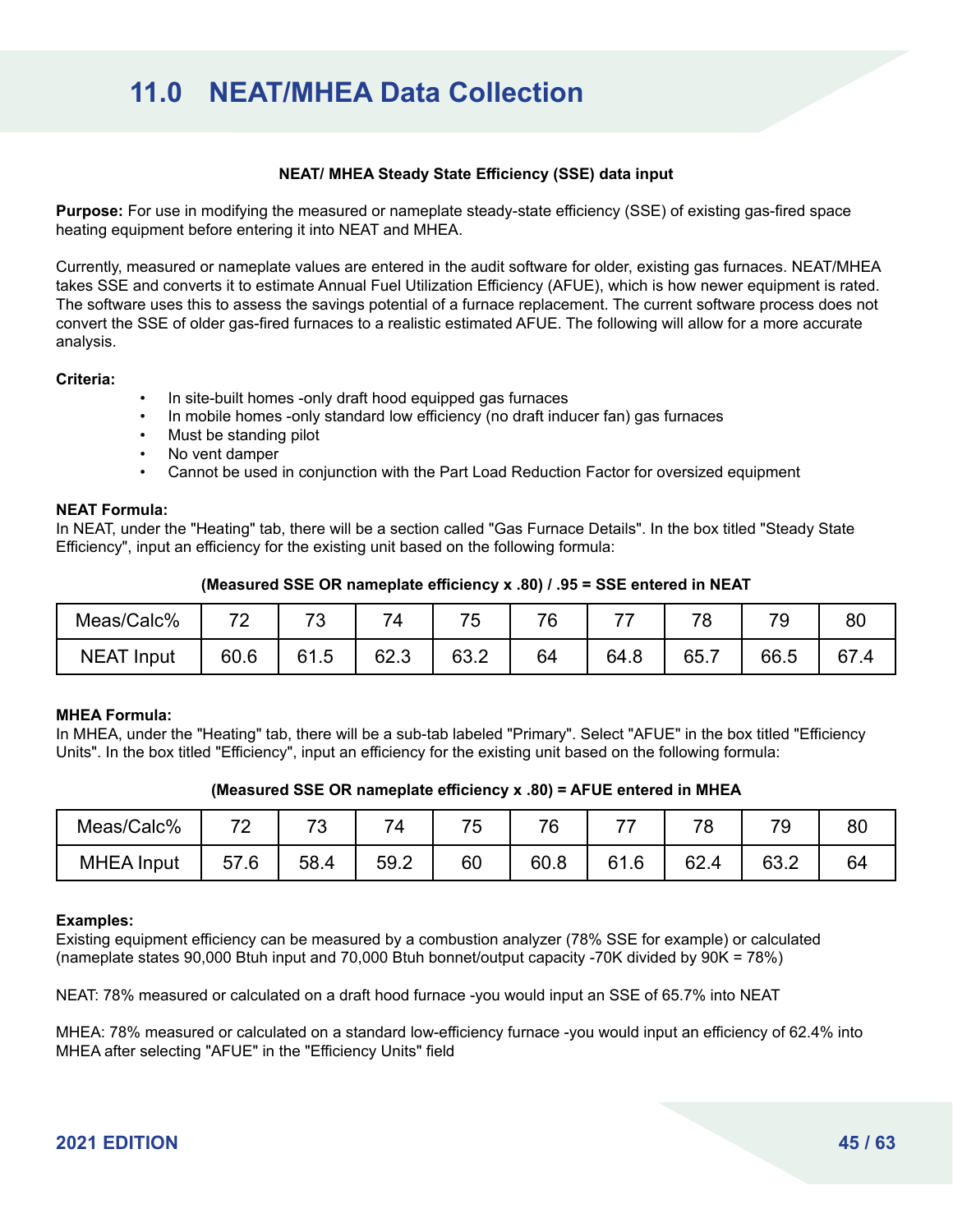- Thermostat Indicate whether the existing thermostat control allows automatic ("smart") setback of the heating setpoint.
- IID Indicate whether the primary heating system uses an IID (intermittent ignition device). This device consists of an electric igniter that eliminates the need for a standing pilot light.
- Vent Damper Indicate whether the heating system flue is equipped with an electric vent damper.

#### **11.6 Cooling:**

- Equipment Type Identify the cooling system as one of the following central air conditioner, window or room air conditioner, heat pump, evaporator cooler.
- Manufacturer Identify the name of the existing air-conditioner's manufacturer if needed for reference, possibly in establishing an appropriate replacement.
- Model Identify the model number of the existing air-conditioner if needed for reference, possibly in establishing an appropriate replacement.
- Floor Area Cooled Measure the floor area in square feet of that part of the house cooled by the air-conditioner. The sum of all areas cooled by listed equipment may be less than the total floor area of the house, but should not be greater.
- Capacity (kBtu/hr) Identify the output capacity of the unit in Kbtu/hr. The value is often printed on the nameplate of the air conditioner.
- SEER- Enter the SEER (Seasonal Energy Efficiency Ratio) of the unit. Window units may be rated with EER. Use the following to convert:

SEER =  $(1.2 \times EER) - 0.7$  (fan runs only when cooling)

 $SEER = (0.9 \times EER) + 0.1$  (fan runs continually).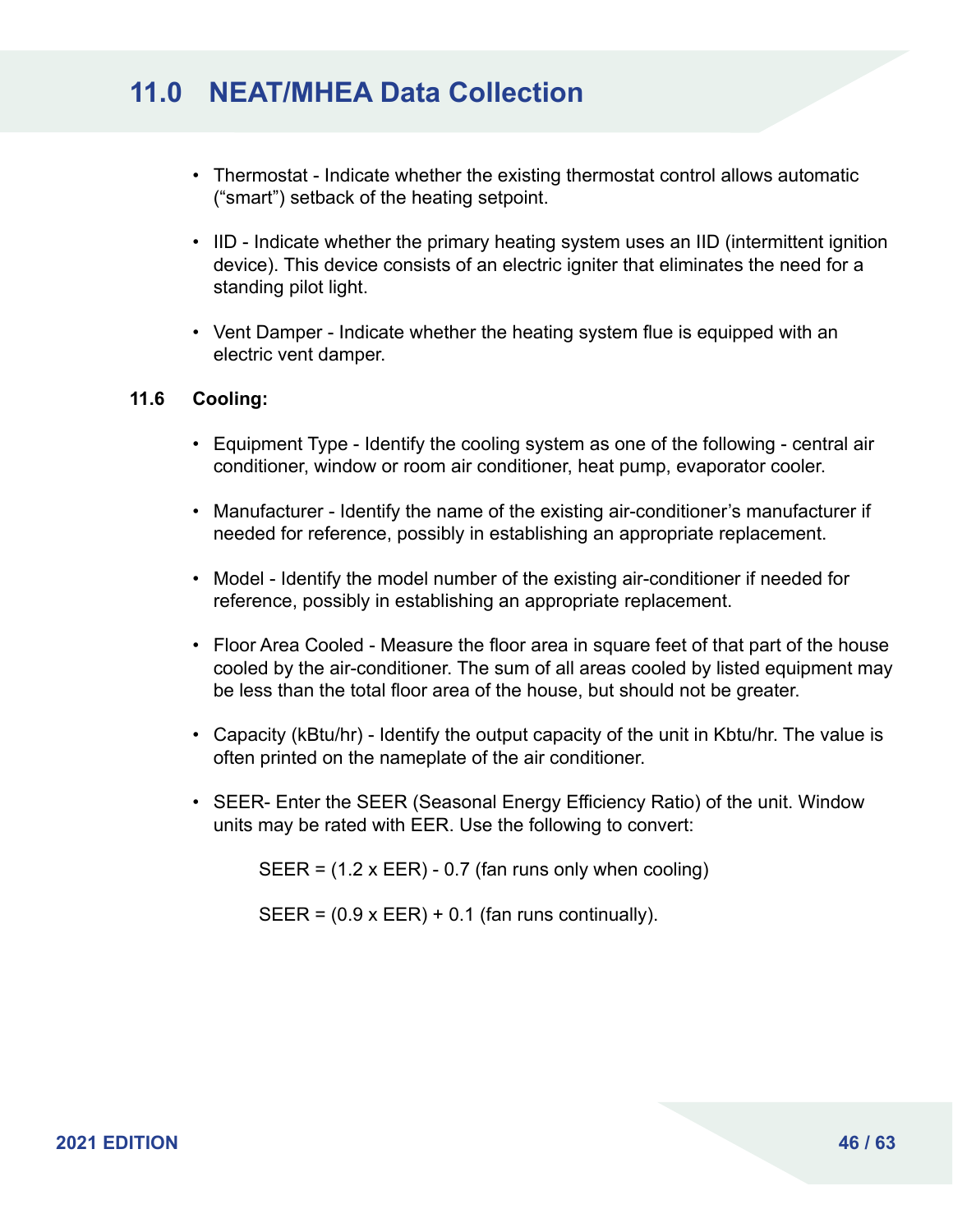### **11.7 Duct Insulation:**

• Location - Identify the location of the uninsulated duct as either Attic or Subspace. If the Location is "Subspace," the duct is assumed to be in the largest unintentionally heated space described by the auditor in the foundation space. If the location is "Attic," an attic environment is assumed surrounding the duct.

For Round Ducts:

- Length- Measure the length, in feet, of uninsulated duct in unconditioned spaces.
- Diameter- Measure the length, in feet, of uninsulated duct in unconditioned spaces.

For Rectangular Ducts:

- Length- Measure the length, in feet, of uninsulated duct in unconditioned spaces.
- Width- Measure the width, in inches, of uninsulated duct in unconditioned spaces.
- Height- Measure the height, in inches, of uninsulated duct in unconditioned spaces.

#### **11.8 Infiltration:**

- Air Leakage Rate- A before weatherization blower door number must be achieved at a house pressure difference of 50 (Pa)
- After-Weatherization Target- This number is what the energy auditor believes the blower door number can be reduced to after air sealing is complete.

#### **11.9 Lighting:**

- Room Identify the room in which the lights being described are located.
- Location Identify one of five lamp locations for the existing lamp location: Ceiling, Floor, Table, Wall, or Other.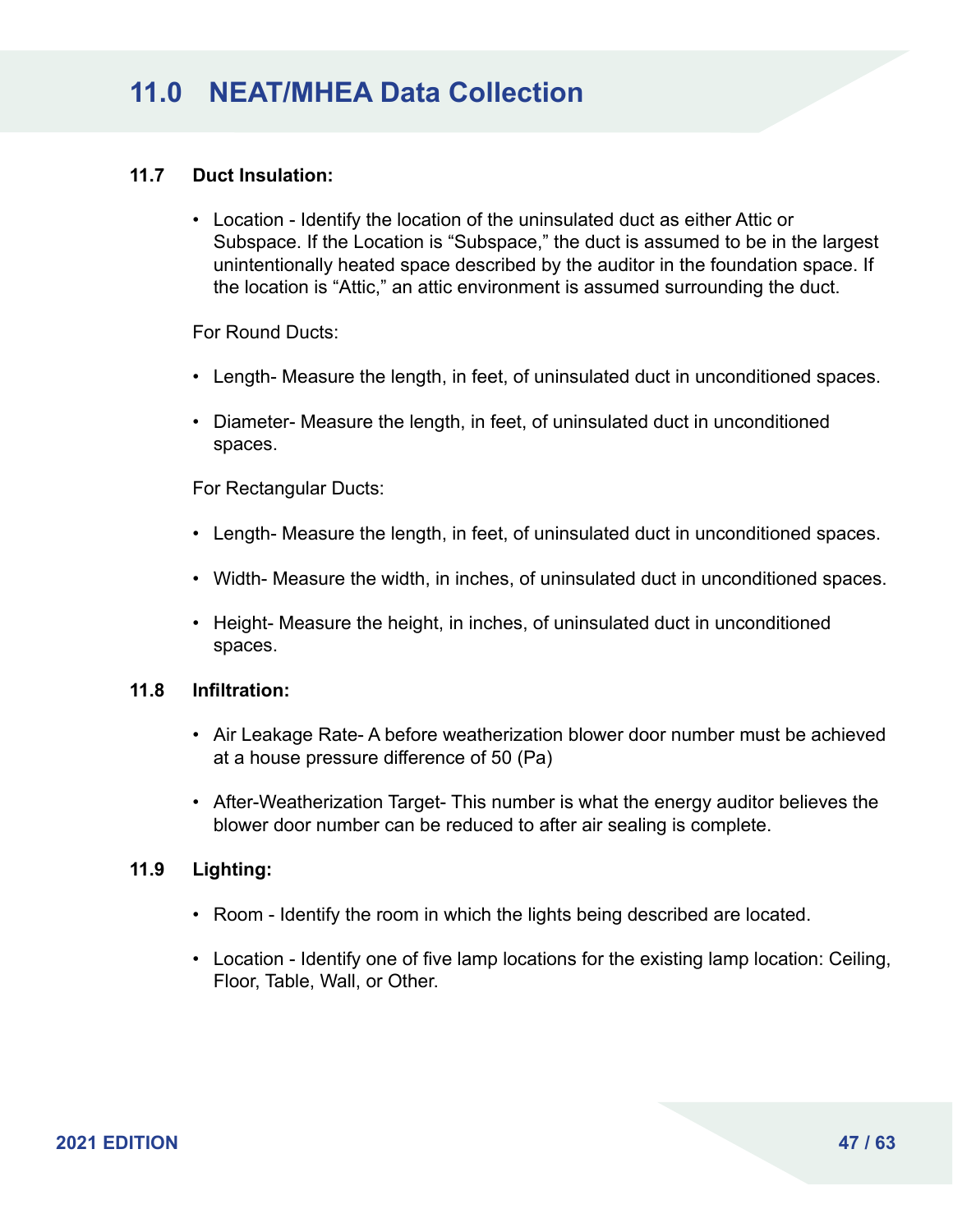- Lamp Type Identify one of three existing incandescent lamp types: Standard, Flood or Reflective (Spotlights) or Other.
- Quantity Identify the number of lamps having the description given and which are candidates for replacement with LEDs.
- Size (watts) Identify the wattage of the existing incandescent lamp that is to be replaced. Standard incandescent lamp wattages are 25, 40, 50, 60, 75, 90, 100, and 150.
- Use (hours/day) Identify the average number of hours per day the lamp is normally on. The value must be 24 or less.
- Replacement Light Enter the wattage of the LED that is to replace the existing lamp.

#### **11.10 Water heater:**

- Manufacture Identify the existing water heater's manufacturer's name.
- Fuel Identify the fuel used by the existing and replacement water heaters from the three choices: Natural Gas; Electric; or Propane.
- Location Identify one of three locations for the water heater:
	- » Heated Space (space that utilizes a thermostat to control its temperature)
	- » Unheated Space (space not heated by a mechanical system)
	- » Unintentionally Heated (space which is heated by waste heat from furnace, boiler, or other heat-producing appliance).
- Size (gal) Identify the standard rated tank capacity in gallons.
- Model- Identify the existing water heater's model number.
- Rated Input- Identify the rated input power, the rate at which the water heater consumes energy while operating. The units can be either kW for electric heaters or kBTU/hr for natural gas or propane units.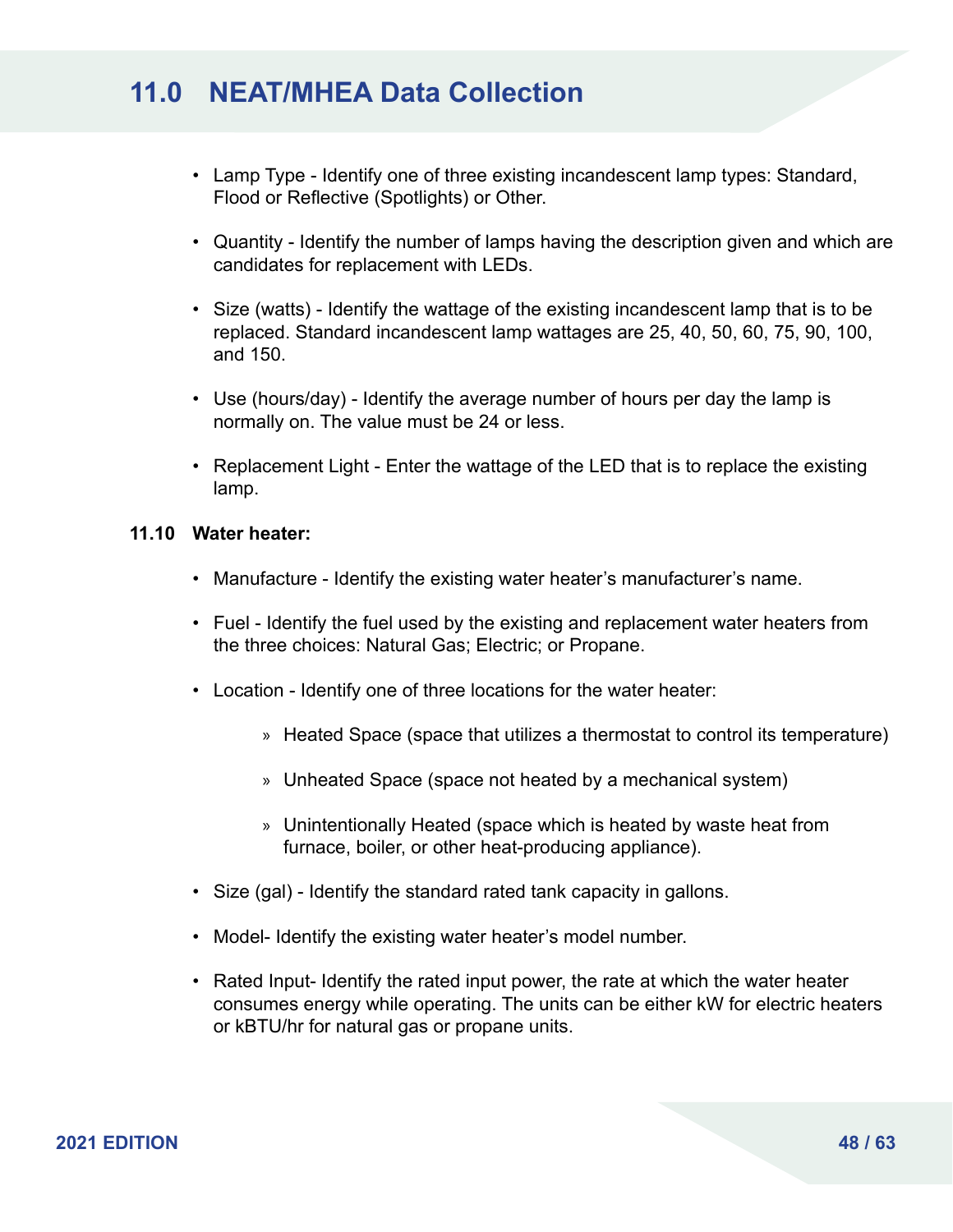- Recovery Efficiency- refers to the amount of water heated to a set temperature, per hour.
- Energy Factor- based on the amount of hot water produced per unit of fuel consumed over a typical day.

#### **11.11 Faucet Aerators:**

Creation of a User Defined Measure (UDM) for faucet aerators

Currently, there is no mechanism in Wx Assistant to input faucet aerators as an Energy Conservation Measure (ECM) with an SIR in the Measures Report. Use the following DoE approved guidance to create a UDM for faucet aerators in your NEAT and MHEA audit inputs. You will need to create two measures – one for gas and one for electric.

- Open your appropriate Setup Library
- Navigate to the User Defined Measures tab
- At the bottom left click the "new" tab to start creating a new measure
- Give the measure an appropriate name so you can find it from the Itemized Cost tab in the audit
- Check the "Include in SIR" box
- From the dropdown box at the upper right, select "Estimated" energy savings
- From the "Units" dropdown box select "Mbtu"
- In the "Amount" tab, input ".328" for the gas measure creation or enter ".218" for the electric measure creation
- From the "Fuel saved" dropdown box, select "Water heating fuel"
- In the "Life" tab, input 15 years
- Assign a cost to the measure you can just input one total cost or separate it into materials and labor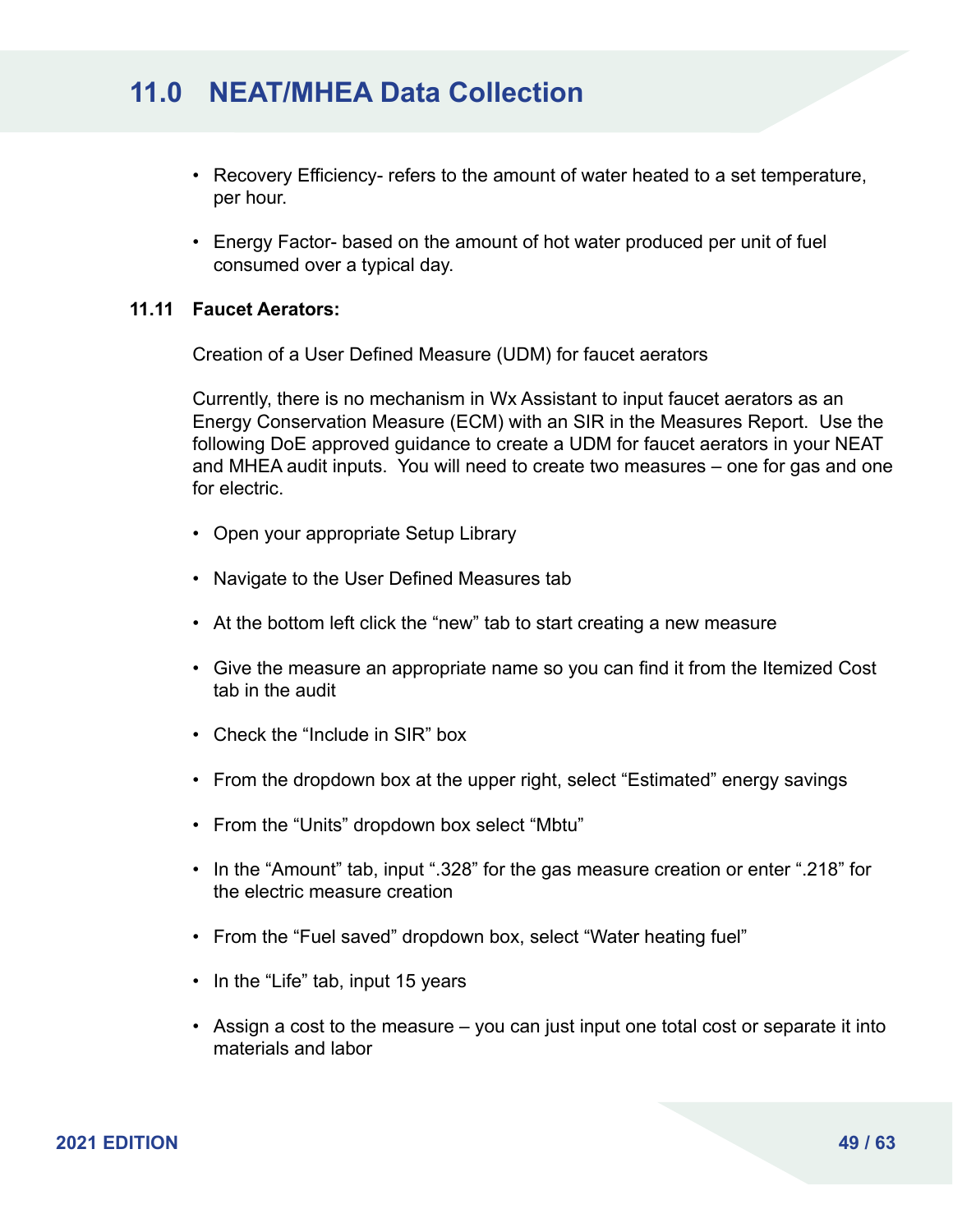NOTE: The "Active" and "Available for use in Site-built and Mobile home" boxes should all be checked by default when the "New" button is activated at the start of this measure creation. Check the boxes if they are not already marked.

From the Audit, aerators can now be selected in the Itemized Cost tab when creating a new item. Once aerators is selected, you MUST multiply the "Cost" and "Annual Energy Savings" by the number of aerators you are going to install. The UDM was created for a single aerator.

#### **11.12 Mechanical Ventilation:**

- State of Michigan Ashrae 62.2 form must be completed for every dwelling.
- Must identify existing ventilation type(s)
- Must determine the type of fan control
- Must assess the condition of the ventilation ductwork (exhausted to the outdoors, insulated)
- Measure existing flow rate of ventilation fan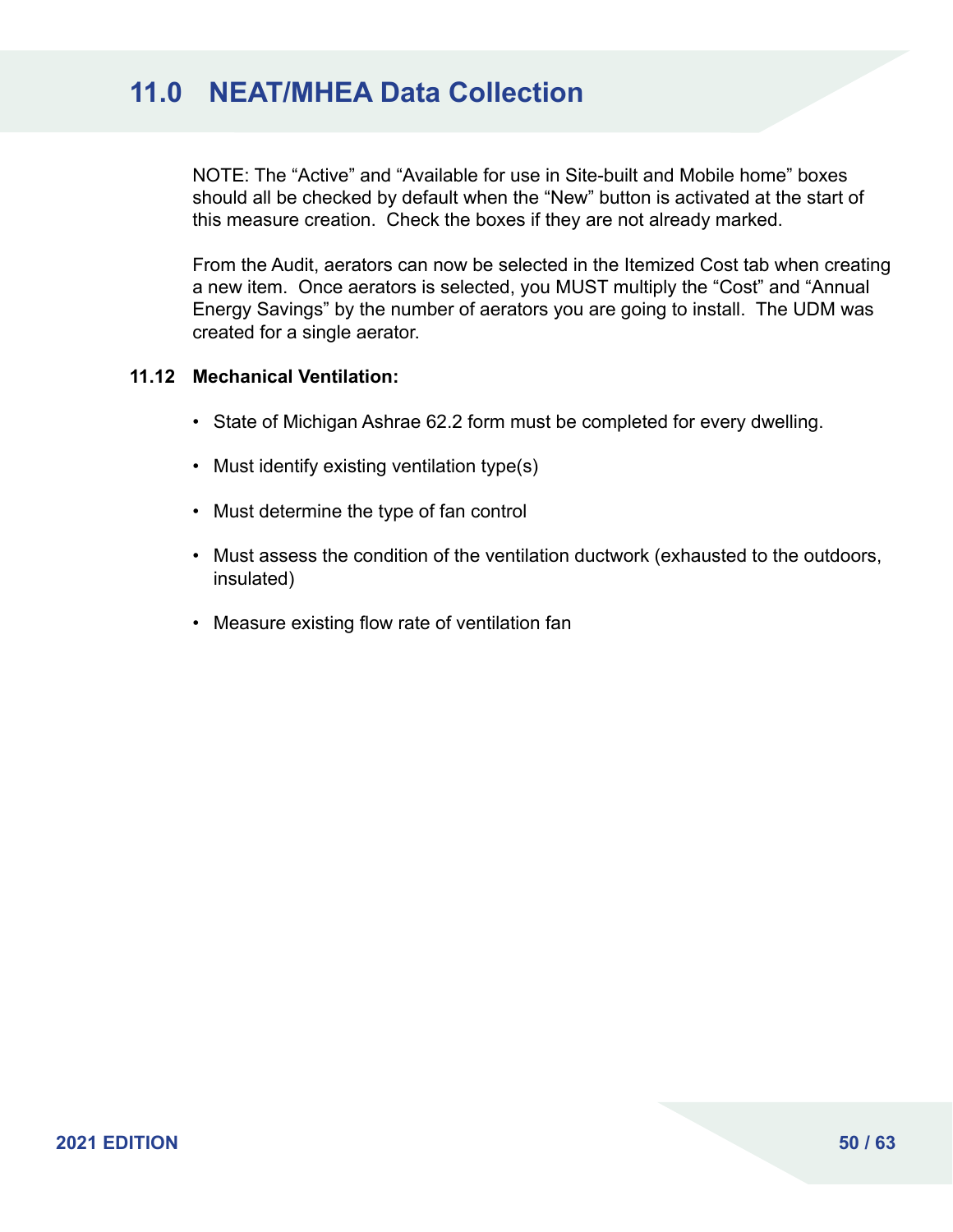### **12.1 Walls:**

- Wall Ventilation A manufactured home wall may be intentionally or unintentionally ventilated. A ventilated wall has a space for air to flow between the exterior and interior wall materials. One technique to determine if a wall is ventilated is to check if the wall insulation is dirty inside the wall cavity. Pull up slightly on the lower end of an exterior wall panel to check for dirty insulation. If a wall is ventilated, the insulation will be dirty. Identify if the wall is vented or not vented.
- Orientation of long wall Select the cardinal direction one of the long walls faces. Identify it as either north, south, east, or west.
- Existing wall insulation Identify the existing insulation type as: Batt/blanket insulation is fibrous insulation formed into very long pads of various thickness. Loose-fill insulation is typically fibers, made either of glass or cellulose, blown into the wall section of the addition. Foam core insulation may also exist in the wall section. This type of insulation is a rigid foam typically 1/4" thick found either between the wall studs and the interior wall or the wall studs and the exterior wall.
- Carport/porch roof Is a shelter that has no walls and extends out from one wall of the manufactured home. Often, the home occupant will park a car under this shelter or use it to shade an outdoor sitting area. Indicate the length (in feet) and width (in feet) of this carport/porch roof. The roof length is the dimension parallel to the manufactured home.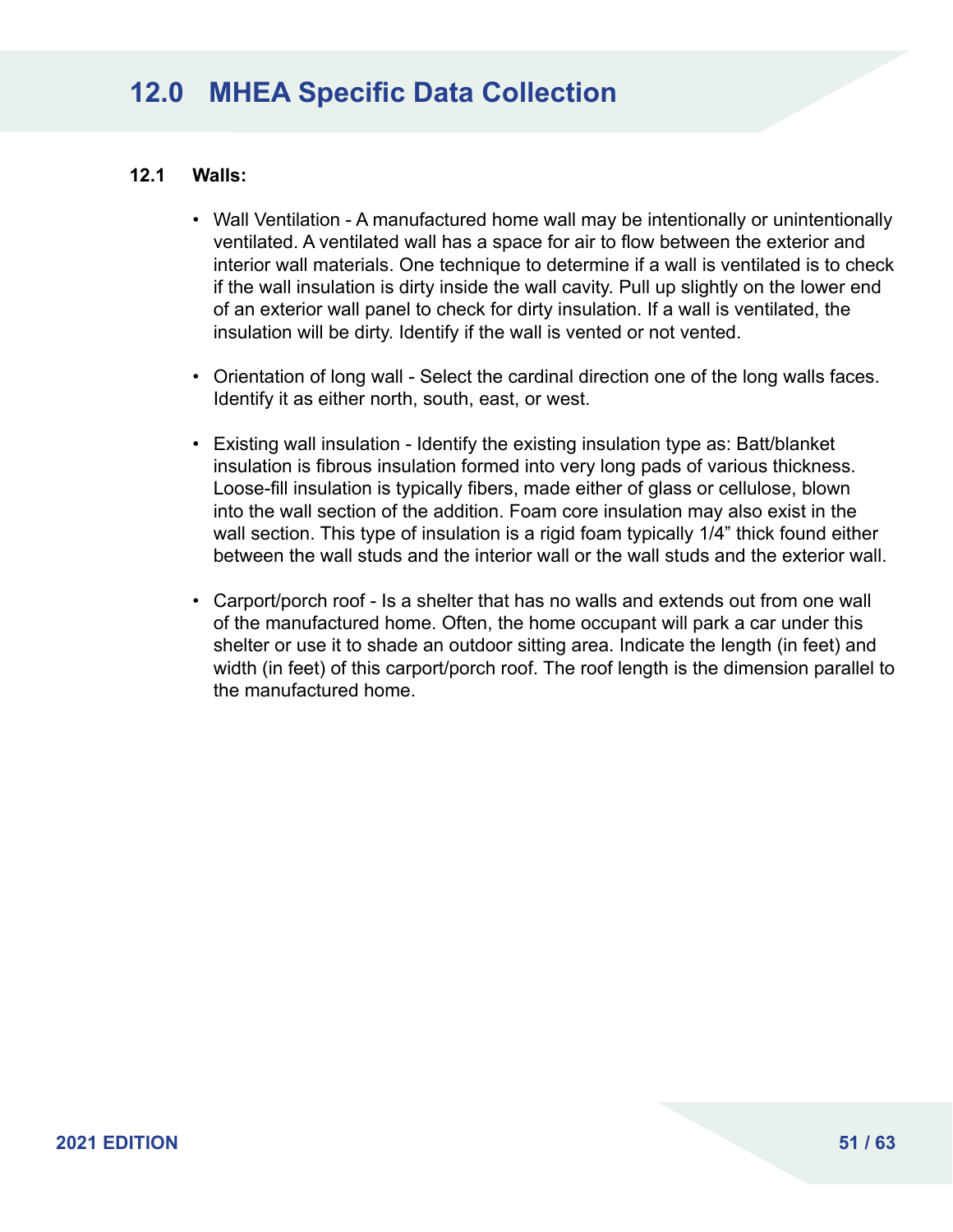### **12.2 Ceilings:**

- Roof Type Based on the roof type indicate whether the roof is:
	- » **Flat roof** has an interior surface (interior ceiling) and an exterior surface (exterior roof) attached directly to either side of the wood framing, similar to wall construction.



» **Bowstring roof** - has a lightweight exterior roofing material (usually aluminum) that is stretched over the roof frame structure. The roof has a slight curve with the highest point in the middle of the home width.

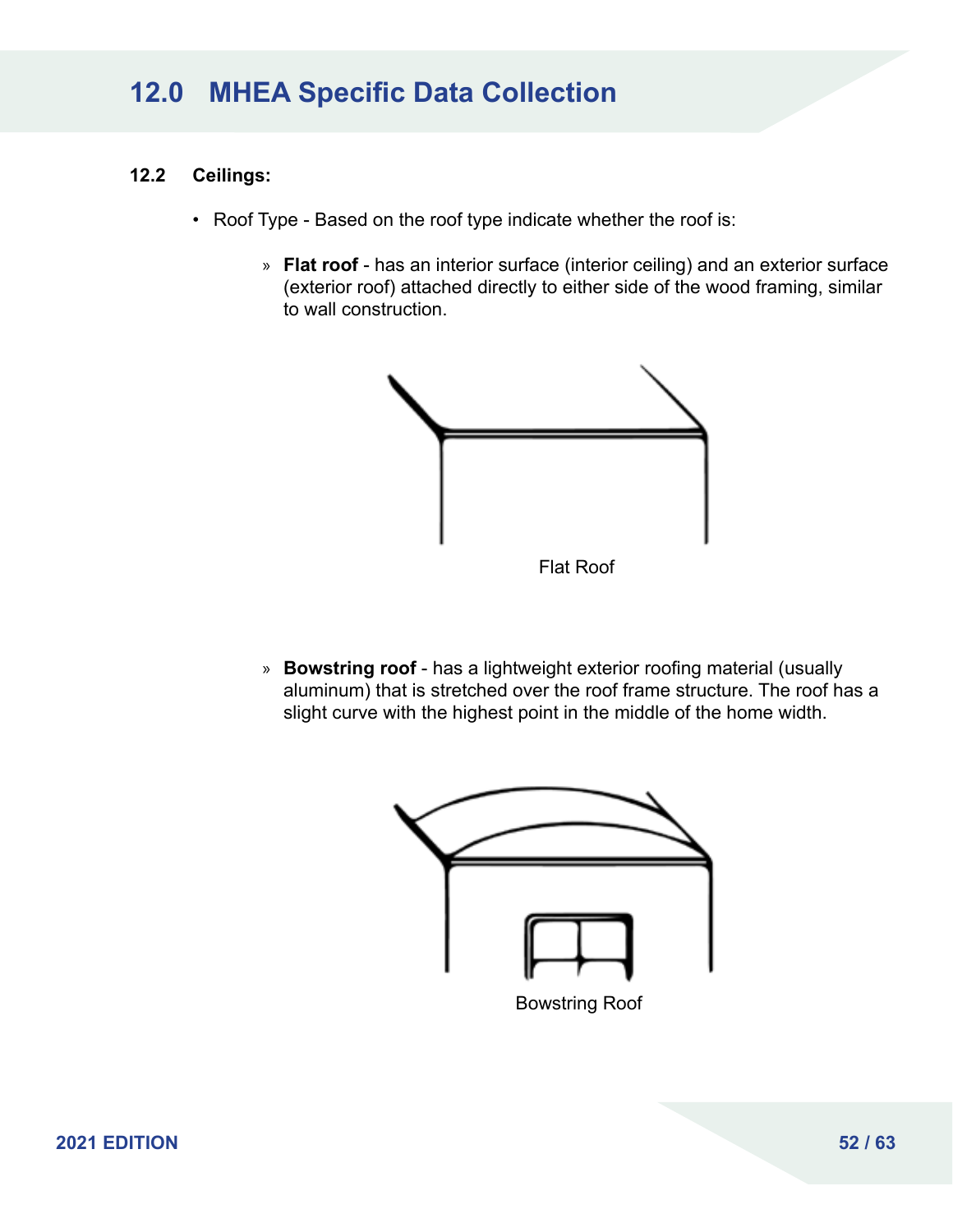» **Pitched roof** - are sloped to a higher peak point. When viewing the home width from the outdoors, the roofline creates a triangle. Pitched roofs are also often shingled, unlike flat and bowstring roofs.



- Roof Color The reflectance of the roof affects how solar energy impacts the heating and cooling loads of the home. A White or Reflective roof appears white or shiny metallic, is clean, has little or no discoloration due to weathering, and is often exposed to the sun. The majority of roofs will be classified as Normal. Roofs not exposed to the sun should also be designated as Normal regardless of their finish. Identify the roof from either -white, reflective, or shaded, or as normal or weathered.
- Existing insulation Identify the amount of existing batt/blanket, loose-fill, or rigid insulation in the ceiling.
- Cathedral Ceiling % Identify the approximate percent floor area that lies beneath any portion of the manufactured home having a cathedral ceiling (a sloped ceiling where the roof and ceiling planes are parallel).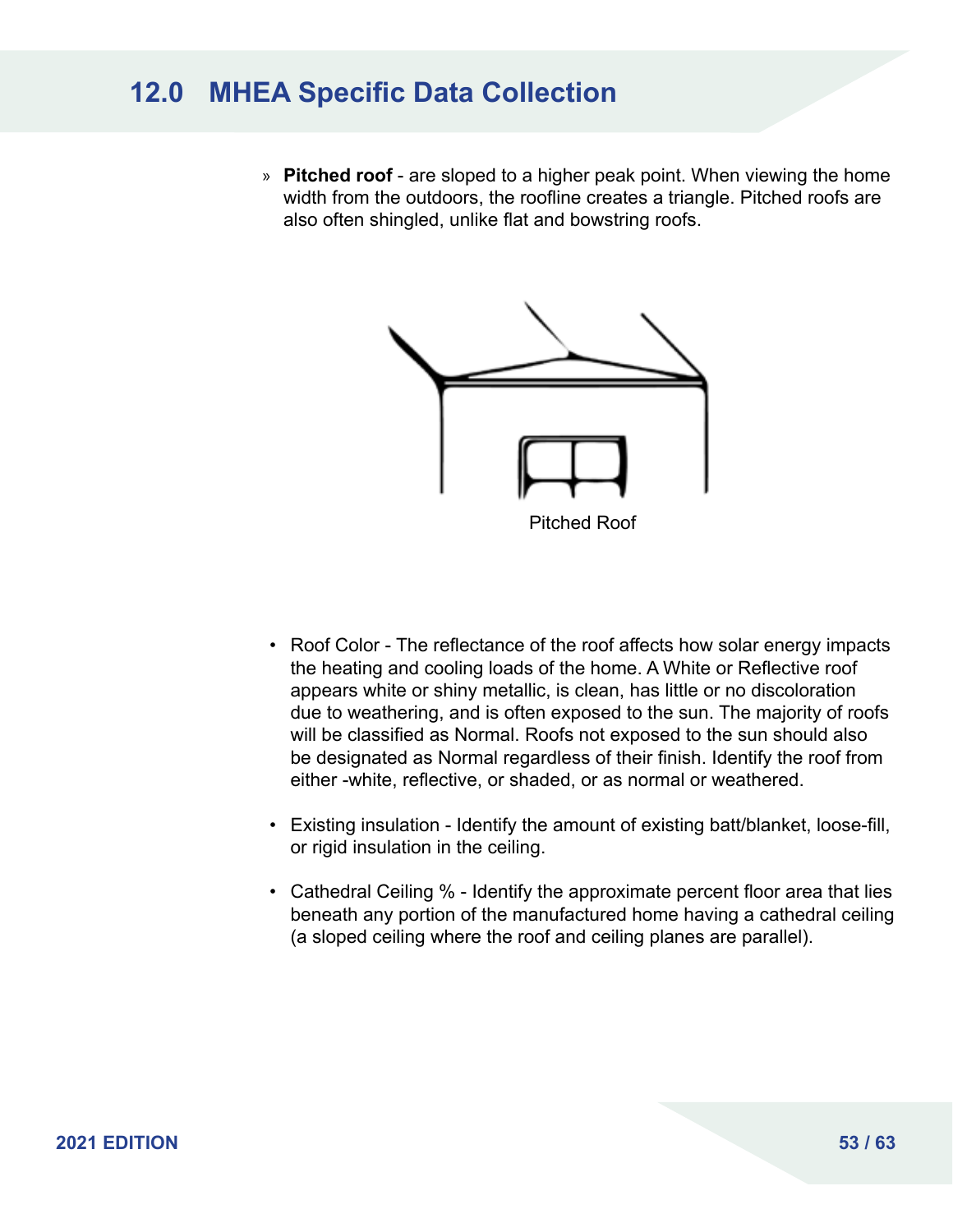### **12.3 Floor:**

- Floor Joist Direction the floor joist is the wood framing that supports the interior floor. Enter the direction the floor joists are installed (lengthwise or widthwise).
	- » **Lengthwise** floor joists are installed parallel to the long dimension (length) of the home.



» **Widthwise** floor joists are installed parallel to the short dimension (width) of the home. The floor joist direction is needed to calculate more accurately the volume of the belly section and indicates where a central air supply duct is located (between joists or below joists), and to calculate more accurately the insulating value (R-value) of the floor.

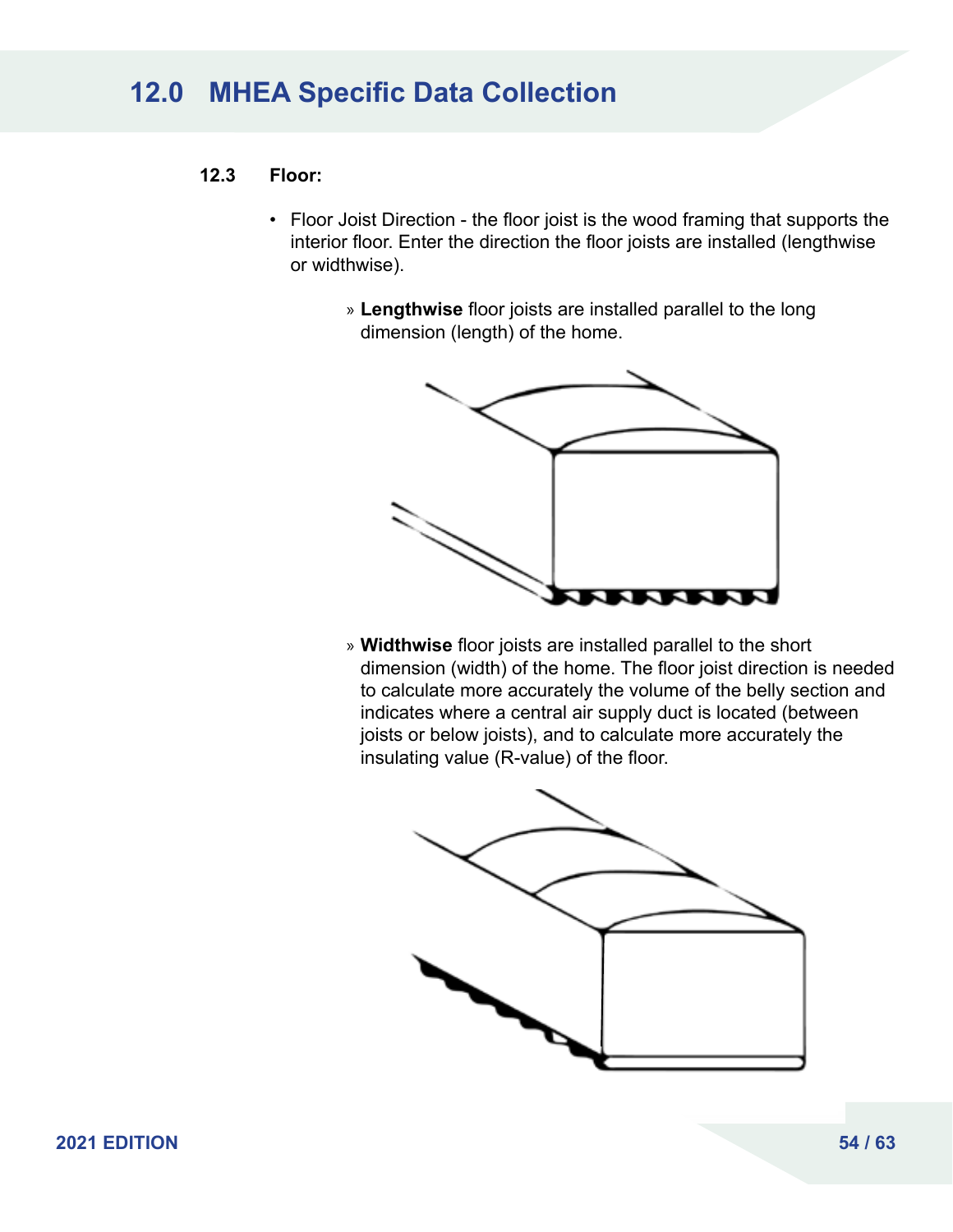### **12.4 Skirting:**

• Indicate whether or not a skirt exists around the exterior of the home. Research has shown that skirting only protects the manufactured home belly from exposure to the wind.

#### **12.5 Floor Wing Description:**

- Floor Joist Is the wood framing that supports the interior floor. Manufactured homes are typically constructed using standard wood framing. Sometimes, the floor joist size is different in the wing section than in the belly (center) section. Indicate the dimensions of the floor joists in both the wing and belly sections.
- Loose Insulation Thickness Identify the amount of existing batt\blanket and loose-fill insulation.

### **12.6 Batt/Blanket Insulation Location:**

- Indicate where the batt/blanket insulation is located in the wing and belly sections. Also, identify the thickness in inches for both the wing and belly sections.
	- » Attached to Flooring: If the batt/blanket insulation is attached to the underside of the flooring, then select Attached to Flooring.



» Between Joists: If the insulation lies between but at the bottom of the joists, leaving the potential for an air space between the top of the insulation and the flooring, select Between Joists.

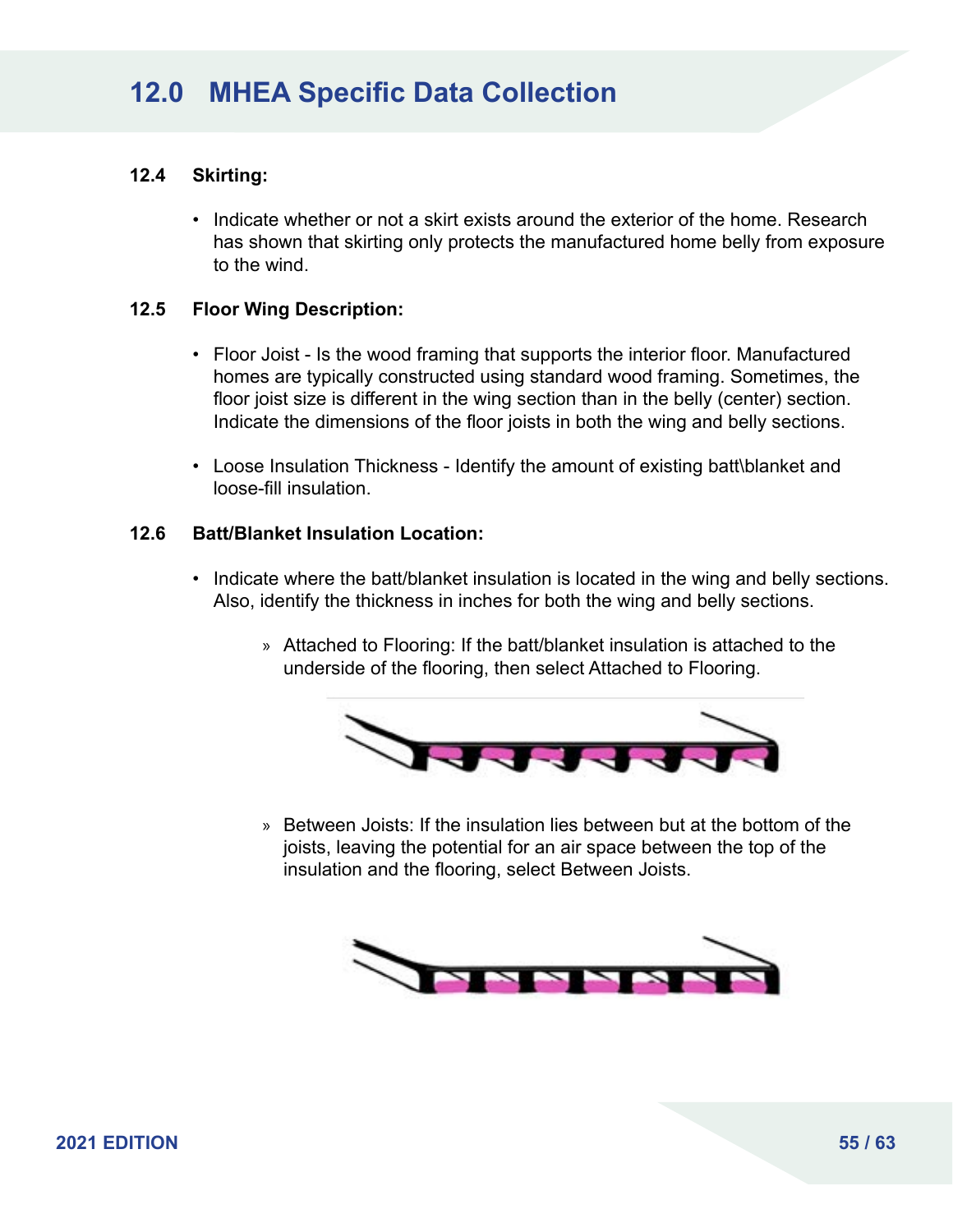» Attached to Joist: If the insulation is attached to the underside of the floor joists, select Attached to Joist.



» Draped Below: Finally, insulation in the belly section that is draped below the underside of the floor joists (attached only around the perimeter of the belly section) is described as Draped Below Floor Joist.



### **12.7 Floor Belly Description:**

- Identify the configuration of the belly center cavity. Manufactured home belly cavities are described as being square, rounded, or flat. The belly cavity is the deep section that runs the length of the home and usually houses the main supply air duct.
	- » A square cavity configuration has vertical sides and a horizontal base (Usually, the main iron support beams act as the vertical sides).

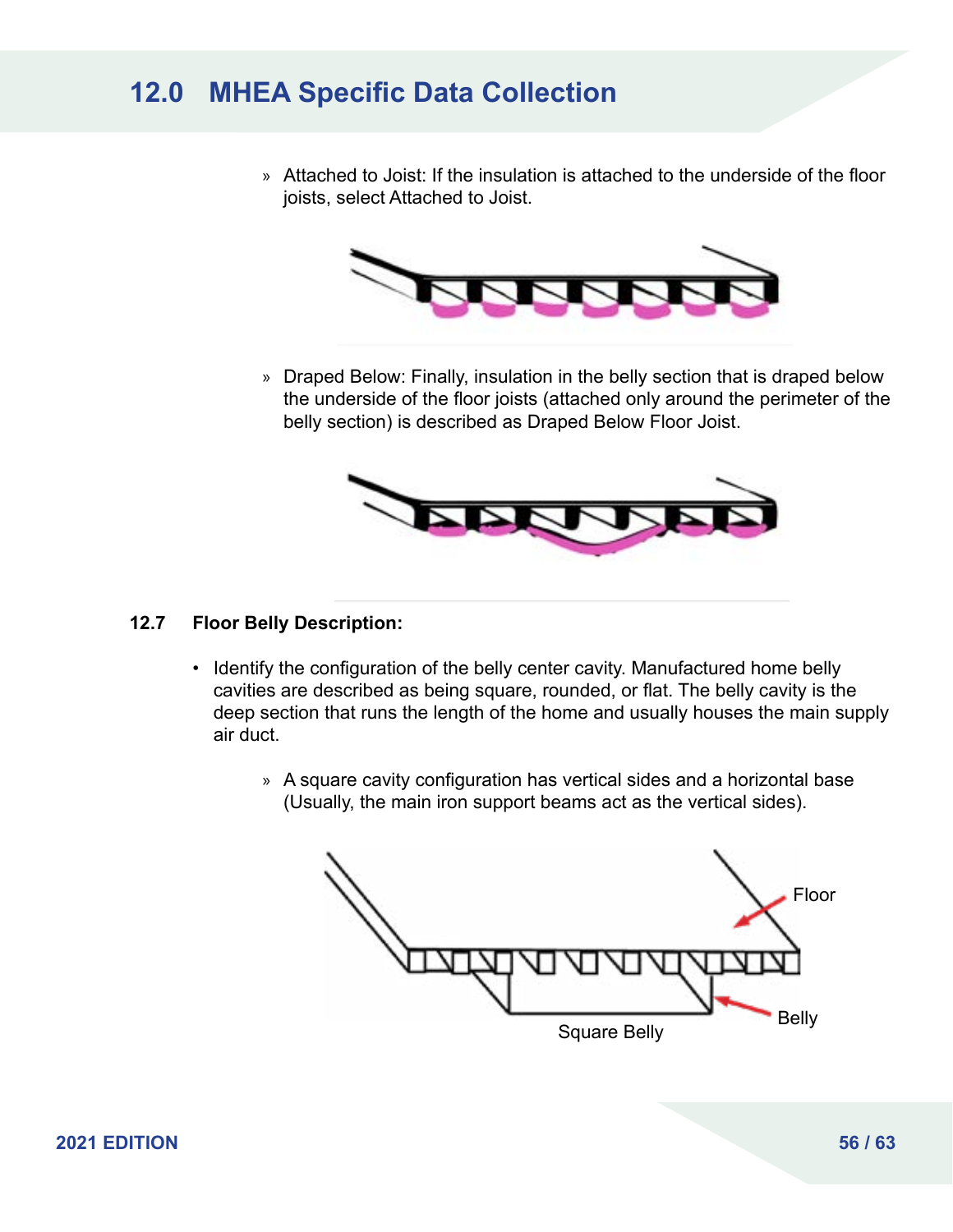» For a rounded belly cavity configuration, the belly wrap is draped in the middle portion of the home. Usually, the wrap is draped between the main iron support beams of the home.



» A flat belly cavity configuration is one in which there is no center belly section lower than the belly wing section. This type of belly is often found on homes where the main air supply duct is located between lengthwise floor joists or where the main supply air duct is located in the roof section.

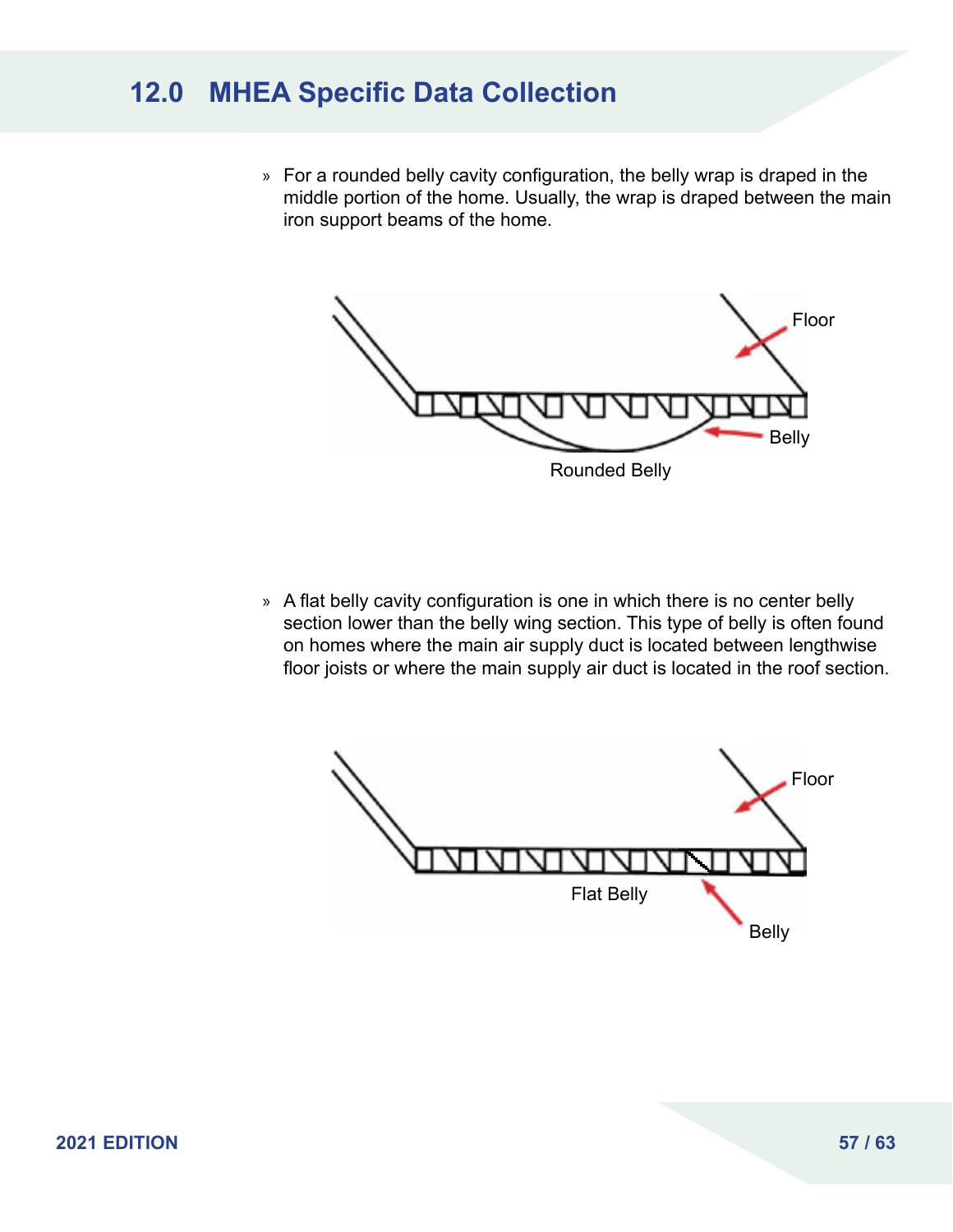### **12.8 Belly Condition:**

• Identify the condition of the belly as good, average, or poor. A belly wrap in good condition does not have any tears, holes, or other opening in the belly wrap and is tightly attached around the entire perimeter of the home. An average belly wrap condition has some small tears, holes, or other openings in the belly wrap or may not be well attached to the perimeter of the home. A belly wrap with large tears, holes, or other openings or is not well attached to the home perimeter is in poor condition.

#### **12.9 Maximum Depth of Belly Cavity (in.):**

• Enter the maximum depth of the belly (in inches) as measured from the underside of the flooring to the lowest part of the belly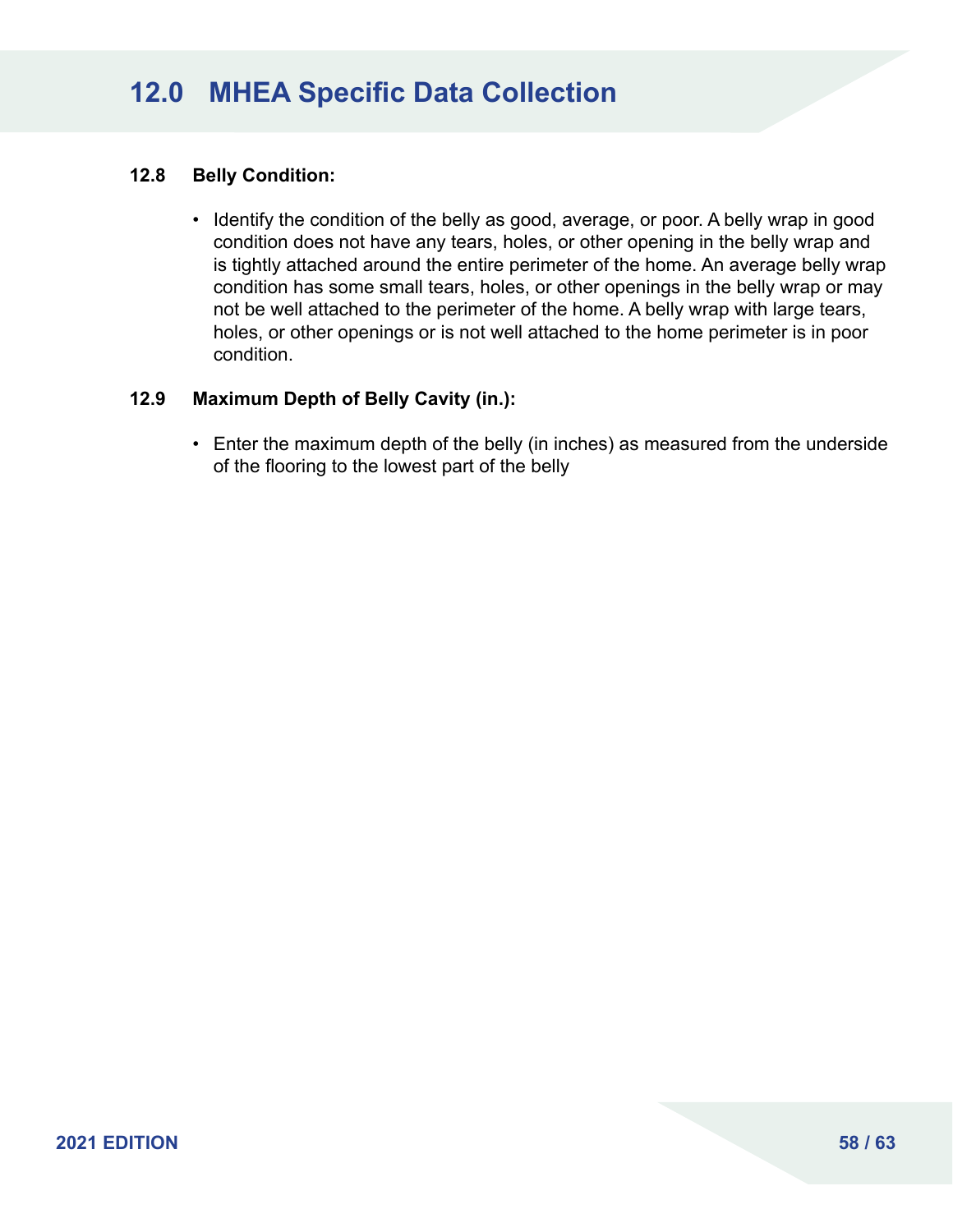### **Mobile Home Insulation for Belly Repairs**

#### **Creation of a User Defined Measure per NEAT weather station locations for Michigan**

In your Setup Library:

- Navigate to the User-Defined Measures tab
- Select "New" bottom left to create a new measure
- Name the measure ex: "Mobile home belly insulation repairs" don't need measure  $#$ or type – just the name
- Select "Include in SIR"
- Select "Estimated" in the Energy Savings dropdown menu
- Select "Mbtu" from the Units dropdown menu
- Enter, from the list below, the number in the Amount box that correlates to the weather station you use
- Select "Primary Heating Fuel" from the Fuel Saved dropdown menu
- Enter "20" in the Life box
- Lastly, enter a cost for the insulation. This will be per square foot. You can break it down to materials and labor if needed but it is not necessary. This is for JUST the cost of the insulation/labor needing to be added to the missing section of belly. Belly repair is listed as a General Air Sealing cost. If you think that it will cost you \$200 to slide fiberglass batts up in a belly for a 10x10 repair, it works out to \$2.00 per square foot. You can start there and always adjust the cost in the audit.

#### **Using the UDM in Itemized Costs:**

You now have a User Defined Measure that can be selected from the Itemized Cost tab in your MHEA audit. Since the information will be based per square foot, once it is selected you must modify the Cost and Annual Energy Savings.

- In the Itemized Cost tab, create a "New" cost lower left
- Select your created Measure from the dropdown box (upper left) "Copy from User Defined Measures"
- This will populate the Measure Name and all the savings information make sure the "Include in SIR" box is checked
- Since the Cost and Annual Energy Savings is based per square foot multiply the number in each of those boxes by the square feet of insulation needing to be added – this way we can accommodate variations in the amount of belly being repaired
- Make any necessary cost adjustments at this point
- When the audit is run, this should show up as its own measure with its own SIR

#### **Summary: (Mbtu/square foot)**

| Detroit: .0127      | Traverse City: .0143                |
|---------------------|-------------------------------------|
| Flint: .0133        | Sault Ste Marie: .0176              |
| Grand Rapids: .0131 | Duluth, MN: .0188                   |
| Alpena: .0151       | South Bend or Fort Wayne, IN: .0121 |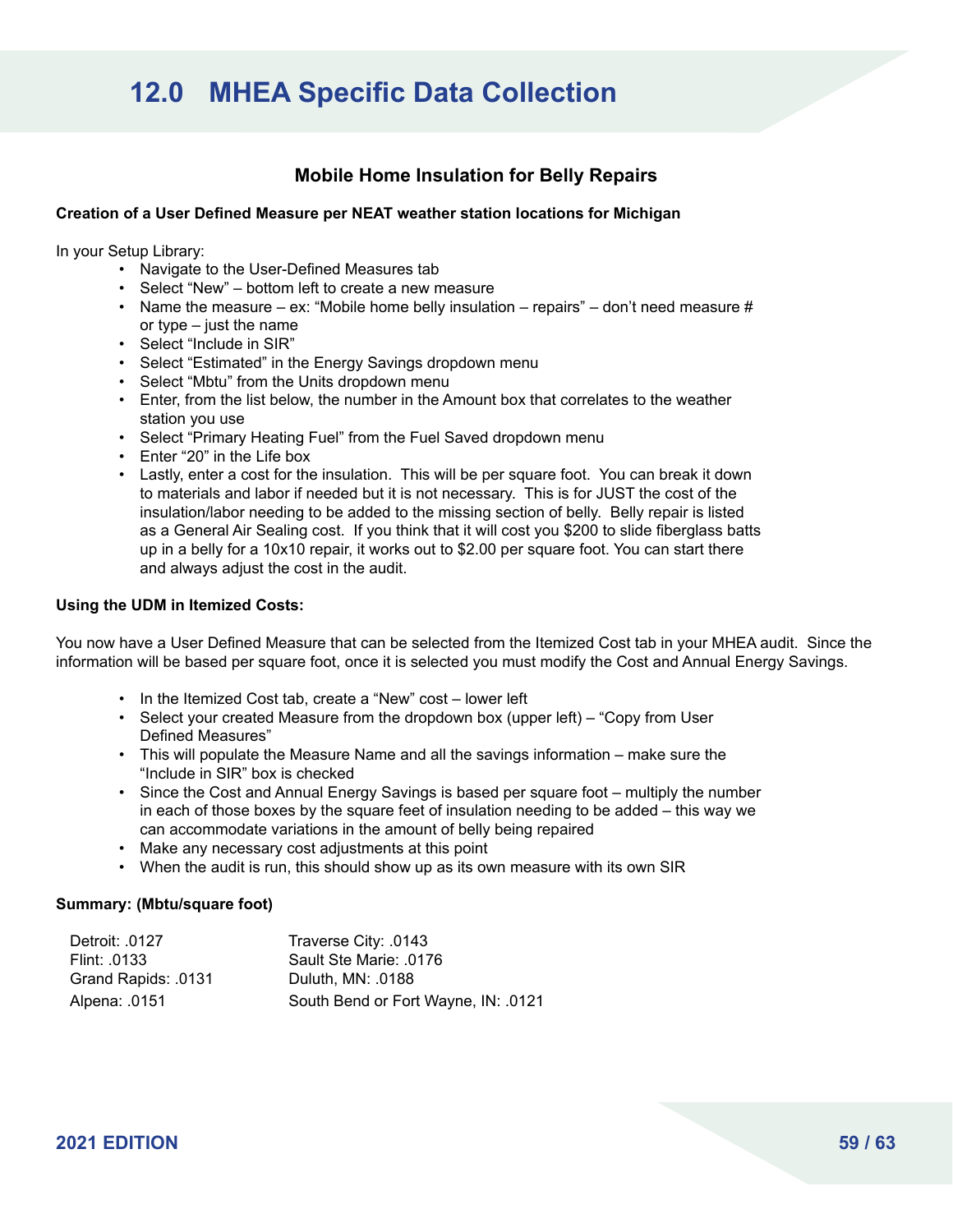#### **12.10 Pressure Pan Measurements:**

- Pre Duct Sealing Supply Pressure
	- » Identify the duct house pressure difference under normal conditions with the HVAC fan operating before implementing any duct-sealing measures.
- Post Duct Sealing Supply Pressure
	- » Identify the duct house pressure difference under normal conditions with the HVAC fan operating after implementing any duct-sealing measures.
- Sum Of Pressure Pan Measurements (Pa)
	- » Before Duct Sealing Add all the duct pressures with the blower door running at 50 Pa prior to any duct sealing.
	- » After Duct Sealing Add all the duct pressures with the blower door running at 50 Pa after all duct sealing.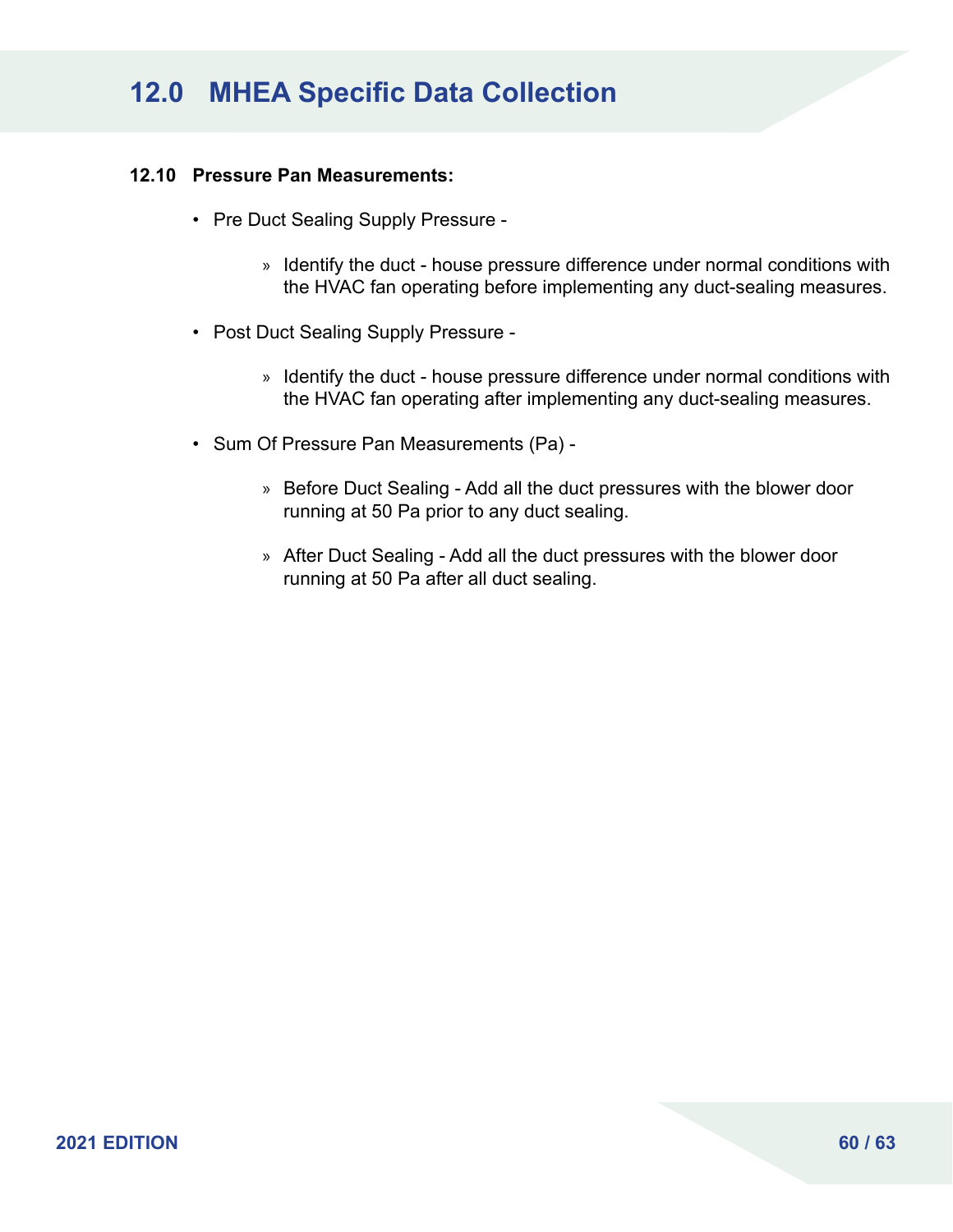### **13.0 Reweatherization**

Re-weatherizing homes: When an auditor approaches a home that is known to have been previously weatherized it is important to understand how past weatherization work will impact more current practices. Despite the knowledge that previous work has been completed the auditor should be prepared to start from scratch and complete a full standard energy audit.

Our understanding of homes working as a system has grown exponentially over the years and the access to tools to assess homes has changed dramatically. Although air sealing was known to be important in the past, we have a much better understanding of just how important it is now. Use of a blower door in conjunction with a good infrared camera allows us to find opportunities that we may have missed in the past. Testing the pressures of attic spaces allows us to have a better understanding of the amount and the size of air sealing opportunities that may be present. These are just a few examples of how new techniques will impact previously weatherized homes, below are a few additional important items to note.

**• Attic Air Sealing:** A thorough inspection of the attic is necessary and will require digging through insulation to identify air sealing opportunities that likely would have been missed in the past. Electrical wires and ceiling light penetrations, wall top plates, plumbing bypasses, dropped soffits/bulkheads are all areas that were likely insulated over in the past. Before entering attic(s), take a mental note of the walls, light fixtures, switches, and bulkheads to have an idea of where you will need to dig through insulation and identify these issues. Good infrared scanning can be done while running the blower door exposing air sealing needs in attics. Check interior walls above light switches, wall tops, and walls with returns or heat ducts for possible air leakage. Bulkheads and lowered ceilings often found in closets, bathrooms, hallways are typically in need of air sealing and will likely show up on good thermal imaging scans.

In general, today's auditors will likely find that past Blower Door target numbers for Wx projects were not as stringent as targets required today. Additionally, changes or alterations to the home over the years will allow for a fresh look for new air sealing opportunities throughout the entire home.

**• Knee walls** that were insulated in the past may need insulation replaced or need an air barrier, such as Tyvek, installed to create the proper thermal and pressure boundry. Also, note locations of electrical outlets in the knee walls and see if these areas could be air sealed (insulation may need to be moved aside to check these areas).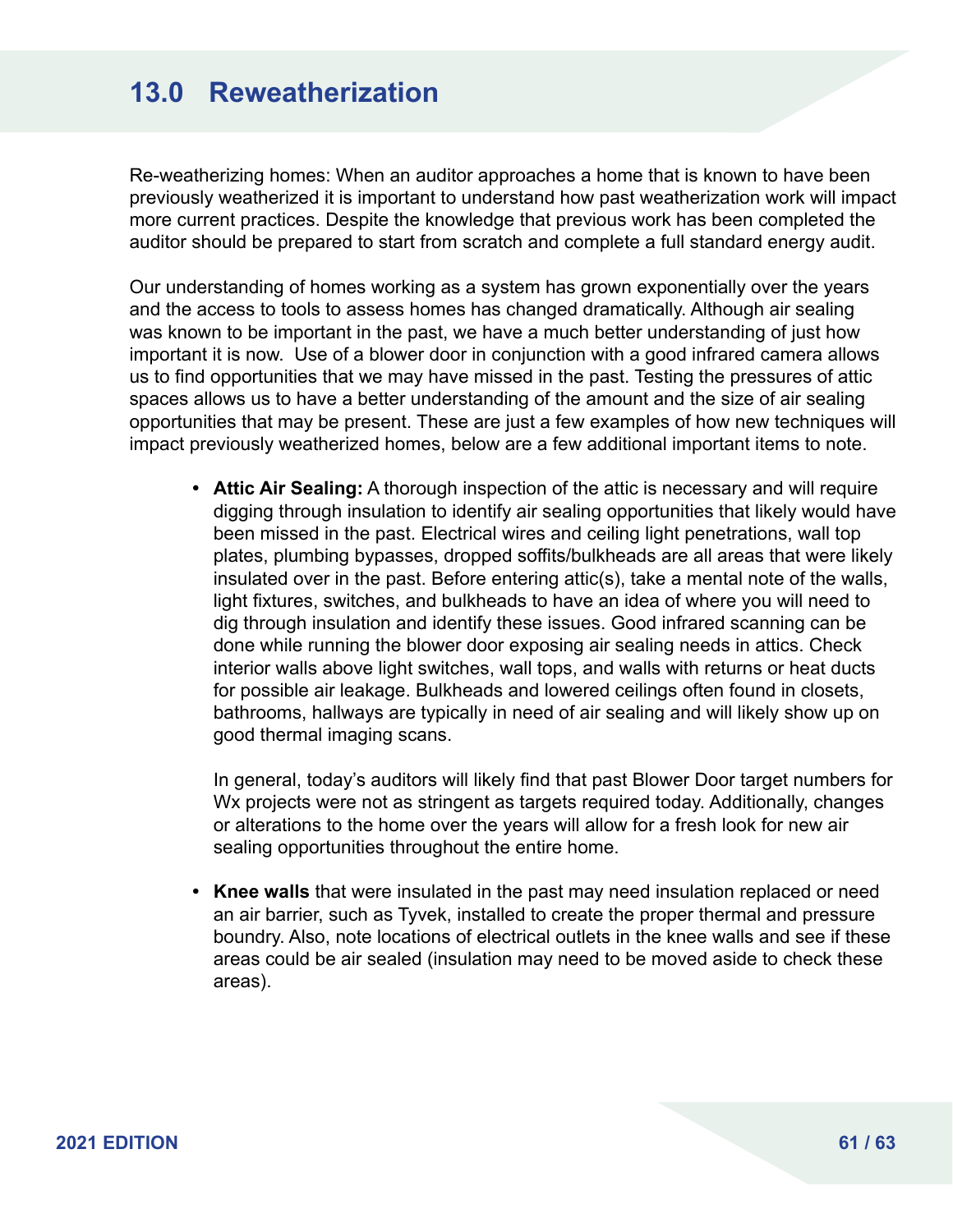# **13.0 Reweatherization**

- Many **walls** may have cellulose insulation; however a good infrared scan of the walls may show that cellulose may have settled over the years. Check for voids in insulation commonly found at the tops of walls, above and below windows and doors, under or above fire blocks in older balloon framed homes. Homes with balloon framing will likely need air sealing between floors depending on floor joist position. Note locations of missing insulation and/or draw a diagram of the wall with locations of missing insulation. The areas with voids may be best written up as a single wall or walls in NEAT so that these areas can be evaluated to recieve the proper insulation.
- Note the condition of **foundation wall and sillbox** insulation, this may be deteriorated, falling down, or have damage from rodents or moisture. Insulation that has been damaged should be disposed of and treated with today's standards in mind. Air sealing of the sillbox may have been missed in the past and proper air sealing should be completed.
- **• Vapor barrier** in previously weatherized homes would need to have seams, piers, and perimeter sealed to prevent moisture from rising through those areas. Depending on the condition of the existing vapor barrier a new barrier may need to be installed in order to achieve proper vapor sealing.